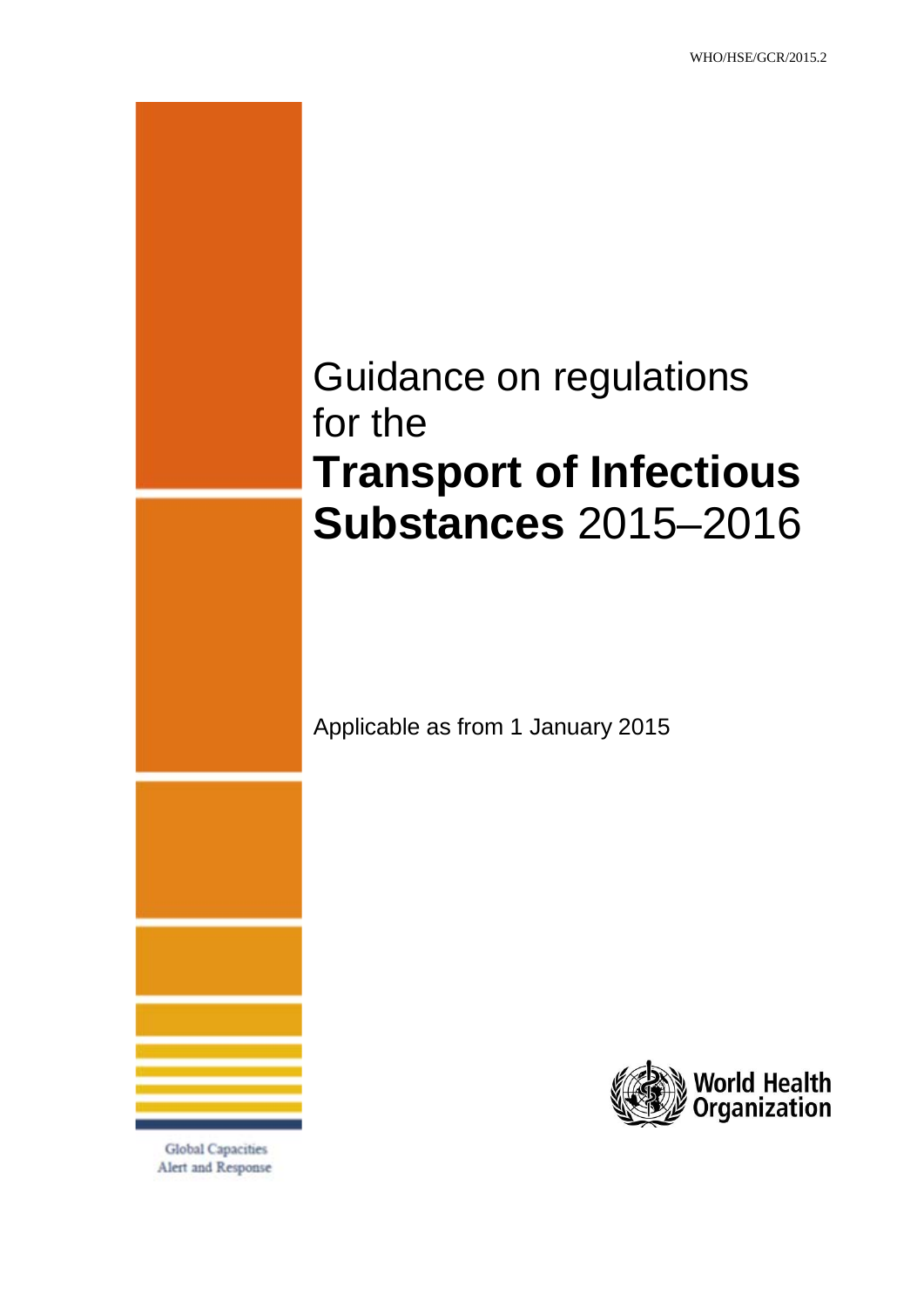#### **© World Health Organization 2015**

All rights reserved. Publications of the World Health Organization are available on the WHO web site [\(www.who.int\)](http://www.who.int/) or can be purchased from WHO Press, World Health Organization, 20 Avenue Appia, 1211 Geneva 27, Switzerland (tel.: +41 22 791 3264; fax: +41 22 791 4857; email: [bookorders@who.int\)](mailto:bookorders@who.int).

Requests for permission to reproduce or translate WHO publications – whether for sale or for noncommercial distribution – should be addressed to WHO Press through the WHO web site [\(www.who.int/about/licensing/copyright\\_form/en/index.html\)](http://www.who.int/about/licensing/copyright_form/en/index.html).

The designations employed and the presentation of the material in this publication do not imply the expression of any opinion whatsoever on the part of the World health Organization concerning the legal status of any country, territory, city or area or of its authorities, or concerning the delimitation of its frontiers or boundaries. Dotted lines on maps represent approximate border lines for which there may not yet be full agreement.

The mention of specific companies or of certain manufacturers' products does not imply that they are endorsed or recommended by the World Health Organization in preference to others of a similar nature that are not mentioned. Errors and omissions excepted, the names of proprietary products are distinguished by initial capital letters.

All reasonable precautions have been taken by WHO to verify the information contained in this publication. However, the published material is being distributed without warranty of any kind, either express or implied. The responsibility for the interpretation and use of the material lies with the reader. In no event shall the World Health Organization be liable for damages arising from its use.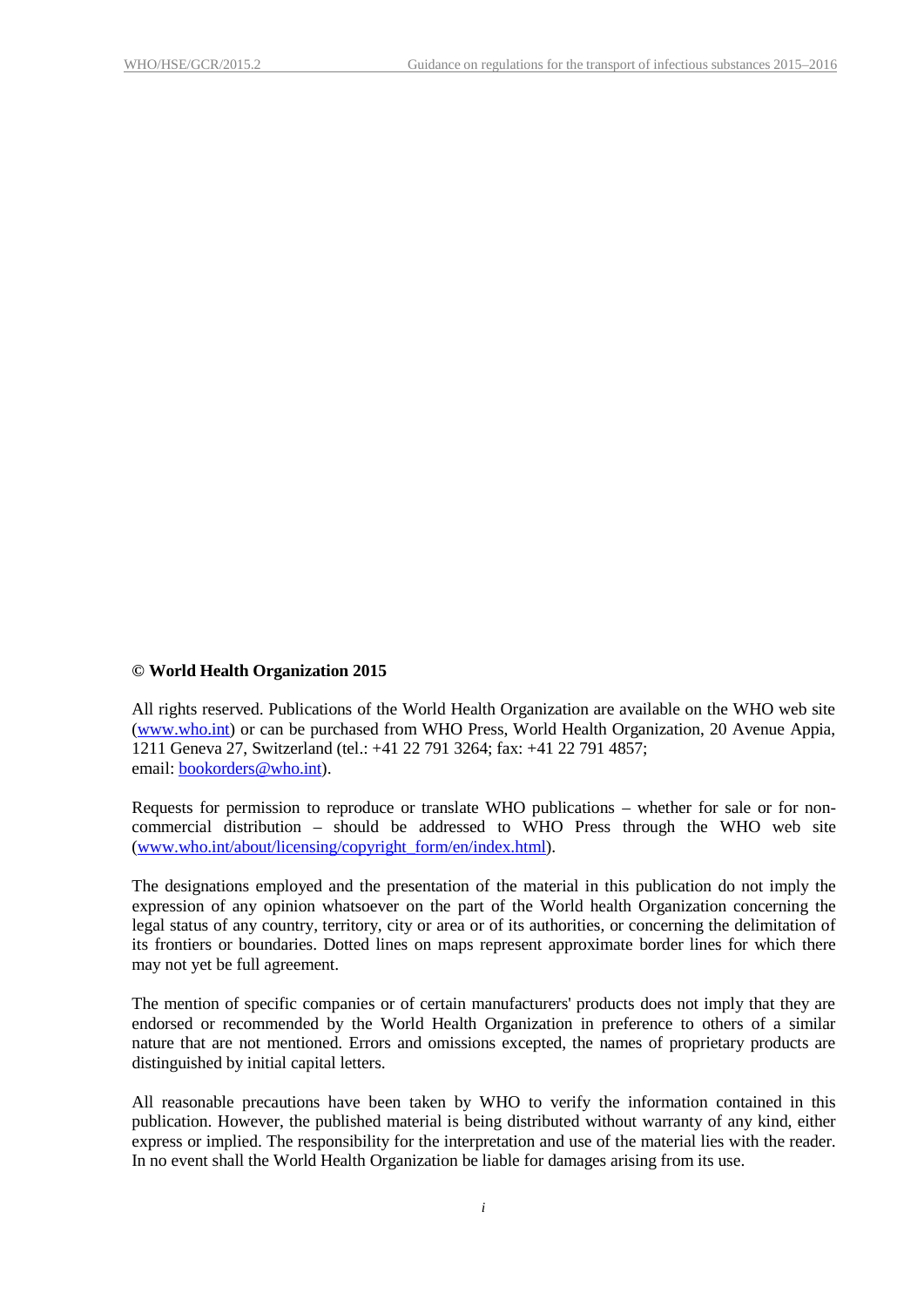# **Acknowledgement**

<span id="page-2-0"></span>The extracts from the Recommendations on the *Transport of Dangerous Goods, Model Regulations*, 18th revised edition, New York and Geneva, United Nations, 2013 are reproduced by kind permission of the United Nations.

### **Note to the reader:**

This document replaces the *WHO Guidance on regulations for the transport of infectious substances 2013-2014*.

For the reader's ease, updated text is highlighted as follows:

modified text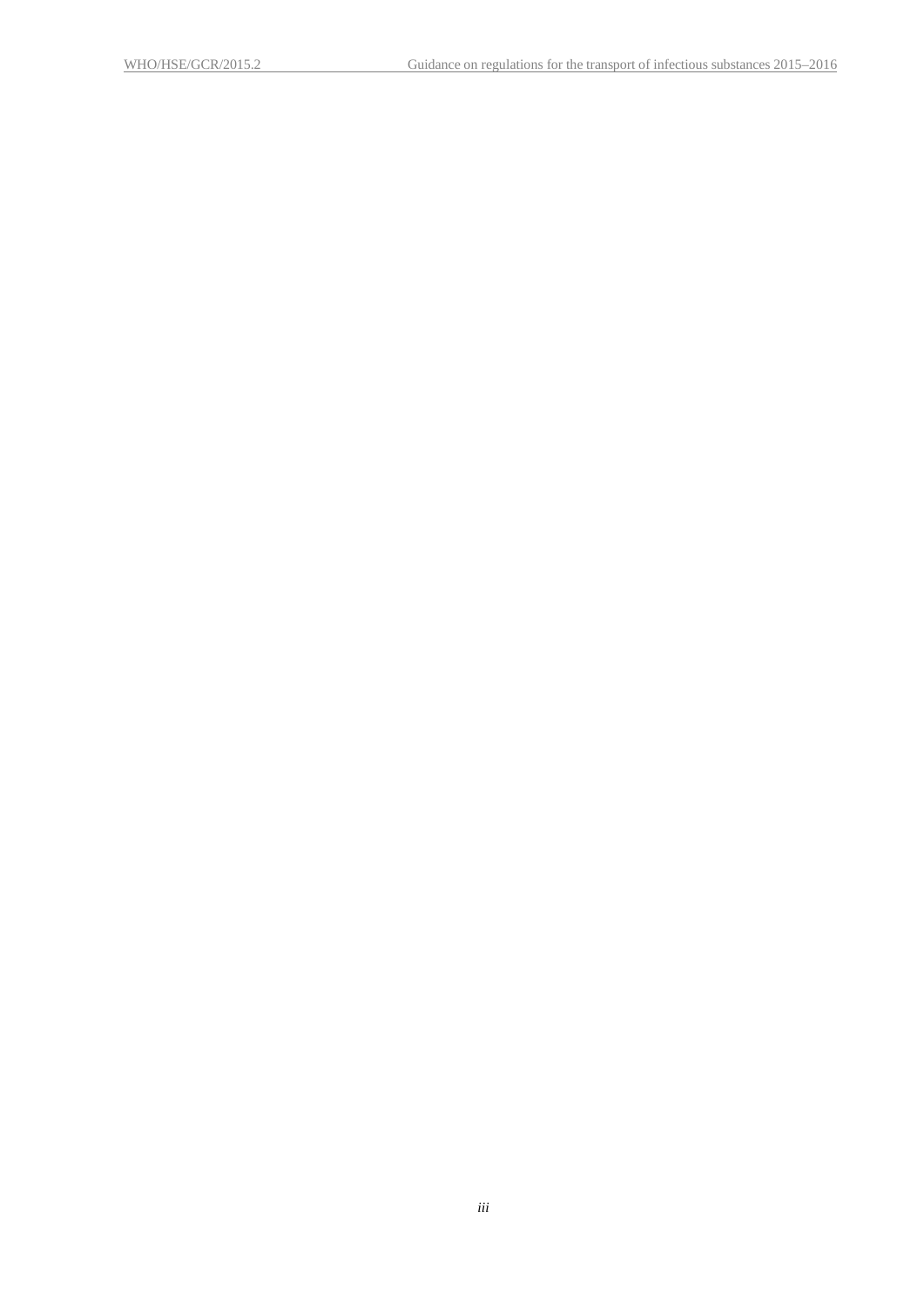### **Contents**

### <span id="page-4-0"></span>**Contents**

| Packaging, labelling and documentation requirements for infectious substances in Category A 10 |  |
|------------------------------------------------------------------------------------------------|--|
|                                                                                                |  |
|                                                                                                |  |
|                                                                                                |  |
|                                                                                                |  |
| Packaging, labelling and documentation requirements for infectious substances in Category B 16 |  |
|                                                                                                |  |
|                                                                                                |  |
|                                                                                                |  |
|                                                                                                |  |
|                                                                                                |  |
|                                                                                                |  |
|                                                                                                |  |
|                                                                                                |  |
| Recommendations for countries that have not adopted the United Nations system  20              |  |
|                                                                                                |  |
|                                                                                                |  |
|                                                                                                |  |
|                                                                                                |  |
|                                                                                                |  |
|                                                                                                |  |
|                                                                                                |  |
| Annex 1 Additional information on the United Nations System for the Transport of Dangerous     |  |
|                                                                                                |  |
|                                                                                                |  |
|                                                                                                |  |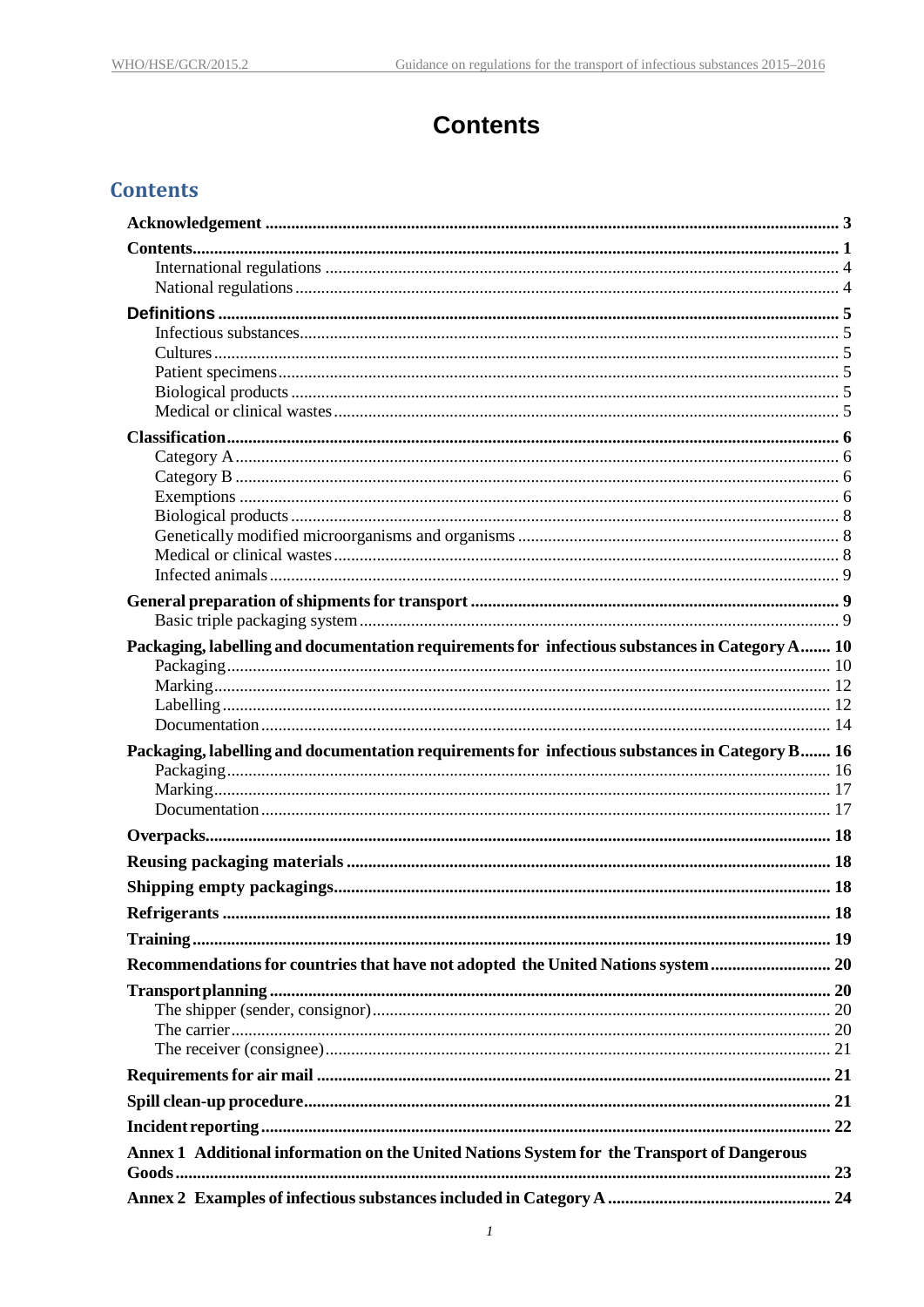**Annex 7 Flowchart for the classification of infectioussubstances and [patientspecimens..................](#page-37-0) 35**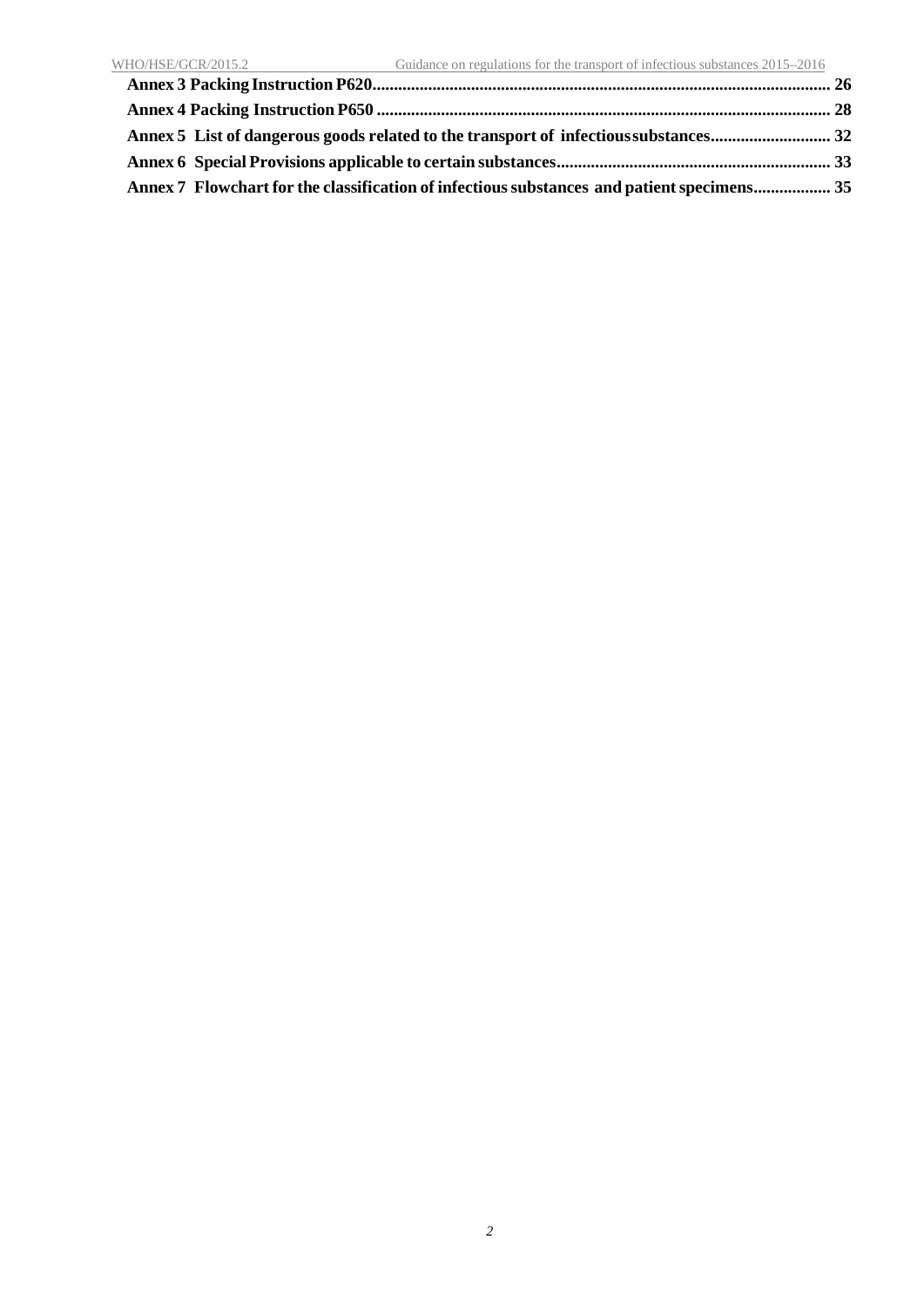### **Introduction**

Infectious substances are transported for a variety of different reasons, within countries and across international borders. It is incumbent upon shippers to ensure packaging and shipping conditions meet regulatory requirements to preserve the integrity of materials, and facilitate their timely arrival at destination.

Postal, airline and other transport industry personnel may have concerns about the possibility of becoming infected as the result of exposure to infectious microorganisms that may escape from broken, leaking or improperly packaged material. The packaging of infectious substances for transport must therefore be designed to minimize the potential for damage during transport. In addition, the packaging must ensure the integrity of the materials and so, in turn, timely and accurate processing of specimens.

The following guidelines provide information for classifying infectious substances for transportation and ensuring their safe packaging. They stress the importance of developing a working relationship between those involved – the sender, the carrier and the receiver – in order to provide for safe and expeditious transport of these materials.

 These guidelines provide practical guidance to facilitate compliance with applicable international regulations for the transport of infectious substances and patient specimens by all modes of transport, both nationally and internationally, and include the changes that apply from 1 January 2015. They replace the guidelines issued by the World Health Organization (WHO) in 2013 (document WHO/CDS/IHR/2012.12). This publication, however, does not replace national and international transport regulations.

Today, thousands of samples of infectious substances need to be shipped and are shipped daily around the world. Human and animal specimens are collected and shipped for a variety of reasons, including disease investigations, clinical trials, surveillance studies, antidoping testing, routine analyses, etc. Regular and occasional shippers consign infectious substances for transport on a daily basis. These include the pharmaceutical industry, health care facilities, diagnostic and research laboratories, medical practitioners, and individual patients.

In the interest of global public health, human and animal specimens need to be transported safely, timely, efficiently and legally from the place where they are collected to the place where they will be analyzed. Regardless of the presumed infection status of the patient, specimens of human and animal origin should be packaged and transported in such a way as to protect those engaged in transportation from the risk of infection. Risks of infection of personnel involved in transport may not be fully eliminated. However, they can undoubtedly be kept to a minimum. In addition, damage to packaging also means that samples dispatched for urgent tasks like analyses are unlikely to arrive to destination on time.

In order to make appropriate decisions, shippers must understand their need and obligation to be familiar with regulatory requirements. Dangerous goods regulations require all personnel involved in transport to undergo appropriate training. Appropriate training and education, commensurate with the shipper's responsibilities, will provide the shipper with the necessary degree of familiarity with applicable requirements, addressing identification, classification, packaging, marking, labelling, refrigeration and required documentation for the transport of infectious substances.

This document will familiarize the reader with current international and modal requirements for the shipment of infectious substances.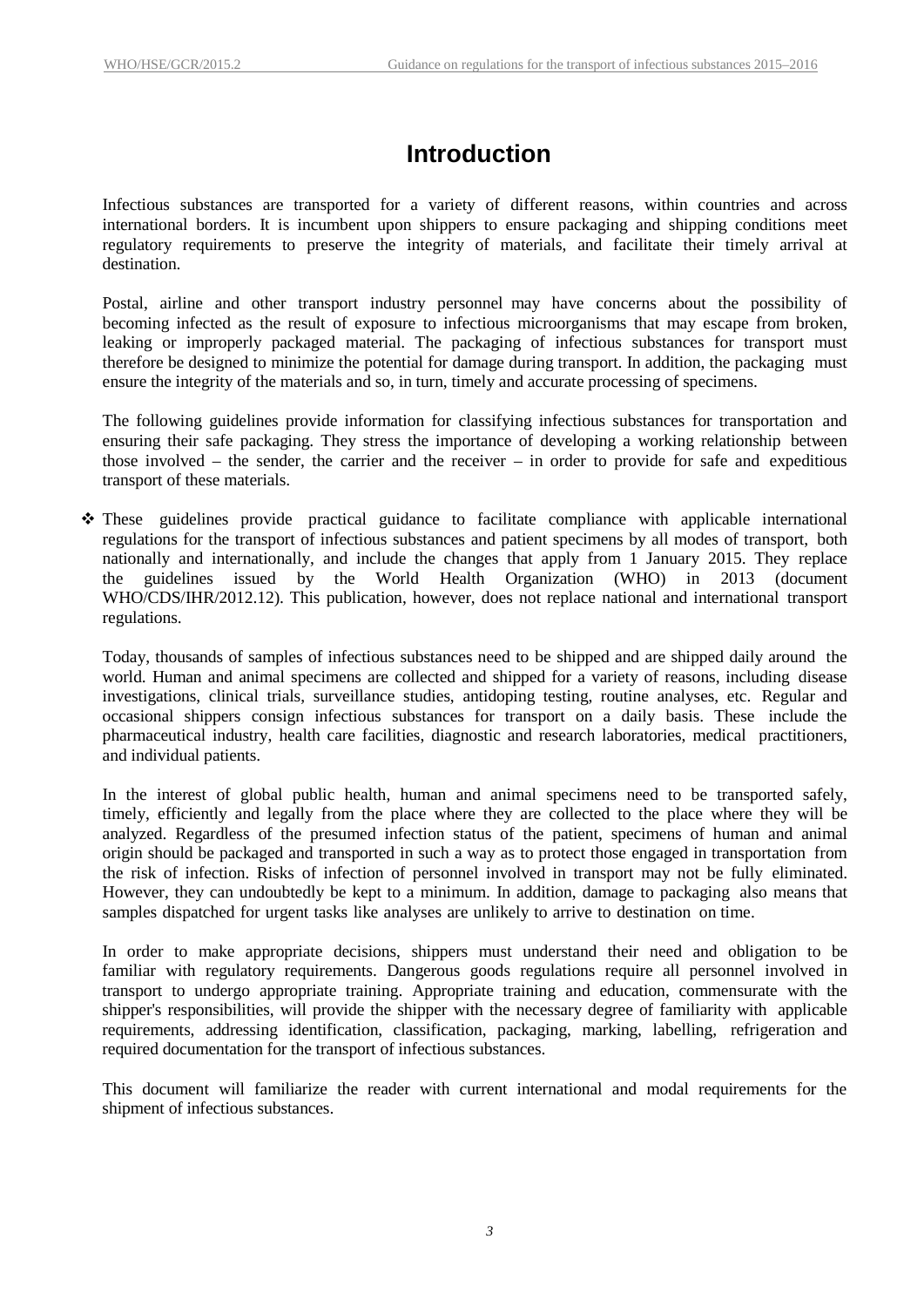### **International regulations**

<span id="page-7-0"></span>The international regulations for the transport of infectious substances by any mode of transport are based upon the Recommendations made by the Committee of Experts on the Transport of Dangerous Goods (UNCETDG), a committee of the United Nations Economic and Social Council. The Recommendations are presented in the form of Model Regulations. The United Nations Model Regulations are reflected in international law through international modal agreements (links to further information are provided in Annex 1):

- **Air** The *Technical Instructions for the Safe Transport of Dangerous Goods by Air* published by the International Civil Aviation Organization (ICAO) are the legally binding international regulations. The International Air Transport Association (IATA) publishes Dangerous Goods Regulations (DGR) that incorporate the ICAO provisions and may add further restrictions (where necessary such restrictions are included in these guidelines). The ICAO rules apply on all international flights. For national flights, i.e. flights within one country, national civil aviation authorities apply national legislation. This is normally based on the ICAO provisions, but may incorporate variations. State and operator variations are published in the ICAO Technical Instructions and in the IATA Dangerous Goods Regulations.
- **Rail** Regulations concerning the *International Carriage of Dangerous Goods by Rail* (RID) apply to countries in Europe, the Middle East and North Africa. RID also applies to domestic transport in the European Union through Council Directive 2008/68/EC.
- **Road** The *European Agreement concerning the International Carriage of Dangerous Goods by Road* (ADR) applies to 48 countries. In addition, modified versions of the convention are being used by countries in South America and South-East Asia. ADR also applies to domestic transport in the European Union through Council Directive 2008/68/EC.
	- **Sea** The *International Maritime Dangerous Goods Code* published by the International Maritime Organization (IMO) is of mandatory application for all contracting parties to the International Convention for the Safety of Life at Sea (SOLAS).
	- **Post** The *Letter post manual* published by the Universal Postal Union (UPU) reflects the United Nations Recommendations using the ICAO provisions as the basis for shipments.

The World Health Organization serves in an advisory capacity to UNCETDG and ICAO.

#### <span id="page-7-1"></span>**National regulations**

Many countries adopt the United Nations Model Regulations in their entirety to stand as their national dangerous goods legislation. Some countries apply variations. National authorities should provide details of their own national requirements.

 **Note**: These guidelines are based on the 18th revised edition of the United Nations Recommendations on the Transport of Dangerous Goods, the text of which is reflected in the 2015 editions of the international modal regulations (e.g. ICAO Technical Instructions for the Safe Transport of Dangerous Goods by Air, Doc 9284 AN/905, 2015–2016 Edition; ADR, European Agreement Concerning the International Carriage of Dangerous Goods by Road, applicable as from 1 January 2015) and in many sets of national legislation. In December 2014, UNCETDG agreed on further changes for the 19th edition. These changes do not come into force until 2017. If, in the future, further modifications are made to the section of the United Nations Recommendations that deals with infectious substances and patient specimens, the WHO guidelines will be updated accordingly.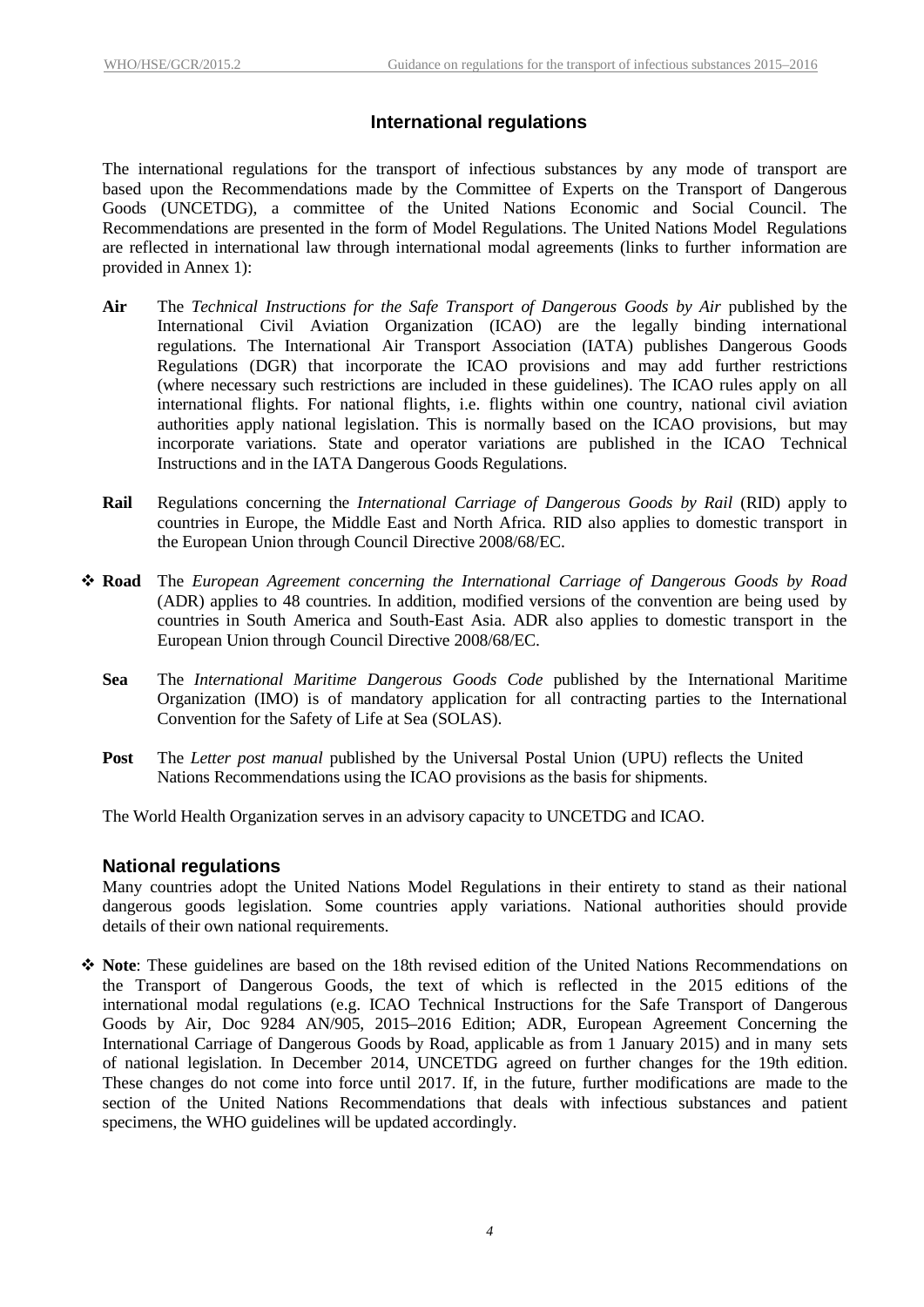### **Definitions**

<span id="page-8-0"></span>In describing transport safety measures, the terms "infectious substances" and "infectious materials" are considered to be synonymous. The term "infectious substances" is used in this document. Text reproduced from the United Nations Model Regulations is italicized.

#### <span id="page-8-1"></span>**Infectious substances**

*For the purposes of transport, infectious substances are defined as substances which are known or are reasonably expected to contain pathogens. Pathogens are defined as microorganisms (including bacteria, viruses, rickettsiae, parasites, fungi) and other agents such as prions, which can cause disease in humans or animals.* The definition is applied to all specimens except those explicitly exempted (see below).

### <span id="page-8-2"></span>**Cultures**

*Cultures are the result of a process by which pathogens are intentionally propagated. This definition does not include human or animal patient specimens as defined below.*

### <span id="page-8-3"></span>**Patient specimens**

*Patient specimens are human or animal materials, collected directly from humans or animals, including, but not limited to, excreta, secreta, blood and its components, tissue and tissue fluid swabs, and body parts being transported for purposes such as research, diagnosis, investigational activities, disease treatment and prevention*.

### <span id="page-8-4"></span>**Biological products**

*Biological products are those products derived from living organisms which are manufactured and distributed in accordance with the requirements of appropriate national authorities, which may have special licensing requirements, and are used either for prevention, treatment, or diagnosis of disease in humans or animals, or for development, experimental or investigational purposes related thereto. They include, but are not limited to, finished or unfinished products such as vaccines.*

**Genetically modified microorganisms (GMMOs) and organisms (GMOs)** *Genetically*

*modified microorganisms not meeting the definition of infectious substance are classified in Class 9 (Miscellaneous dangerous substances and articles, including environmentally hazardous substances). GMMOs and GMOs are not subject to dangerous goods regulations when authorized for use by the competent authorities of the countries of origin, transit and destination. Genetically modified live animals shall be transported under terms and conditions of the competent authorities of the countries of origin and destination*.

#### <span id="page-8-5"></span>**Medical or clinical wastes**

*Medical or clinical wastes are wastes derived from the medical treatment of animals or humans or from bio-research.*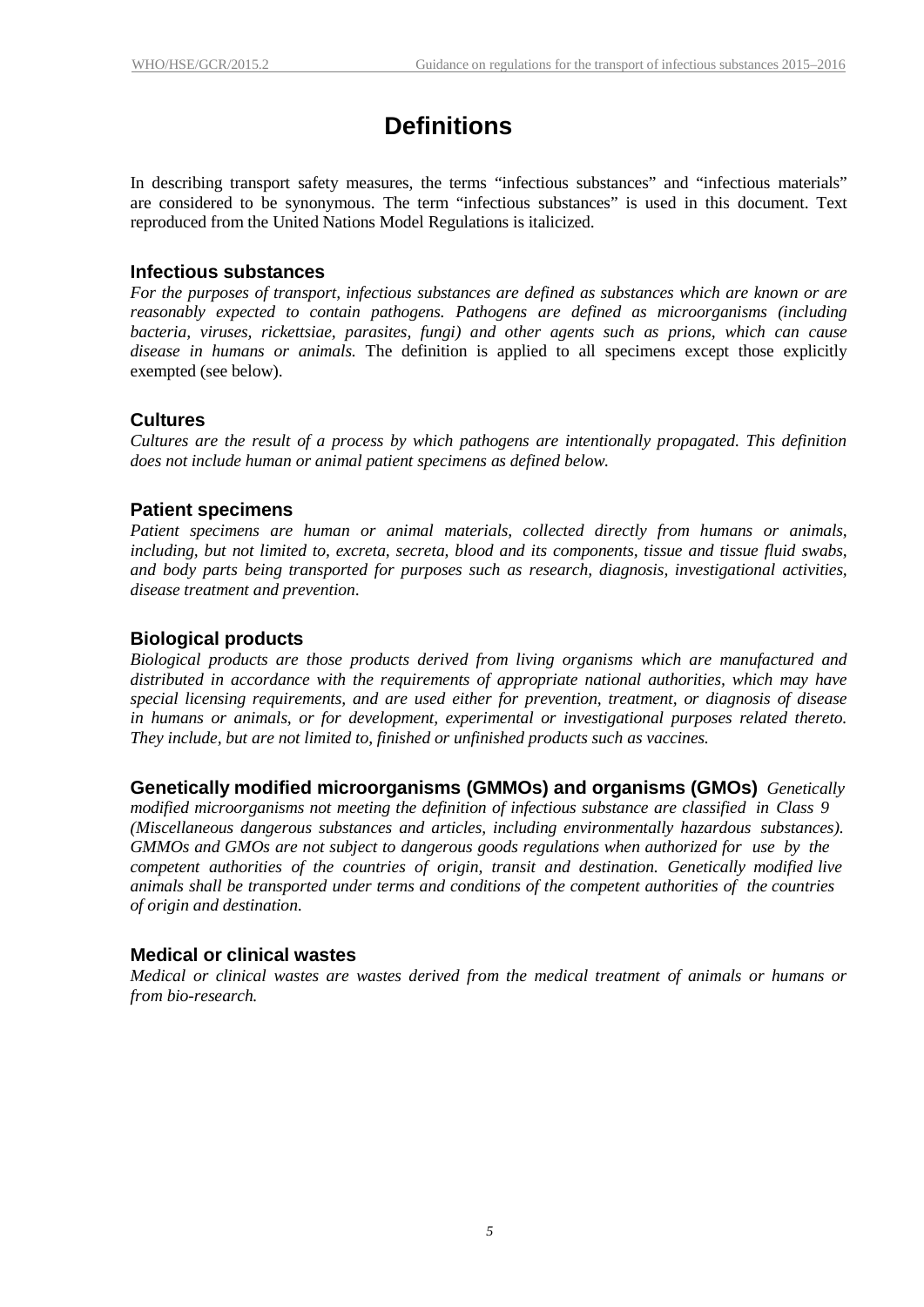# **Classification**

<span id="page-9-0"></span>Dangerous goods are assigned UN numbers and proper shipping names according to their hazard classification and their composition. Proper shipping names are used to clearly identify the dangerous article or substance.

*Infectious substances are classified in Division 6.2 and assigned to UN 2814, UN 2900, UN 3291 or UN 3373, as appropriate.*

*Infectious substances are divided into the following categories:*

### <span id="page-9-1"></span>**Category A**

An infectious substance which is transported in a form that, when exposure to it occurs, is capable of *causing permanent disability, life-threatening or fatal disease in otherwise healthy humans or animals. Indicative examples of substances that meet these criteria are given in the table* in Annex 2.

*NOTE: An exposure occurs when an infectious substance is released outside of the protective packaging, resulting in physical contact with humans or animals.*

- *(a) Infectious substances meeting these criteria which cause disease in humans or both in humans and animals shall be assigned to United Nations number UN 2814. Infectious substances which cause disease only in animals shall be assigned to UN 2900.*
- *(b) Assignment to UN 2814 or UN 2900 shall be based on the known medical history and symptoms of the source human or animal, endemic local conditions, or professional judgement concerning individual circumstances of the source human or animal.*

*NOTE 1: The proper shipping name for UN 2814 is INFECTIOUS SUBSTANCE, AFFECTING HUMANS. The proper shipping name for UN 2900 is INFECTIOUS SUBSTANCE, AFFECTING ANIMALS only.*

*NOTE 2: The table* in Annex 2 *is not exhaustive. Infectious substances, including new or emerging pathogens, which do not appear in the table but which meet the same criteria shall be* assigned to Category A. In addition, if there is doubt as to whether or not a substance meets the *criteria it shall be included in Category A.*

*NOTE 3: In the table* in Annex 2*, the microorganisms written in italics are bacteria, mycoplasmas, rickettsiae or fungi.*

### <span id="page-9-2"></span>**Category B**

*An infectious substance which does not meet the criteria for inclusion in Category A. Infectious substances in Category B shall be assigned to UN 3373.*

*NOTE: The proper shipping name of UN 3373 is "BIOLOGICAL SUBSTANCE, CATEGORY B".*

#### <span id="page-9-3"></span>**Exemptions**

*Substances that do not contain infectious substances or that are unlikely to cause disease in humans or animals are not subject to dangerous goods regulations, unless they meet the criteria for inclusion in another class.*

*Substances containing microorganisms which are non-pathogenic to humans or animals are not subject to dangerous goods regulations, unless they meet the criteria for inclusion in another class.*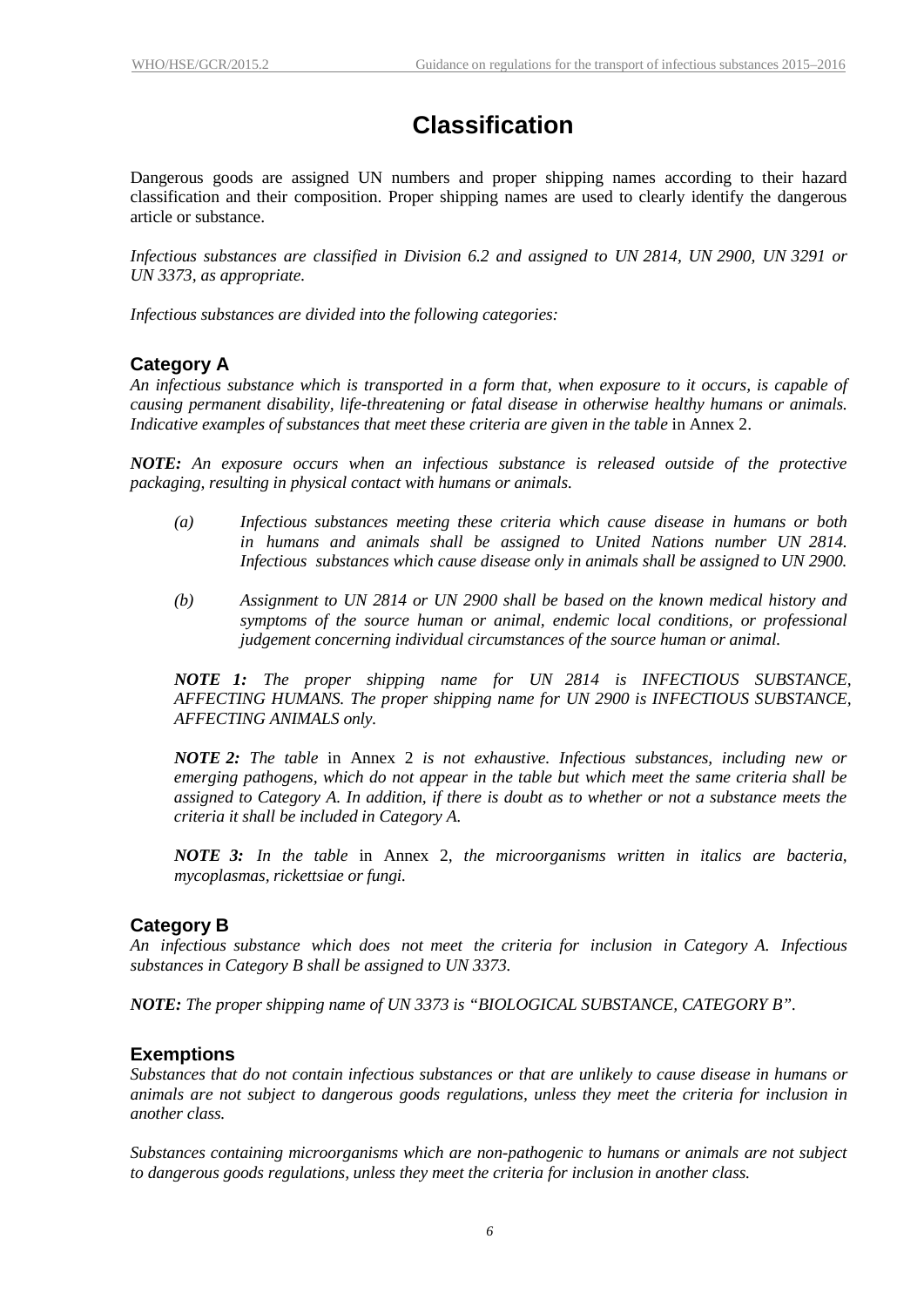*Substances in a form that any present pathogens have been neutralized or inactivated such that they no longer pose a health risk are not subject to dangerous goods regulations, unless they meet the criteria for inclusion in another class.*

 *NOTE: Medical equipment which has been drained of free liquid is deemed to meet the requirements of this paragraph and is not subject to dangerous goods regulations.*

*Environmental samples (including food and water samples) which are not considered to pose a significant risk of infection are not subject to dangerous goods regulations, unless they meet the criteria for inclusion in another class.*

- *Dried blood spots, collected by applying a drop of blood onto absorbent material are not subject to dangerous goods regulations.*
- *Faecal occult blood screening samples are not subject to dangerous goods regulations.*
- *Blood or blood components which have been collected for the purposes of transfusion or for the preparation of blood products to be used for transfusion or transplantation and any tissues or organs intended for use in transplantation as well as samples drawn in connection with such purposes are not subject to dangerous goods regulations.*
- *Human or animal specimens* (patient specimens) *for which there is minimal likelihood that pathogens are present are not subject to dangerous goods regulations if the specimen is transported in a packaging which will prevent any leakage and which is marked with the words "Exempt human specimen" or "Exempt animal specimen", as appropriate. The packaging should meet the following conditions:*
	- *a) The packaging should consist of three components:*
		- *i) a leak-proof primary receptacle(s);*
		- *ii) a leak-proof secondary packaging; and*
		- *iii) an outer packaging of adequate strength for its capacity, mass and intended use, and with at least one surface having minimum dimensions of 100 mm*  $\times$  *100 mm;*
	- *b) For liquids, absorbent material in sufficient quantity to absorb the entire contents should be placed between the primary receptacle(s) and the secondary packaging so that, during transport, any release or leak of a liquid substance will not reach the outer packaging and will not compromise the integrity of the cushioning material;*
	- *c) When multiple fragile primary receptacles are placed in a single secondary packaging, they should be either individually wrapped or separated to prevent contact between them.*

*NOTE 1: An element of professional judgment is required to determine if a substance is exempt under this paragraph. That judgment should be based on the known medical history, symptoms and individual circumstances of the source, human or animal, and endemic local conditions. Examples of specimens which may be transported under this paragraph include the blood or urine tests to monitor cholesterol levels, blood glucose levels, hormone levels, or prostate specific antigen (PSA); those required to monitor organ function such as heart, liver or kidney function for humans or animals with non-infectious diseases, or therapeutic drug monitoring; those conducted for insurance or employment purposes and are intended to determine the presence of drugs or alcohol; pregnancy test; biopsies to detect cancer; and antibody detection in humans or animals in the absence of any concern for infection (e.g. evaluation of vaccine induced immunity, diagnosis of autoimmune disease, etc.).*

*NOTE 2: For air transport, packagings for specimens exempted under this paragraph shall meet the conditions in (a) to (c).*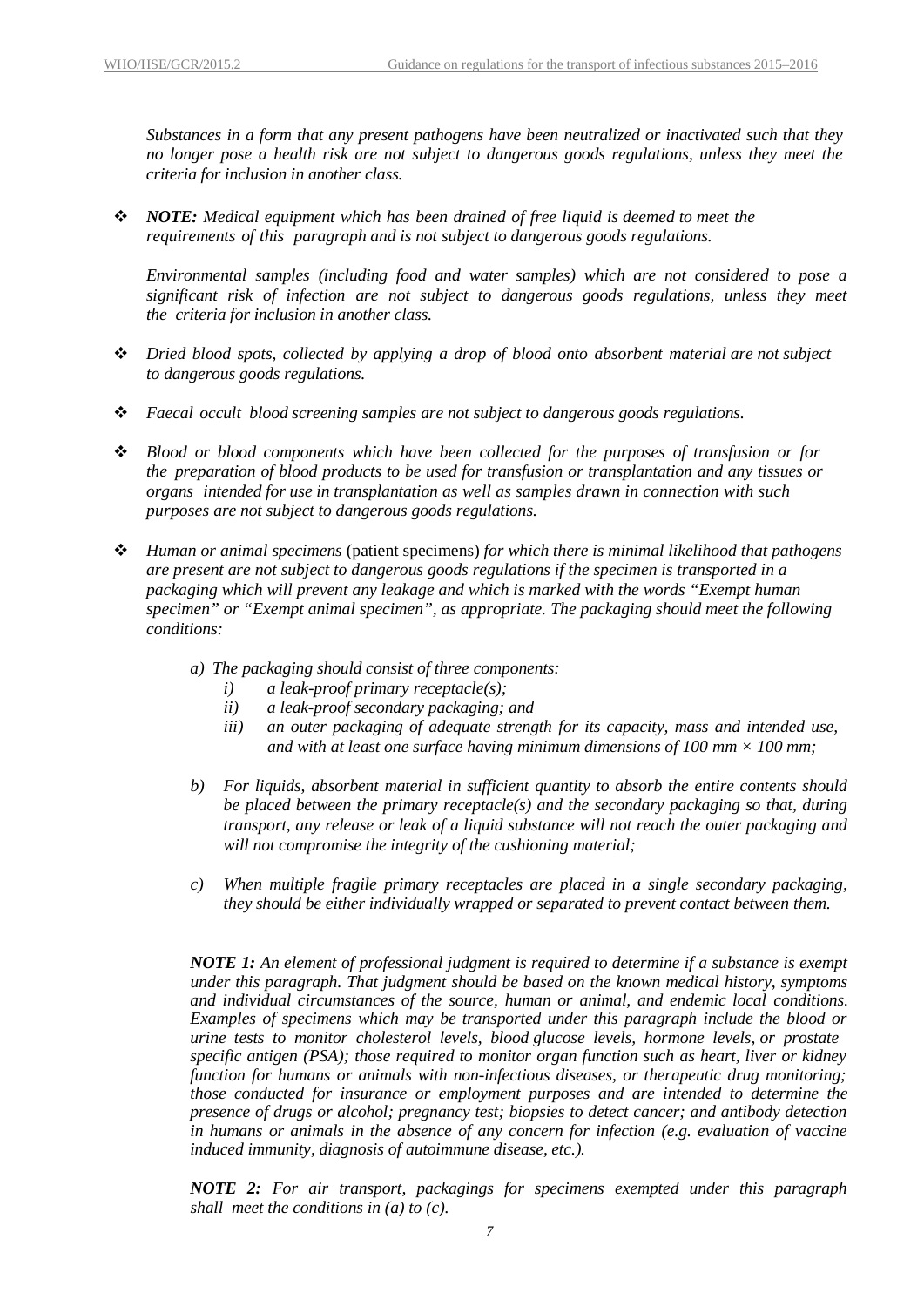*Except for:*

- *(a) Medical waste (UN 3291);*
- *(b) Medical devices or equipment contaminated with or containing infectious substances in Category A (UN 2814 or UN 2900); and*
- *(c) Medical devices or equipment contaminated with or containing other dangerous goods that meet the definition of another hazard class,*

*medical devices or equipment potentially contaminated with or containing infectious substances which are being transported for disinfection, cleaning, sterilization, repair, or equipment evaluation are not subject to the provisions of dangerous goods regulations if packed in packagings designed and constructed in such a way that, under normal conditions of transport, they cannot break, be punctured or leak their contents. Packagings shall be designed to meet specific construction requirements – this is not considered further in these guidelines.*

*These packagings shall meet general packaging requirements not considered further in these guidelines, and be capable of retaining the medical devices and equipment when dropped from a height of 1.2 m. For air transport, additional requirements may apply.*

*The packaging shall be marked "USED MEDICAL DEVICE" or "USED MEDICAL EQUIPMENT". When using overpacks, these shall be marked in the same way, except when the inscription remains visible.*

#### <span id="page-11-0"></span>**Biological products**

*For the purposes of transport, biological products are divided into two groups:*

- *(a) those which are manufactured and packaged in accordance with the requirements of appropriate national authorities and transported for the purposes of final packaging or distribution, and use for personal health care by medical professionals or individuals. Substances in this group are not subject to dangerous goods regulations;*
- *(b) those which do not fall under paragraph (a) and are known or reasonably believed to contain infectious substances and which meet the criteria for inclusion in Category A or Category B. Substances in this group shall be assigned to UN 2814, UN 2900 or UN 3373, as appropriate.*

*NOTE: Some licensed biological products may present a biohazard only in certain parts of the world. In that case, competent authorities may require these biological products to be in compliance with local requirements for infectious substances or may impose other restrictions.*

#### <span id="page-11-1"></span>**Genetically modified microorganisms and organisms**

*GMMOs or GMOs that do not meet the definition of toxic substances or infectious substances shall be assigned to UN 3245.* GMMOs and GMOs assigned to UN 3245 shall be shipped following Packing Instruction P904 (ICAO/IATA PI959) – this is not considered further in these guidelines.

*NOTE: The proper shipping name for UN 3245 is "GENETICALLY MODIFIED MICRO-ORGANISMS" or "GENETICALLY MODIFIED ORGANISMS".*

#### <span id="page-11-2"></span>**Medical or clinical wastes**

*Medical or clinical wastes containing Category A infectious substances shall be assigned to UN 2814 or UN 2900 as appropriate. Medical or clinical wastes containing infectious substances in Category B,*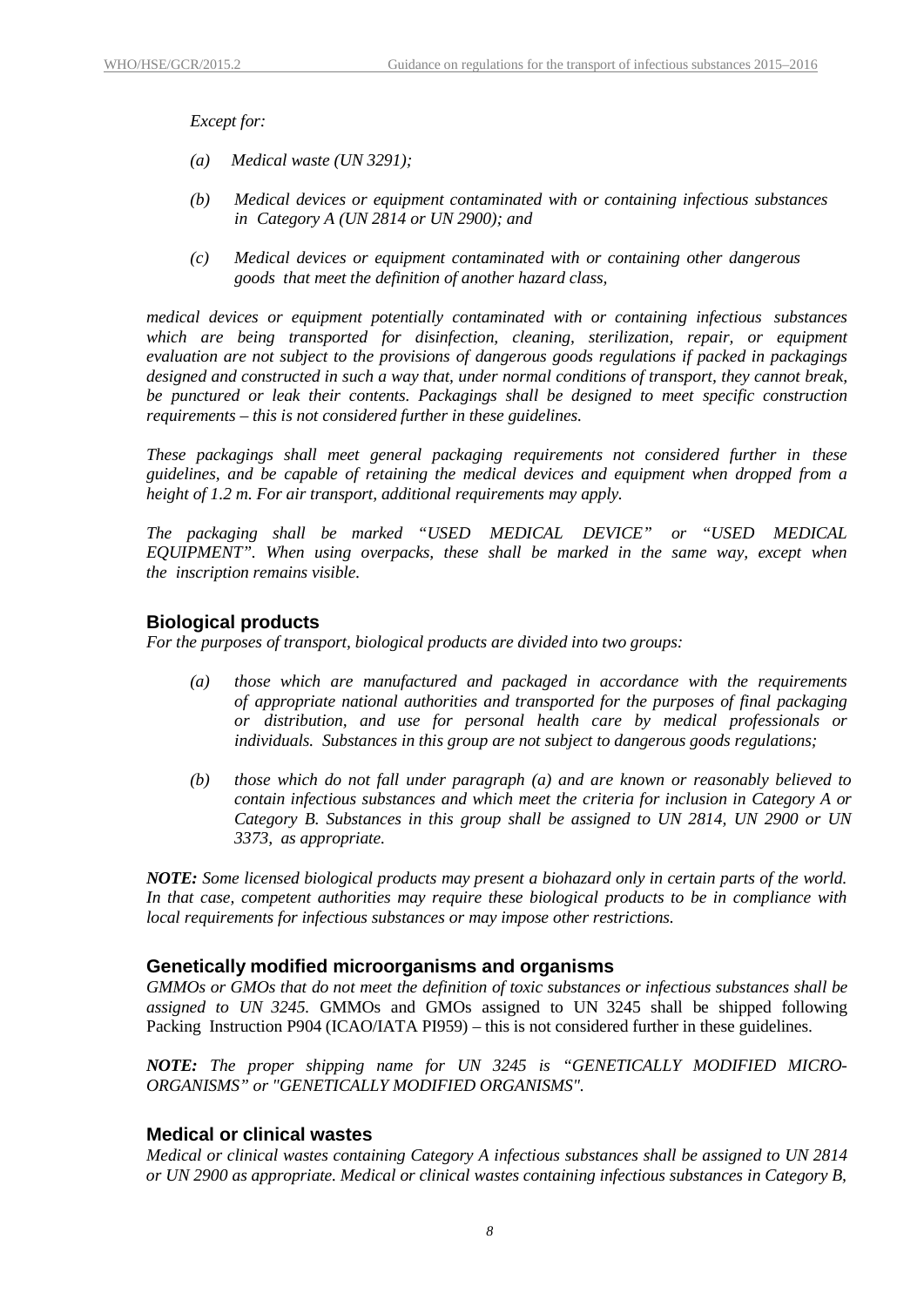*or which are reasonably believed to have a low probability of containing infectious substances, shall be assigned to UN 3291* and shipped following Packing Instruction P621 (ICAO/IATA PI622) – this is not considered further in these guidelines. *For the assignment, international, regional or national waste catalogues may be taken into account.*

*NOTE: The proper shipping name for UN 3291 is "CLINICAL WASTE, UNSPECIFIED, N.O.S." or "(BIO) MEDICAL WASTE, N.O.S." or "REGULATED MEDICAL WASTE, N.O.S.".*

*Decontaminated medical or clinical wastes which previously contained infectious substances are not subject to dangerous goods regulations unless they meet the criteria for inclusion in another class.*

The bulk transport of wastes of Division 6.2 (UN 3291) is permitted according to provisions not further considered in these guidelines.

#### <span id="page-12-0"></span>**Infected animals**

*Unless an infectious substance cannot be consigned by any other means, live animals shall not be used to consign such a substance. A live animal which has been intentionally infected and is known or suspected to contain an infectious substance shall only be transported under terms and conditions approved by the competent authority.*

*Animal material affected by pathogens of Category A or which could be assigned to Category A in cultures only, shall be assigned to UN 2814 or UN 2900 as appropriate. Animal material affected by pathogens of Category B other than those which would be assigned to Category A if they were in cultures shall be assigned to UN 3373.*

The bulk transport of animal material containing infectious substances (UN 2814, 2900 and 3373) is authorized according to provisions not further considered in these guidelines.

### **General preparation of shipments for transport**

<span id="page-12-1"></span>Because of the differences in the hazards posed by Category A infectious substances (UN 2814 and UN 2900) and Category B infectious substances (UN 3373), there are variations in the packaging, labelling and documentation requirements for the two categories. The packaging requirements are determined by UNCETDG and are set out as Packing Instructions P620 and P650, reproduced in Annexes 3 and 4, respectively. The requirements are subject to change and regular upgrade by the organizations mentioned. The current packaging requirements are described below.

**Note 1:** Hand carriage of Category A and Category B infectious substances and transport of these materials in diplomatic pouches are strictly prohibited by international air carriers.

**Note 2:** Inner packagings containing infectious substances shall not be consolidated with inner packagings containing unrelated types of goods.

Shippers of infectious substances shall ensure that packages are prepared in such a manner that they arrive at their destination in good condition and present no hazard to persons or animals during transport.

#### <span id="page-12-2"></span>**Basic triple packaging system**

This system of packaging shall be used for all infectious substances. It consists of three layers as follows: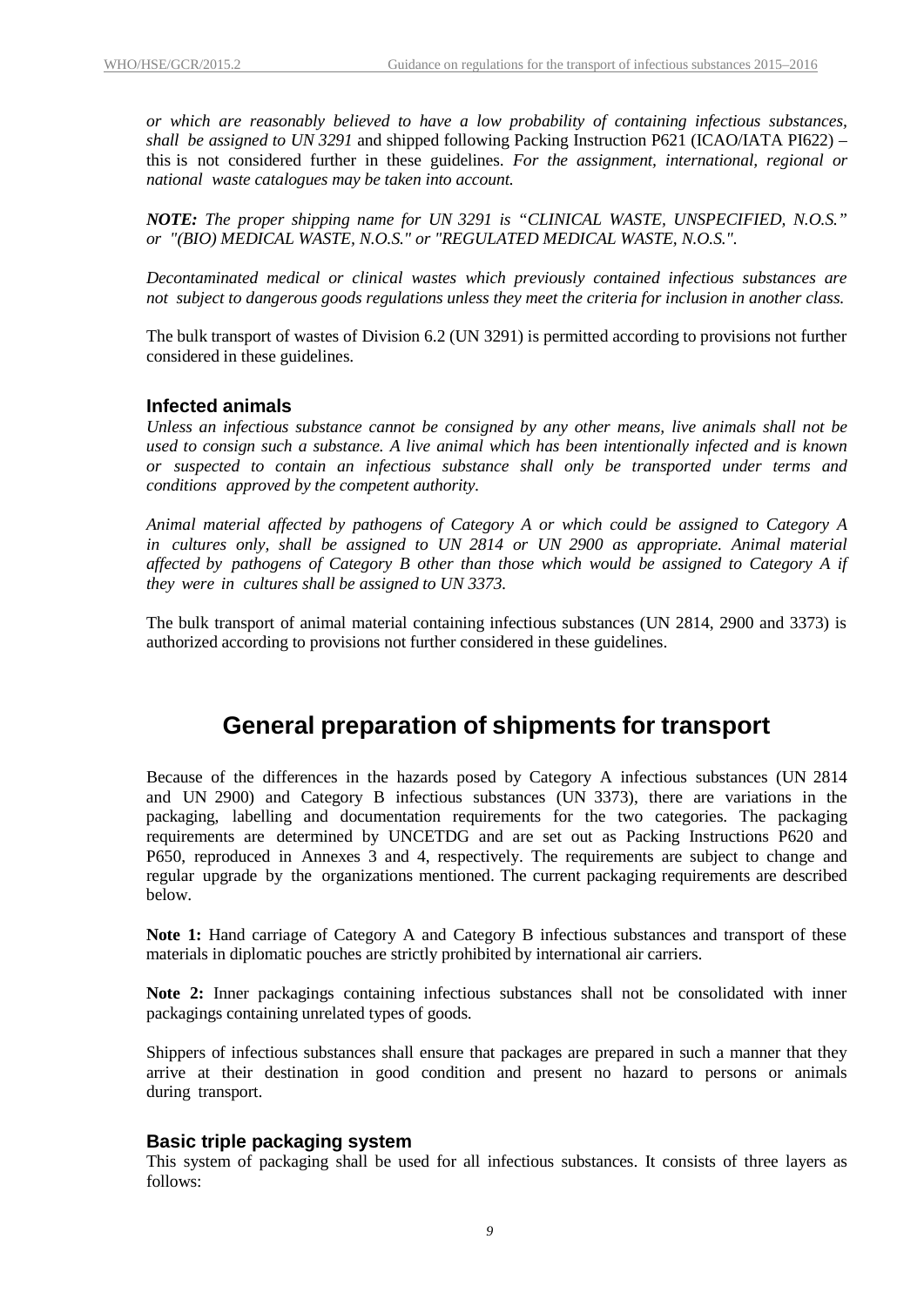- Primary receptacle. A primary watertight, leak-proof receptacle containing the specimen. The receptacle is packaged with enough absorbent material to absorb all fluid in case of breakage or leakage.
- Secondary packaging. A second durable, watertight, leak-proof packaging to enclose and protect the primary receptacle(s). Several cushioned primary receptacles may be placed in one secondary packaging, but sufficient additional absorbent material shall be used to absorb all fluid in case of breakage or leakage.
- Outer packaging. Secondary packagings are placed in outer shipping packagings with suitable cushioning material. Outer packagings protect their contents from outside influences, such as physical damage, while in transit. The smallest overall external dimension shall be 10 x 10 cm.

Each completed package is normally required to be correctly marked, labelled and accompanied with appropriate shipping documents (as applicable). The requirements for these aspects are described below.

### <span id="page-13-0"></span>**Packaging, labelling and documentation requirements for infectious substances in Category A**

### <span id="page-13-1"></span>**Packaging**

Infectious substances in Category A may only be transported in packaging that meets the United Nations class 6.2 specifications and complies with Packing Instruction P620 (see Annex 3; Figure 1). This ensures that strict performance criteria are met; tests for compliance with these criteria include a 9-metre drop test, a puncture test, a pressure test and a stacking test. The outer packaging shall bear the United Nations packaging specification marking (Figure 2), which indicates that the packaging has passed the performance tests to the satisfaction of the competent authority.

The primary receptacle or the secondary packaging shall be capable of withstanding a pressure differential of not less than 95 kPa. The United Nations packaging specification marking alone does not indicate that a test for this has been undertaken, and packaging users should ask their suppliers whether the completed package meets this requirement.

There is no comprehensive list of suppliers of packagings that comply with Packing Instruction P620. However, an Internet search using a suitable international or national search engine usually provides appropriate information, as well as access to national regulations. Search phrases such as "UN packaging" and "UN infectious substance packaging" produce extensive results. Carriers and forwarding agents should also be able to supply details of local suppliers or local companies that can provide such information.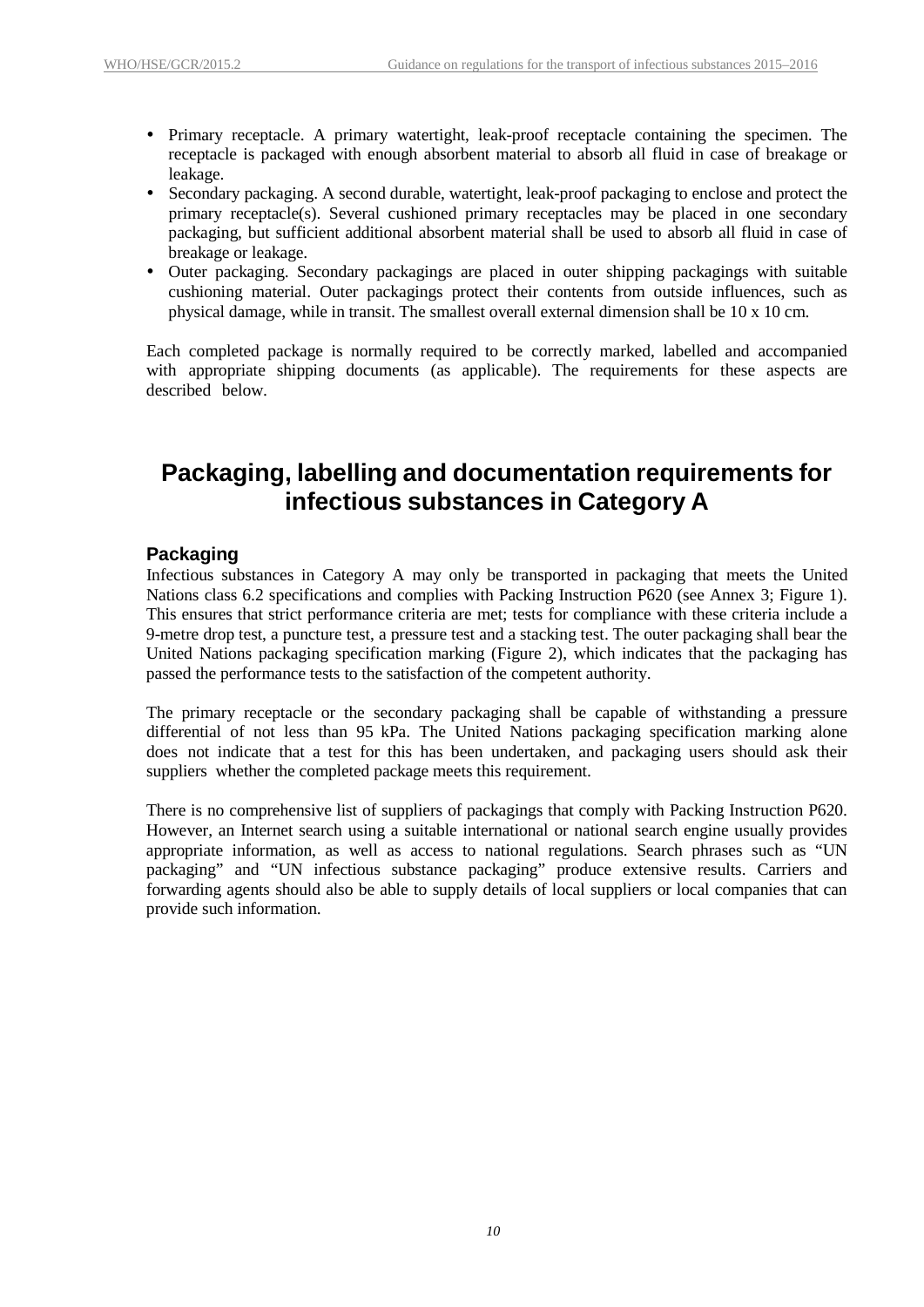

**Figure 1.** Example of triple packaging system for the packaging and labelling of Category A infectious substances (Figure kindly provided by IATA, Montreal, Canada)



**Figure 2.** UN specification marking for Category A infectious substances (UN 2814 and UN 2900)

For surface transport there is no maximum quantity per package. For air transport the limits per package are as follows:

- 50 ml or 50 g for passenger aircraft
- 4 litres or 4 kg for cargo aircraft.

Any primary receptacle with a capacity of more than 50 ml shall be oriented in the outer packaging so that the closures are upwards. Orientation labels ("UP" arrows) shall be affixed to two opposite sides of the outer packaging.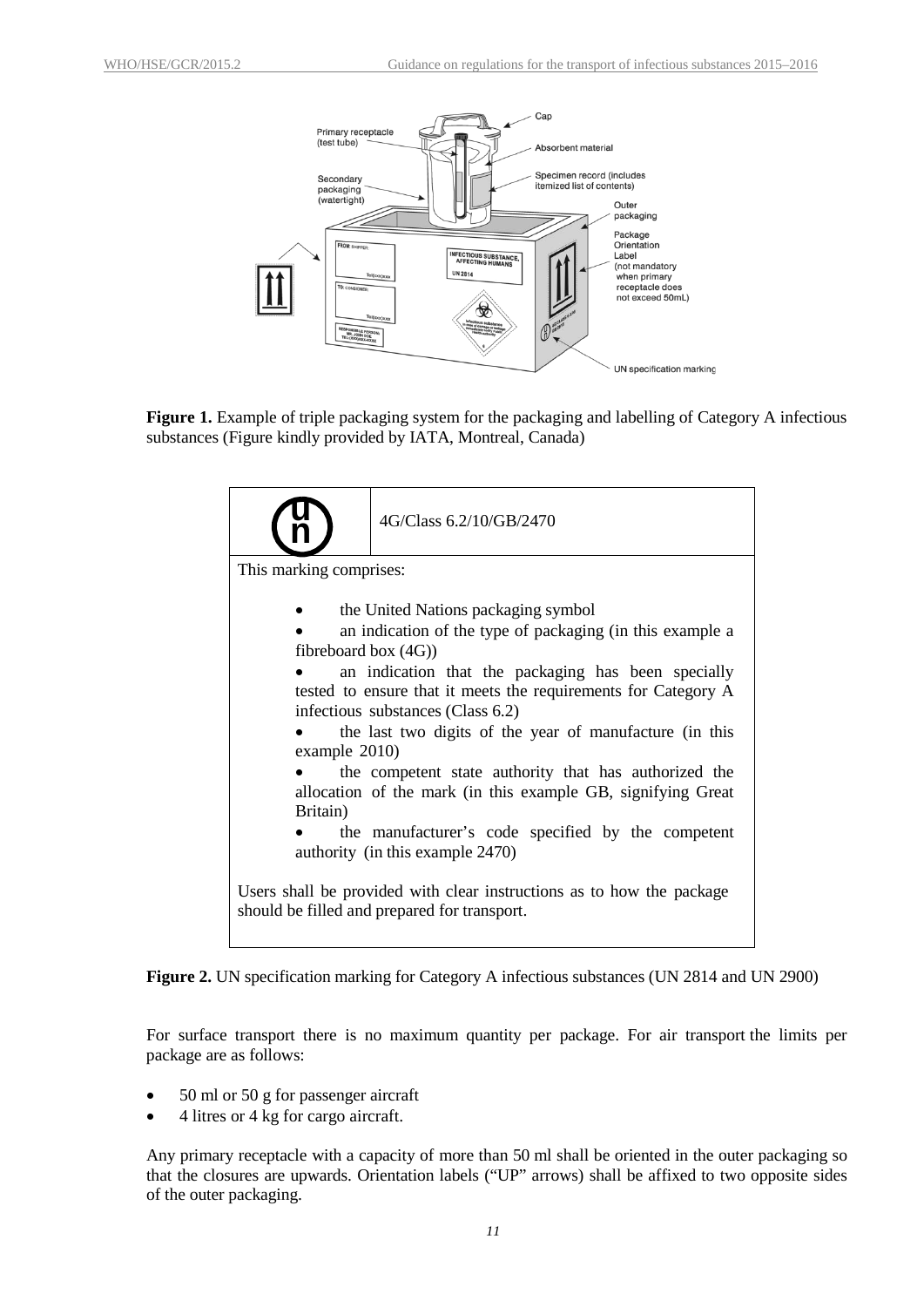### <span id="page-15-0"></span>**Marking**

Packages are marked to provide information about the contents of the package, the nature of the hazard, and the packaging standards applied. All markings on packages or overpacks shall be placed in such a way that they are clearly visible and not covered by any other label or marking. Each package shall display the following information on the outer packaging or the overpack.

- the shipper's (sender's, consignor's) name and address
- the telephone number of a responsible person, knowledgeable about the shipment
- the receiver's (consignee's) name and address

• the United Nations number followed by the proper shipping name (UN 2814 "INFECTIOUS SUBSTANCE, AFFECTING HUMANS" or UN 2900 "INFECTIOUS SUBSTANCE, AFFECTING ANIMALS only", as appropriate). Technical names need not be shown on the package.

- temperature storage requirements (optional)
- when dry ice or liquid nitrogen is used: the technical name of the refrigerant, the appropriate United Nations number, and the net quantity.

### <span id="page-15-1"></span>**Labelling**

There are two types of labels: (a) hazard labels in the form of a square set at an angle of 45° (diamondshaped) are required for most dangerous goods in all classes; (b) handling labels in various shapes are required, either alone or in addition to hazard labels, for some dangerous goods. Specific hazard label(s) shall be affixed to the outside of each package for all dangerous goods to be shipped (unless specifically exempted). The hazard labels shown in Figures 3–5 and handling labels in Figures 6 and 7 are of importance for infectious substances in Category A:



Label name: Infectious substance Minimum dimensions:  $100 \times 100$  mm (for small packages:  $50 \times 50$  mm) No. of labels per package: 1 Colour: Black and white

The words "INFECTIOUS SUBSTANCE" shall be shown. The statement "In case of damage or leakage immediately notify a Public Health Authority" is required in some countries.

**Figure 3.** Hazard label for Category A infectious substances and for genetically modified microorganisms and organisms that meet the definition of an infectious substance, Category A



Label name: Miscellaneous dangerous substances Minimum dimensions:  $100 \times 100$  mm (for small packages:  $50 \times 50$  mm) No. of labels per package: 1 Colour: Black and white

**Figure 4.** Hazard label for certain noninfectious genetically modified microorganisms and organisms (UN 3245) and for carbon dioxide, solid (dry ice) (UN 1845); substances packed in dry ice (see section on Refrigerants) shall bear this label in addition to the primary risk label (e.g. the label shown in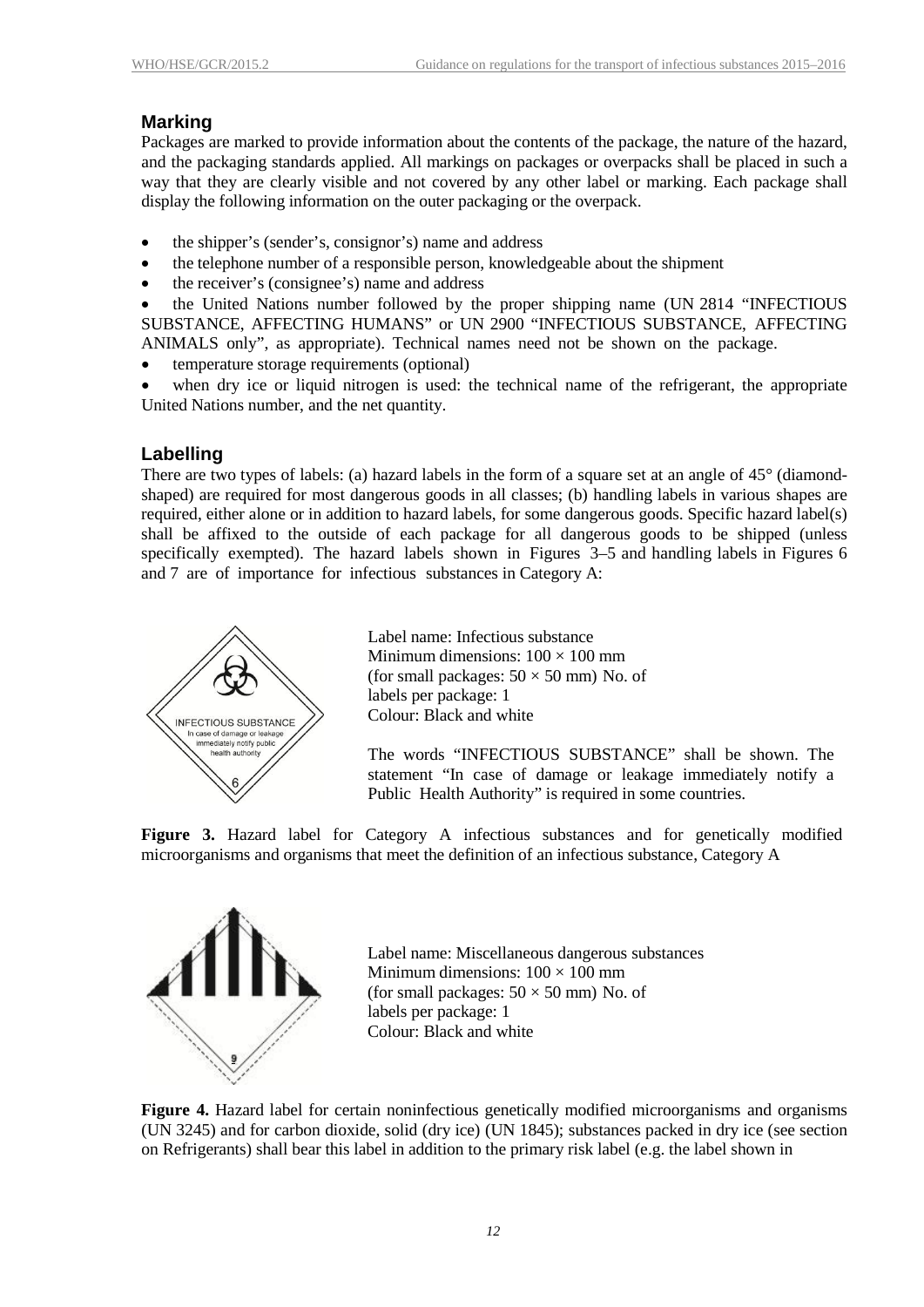Figure 3 for Category A infectious substances, the marking shown in Figure 10 for Category B infectious substances)



Label name: Non flammable, non-toxic gas Minimum dimensions:  $100 \times 100$  mm (for small packages:  $50 \times 50$  mm) No. of labels per package: 1 Colour: Green and white or green and black

**Figure 5.** Hazard label for liquid nitrogen; substances packed using liquid nitrogen (see section on Refrigerants) shall bear this label in addition to the primary risk label (e.g. the label shown in Figure 3 for Category A infectious substances, the marking shown in Figure 10 for Category B infectious substances)



Label name: Cryogenic liquid Minimum dimensions: Standard A7:  $74 \times 105$  mm No. of labels per package: 1 Colour: Green and white

**Figure 6.** Handling label for cryogenic liquids; for transport by air, where cryogenic liquids (deeply refrigerated liquefied gases) are used (see section on Refrigerants), this label shall be affixed to insulated vessels or flasks used as outer packaging in addition to the labels or markings shown in Figures 3, 5 and 10, as appropriate



Label name: Orientation label Minimum dimensions: Standard A7:  $74 \times 105$  mm No. per package: 2 on opposite sides Colour: Black and white or red and white

The words "THIS SIDE UP" or "THIS END UP" may also be displayed on the top cover of the package.

**Figure 7.** Orientation label to indicate position of closures on the primary receptacles; for the air transport of quantities of liquid infectious substances in Category A that exceed 50 ml per primary receptacle, this label shall be affixed to two opposite sides of the package with the arrows pointing in the right direction, in addition to the label shown in Figure 3

Instructions for the labelling of overpacks are given in the section on Overpacks.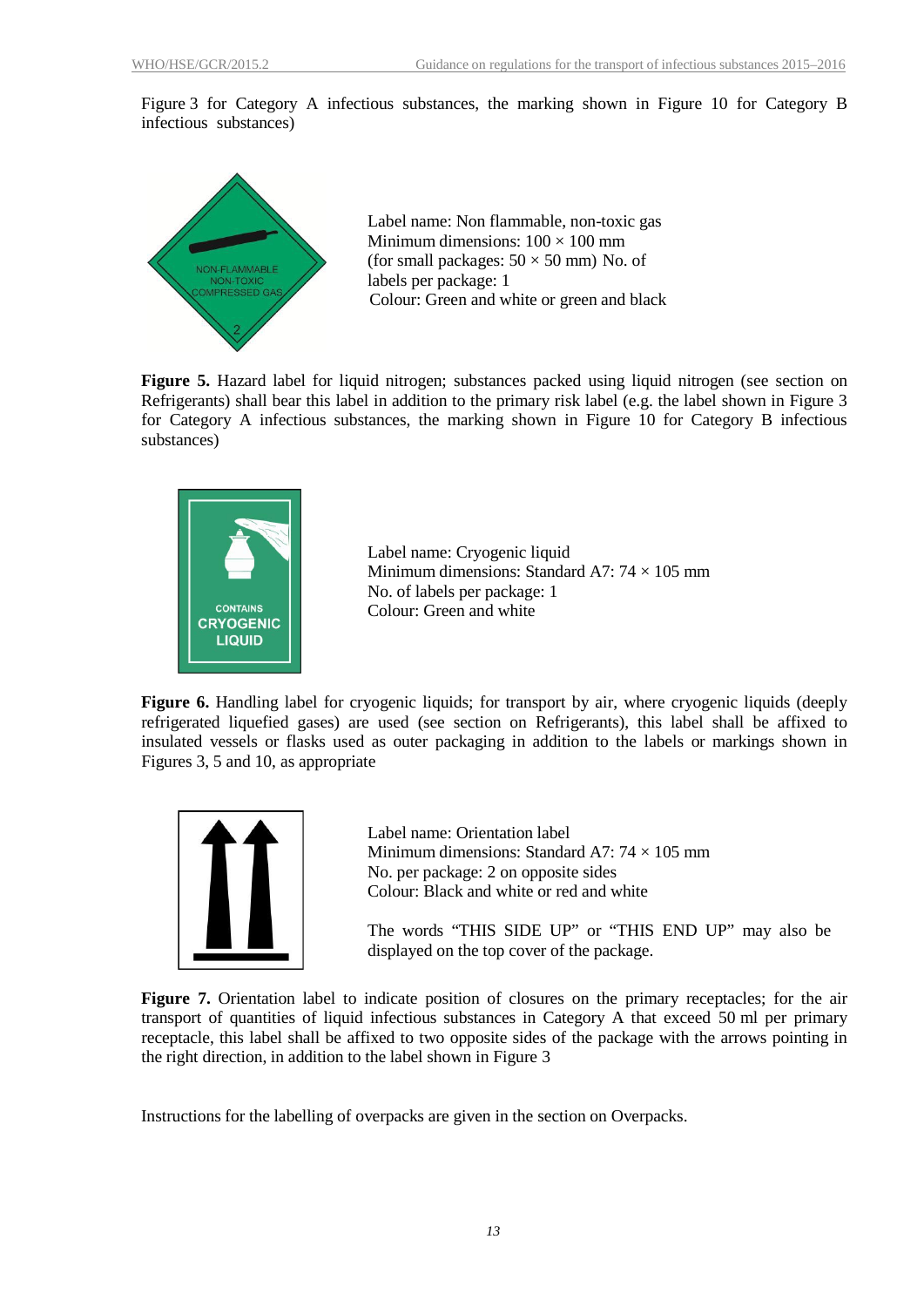#### <span id="page-17-0"></span>**Documentation**

The following shipping documents are required.

To be prepared and signed by the shipper:

- for air: the shipper's Declaration for Dangerous Goods (Figure 8 shows an example)
- a packing list/proforma invoice that includes the receiver's address, the number of packages, detail of contents, weight, value (Note: for international transport, a minimal value shall be indicated, for customs purposes, if the items are supplied free of charge)
- an import and/or export permit and/or declaration if required

To be prepared by the shipper or the shipper's agent:

• an air waybill for air transport or equivalent documents for road, rail and sea shipments.

For UN 2814 and UN 2900, an itemized list of contents shall be enclosed between the secondary packaging and the outer packaging.

For the purposes of documentation, the proper shipping name shall be supplemented with the technical name. Technical names need not be shown on the package. When the infectious substances to be transported are unknown, but suspected of meeting the criteria for inclusion in category A and assignment to UN 2814 or UN 2900, the words "suspected Category A infectious substance" shall be shown, in parentheses, following the proper shipping name on the transport document, but not on the outer packagings*.*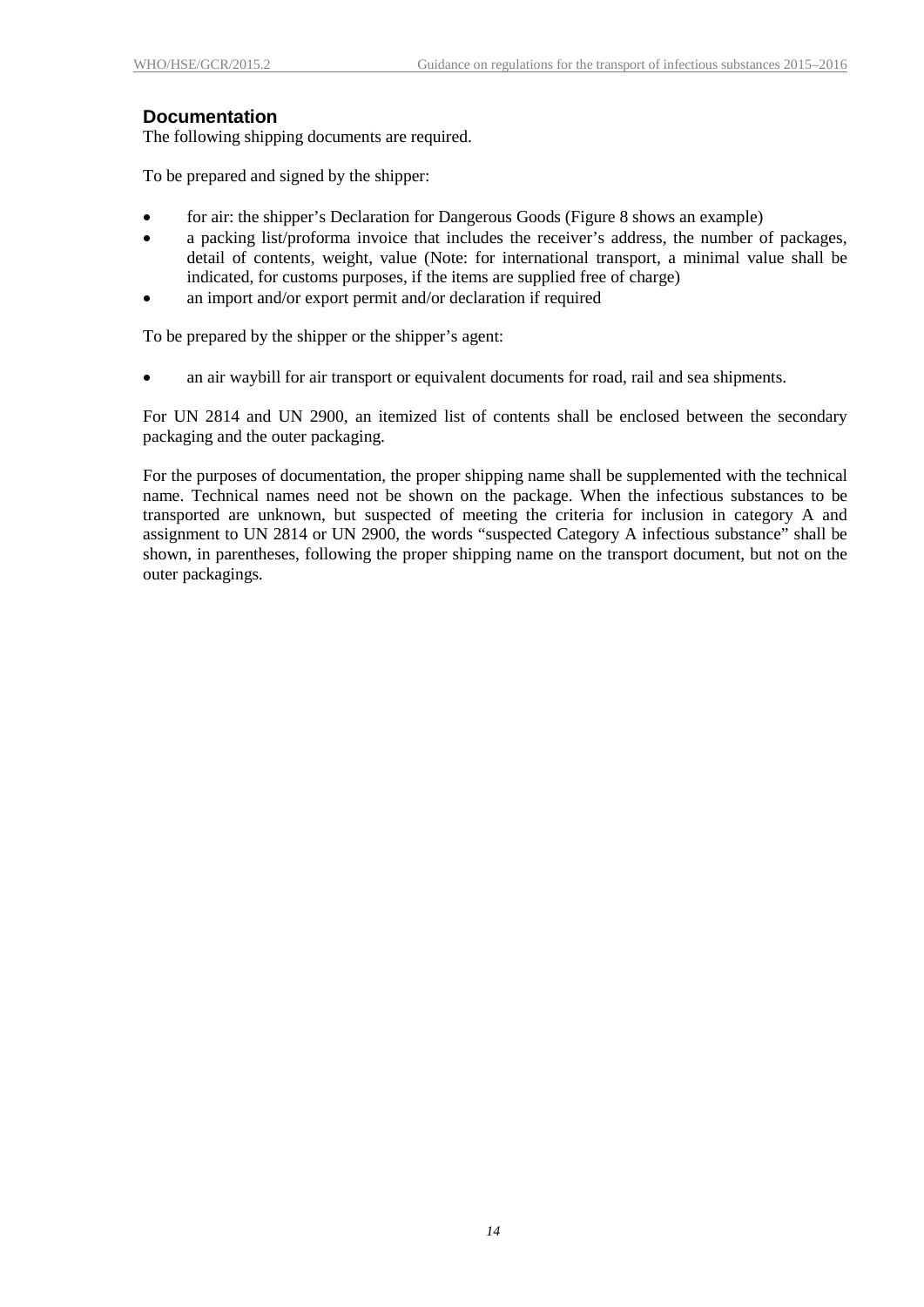| Shipper                                   | Dr XY Orange, tel 0789 456 123                                                                                                            |                                    |                                           |                                             | SHIPPER'S DECLARATION FOR DANGEROUS GOODS<br>Air Waybill No. 543 7654 9876                                                                                 |                                   |                       |  |  |  |  |
|-------------------------------------------|-------------------------------------------------------------------------------------------------------------------------------------------|------------------------------------|-------------------------------------------|---------------------------------------------|------------------------------------------------------------------------------------------------------------------------------------------------------------|-----------------------------------|-----------------------|--|--|--|--|
|                                           | Childrens' hospital<br>4, Splendid Street                                                                                                 |                                    |                                           |                                             | Page 1<br>of 1 Pages                                                                                                                                       |                                   |                       |  |  |  |  |
|                                           | 12345 Beauticity<br>Nicecountry                                                                                                           |                                    |                                           |                                             | Shipper's Reference Number<br>(optional)                                                                                                                   |                                   |                       |  |  |  |  |
| Consignee                                 |                                                                                                                                           |                                    |                                           |                                             |                                                                                                                                                            |                                   |                       |  |  |  |  |
|                                           | Dr AB Normal, tel 03210 987 4568<br>Virobactfung Laboratories<br>6, Many Way<br>98765 Myplace<br>Hercountry                               |                                    |                                           |                                             |                                                                                                                                                            |                                   |                       |  |  |  |  |
| the operator.                             | Two completed and signed copies of this declaration must be handed to                                                                     |                                    |                                           |                                             |                                                                                                                                                            |                                   |                       |  |  |  |  |
|                                           | <b>TRANSPORT DETAILS</b>                                                                                                                  |                                    |                                           |                                             | <b>WARNING</b>                                                                                                                                             |                                   |                       |  |  |  |  |
|                                           | This shipment is within the<br>limitations prescribed for:<br>(Delete non-applicable)                                                     | Airport of Departure:<br>Amleaving |                                           |                                             | Failure to comply in all aspects with the applicable<br>Dangerous Goods Regulations may be in breach of<br>the applicable law, subject to legal penalties. |                                   |                       |  |  |  |  |
| <b>PASSENGER</b><br>AND CARGO<br>AIRCRAFT | <b>SARGO</b><br><b>ON</b>                                                                                                                 |                                    |                                           |                                             |                                                                                                                                                            |                                   |                       |  |  |  |  |
|                                           | <b>Airport of Destination</b>                                                                                                             |                                    |                                           |                                             | Shipment Type (Delete non-applicable)                                                                                                                      |                                   |                       |  |  |  |  |
|                                           | Willgetthere                                                                                                                              |                                    |                                           |                                             | NON-RADIOACTIVE                                                                                                                                            | <b>DABIOACTIVE</b>                |                       |  |  |  |  |
|                                           | NATURE AND QUANTITY OF DANGEROUS GOODS                                                                                                    |                                    |                                           |                                             |                                                                                                                                                            |                                   |                       |  |  |  |  |
|                                           |                                                                                                                                           | Dangerous Goods Identification     |                                           |                                             |                                                                                                                                                            |                                   |                       |  |  |  |  |
| UN or<br>ID No.                           | Proper Shipping Name                                                                                                                      |                                    | Class or<br>Division<br>(Subsidiary Risk) | Packing<br>Group                            | Quantity and<br><b>Type of Packing</b>                                                                                                                     | Packing<br>Inst.                  | Authorization         |  |  |  |  |
| UN<br>2814                                | Infectious substance,<br>affecting humans<br>(Ebola virus)                                                                                |                                    | 6.2                                       |                                             | 50ml                                                                                                                                                       | 620                               |                       |  |  |  |  |
| UN<br>1845                                | Dry ice                                                                                                                                   | 9                                  |                                           | 20kg<br>All packed in one<br>fibreboard box | 954                                                                                                                                                        |                                   |                       |  |  |  |  |
|                                           |                                                                                                                                           |                                    |                                           |                                             |                                                                                                                                                            |                                   |                       |  |  |  |  |
|                                           |                                                                                                                                           |                                    |                                           |                                             |                                                                                                                                                            |                                   |                       |  |  |  |  |
|                                           | <b>Additional Handling Information</b><br>Emergency contact: Dr Orange tel 0789 456 123                                                   |                                    |                                           |                                             |                                                                                                                                                            |                                   |                       |  |  |  |  |
|                                           | I hereby declare that the contents of this consignment are fully and<br>accurately described above by the proper shipping name, and are   |                                    |                                           |                                             | Name/Title of Signatory Dr XY Orange                                                                                                                       |                                   | <b>Goods Dispatch</b> |  |  |  |  |
|                                           | classified, packaged, marked and labelled/placarded, and are in all<br>respects in proper condition for transport according to applicable |                                    |                                           |                                             | Place and Date:                                                                                                                                            | <b>Beauticity</b><br>18 June 2010 |                       |  |  |  |  |
|                                           | international and national governmental regulations.                                                                                      |                                    |                                           |                                             |                                                                                                                                                            |                                   |                       |  |  |  |  |

**Figure 8.** Example of a completed shipper's Declaration for Dangerous Goods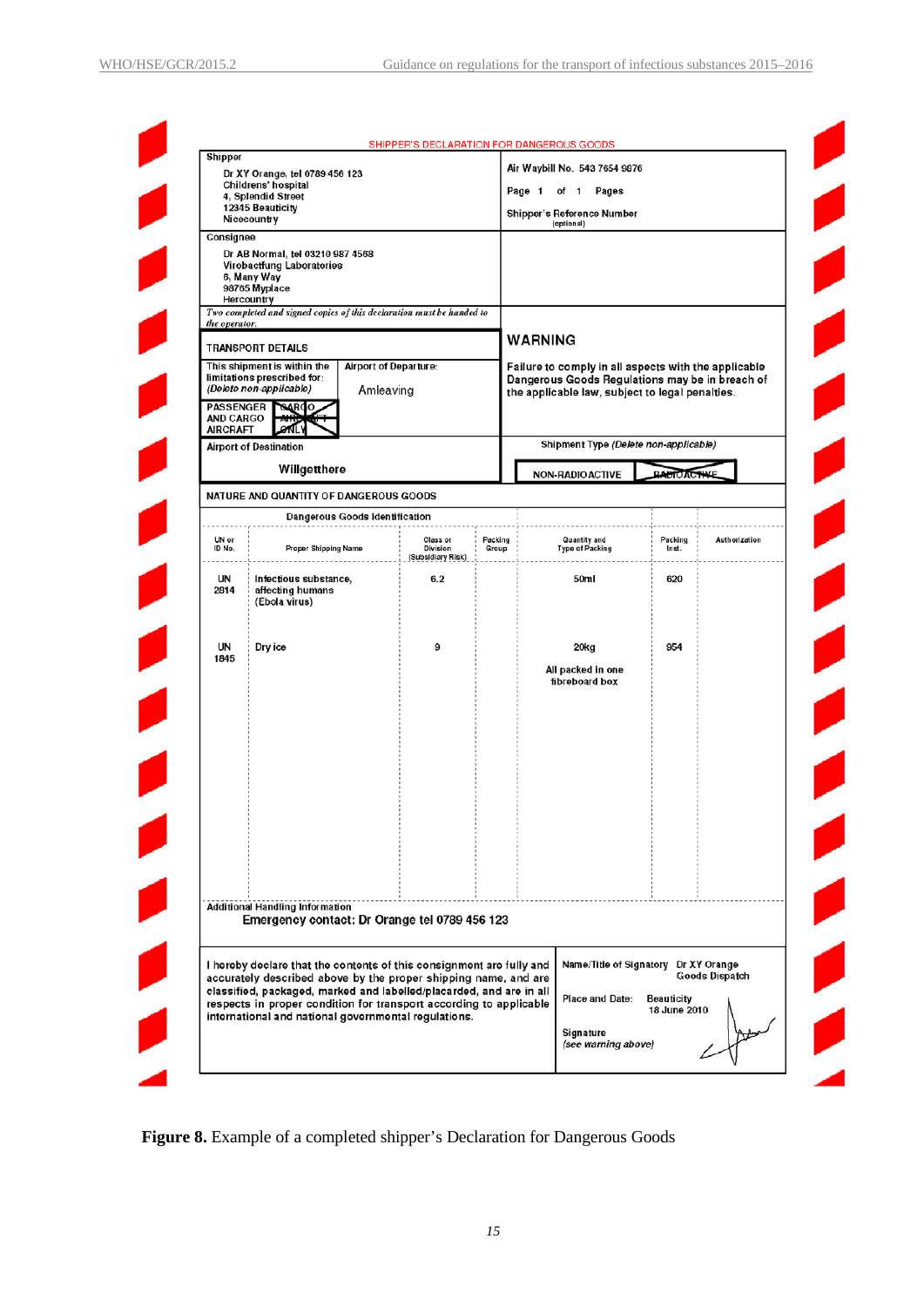### <span id="page-19-0"></span>**Packaging, labelling and documentation requirements for infectious substances in Category B**

#### <span id="page-19-1"></span>**Packaging**

The triple packaging system continues to apply, including for local surface transport. Testing documents are not required, however. It may be possible to source packagings locally rather than finding an authorized supplier, provided that the packaging manufacturer and the shipper can comply fully with the requirements of P650 (see Annex 4; Figure 9).

As for P620, there is no comprehensive list of suppliers of packagings that comply with Packing Instruction P650. However, an Internet search using a suitable international or national search engine usually provides appropriate information, as well as access to national regulations. Search phrases such as "UN packaging" and "UN infectious substance packaging" produce extensive results. Carriers and forwarding agents should also be able to supply details of local suppliers or local companies that can provide such information.

To ensure correct preparation for transport, packaging manufacturers and subsequent distributors shall provide clear instructions to the consignor or persons preparing packages (e.g. patients) on how the packaging should be filled and closed.

For surface transport there is no maximum quantity per package. For air transport:

- no primary receptacle shall exceed 1 litre and the outer packaging must not contain more than 4 litres(for liquids)
- except for packages containing body parts, organs or whole bodies, the outer packaging must not contain more than 4 kg (for solids).



**Figure 9.** Example of the triple packaging system for the packing and labelling of Category B infectious substances (Figure kindly provided by IATA, Montreal, Canada)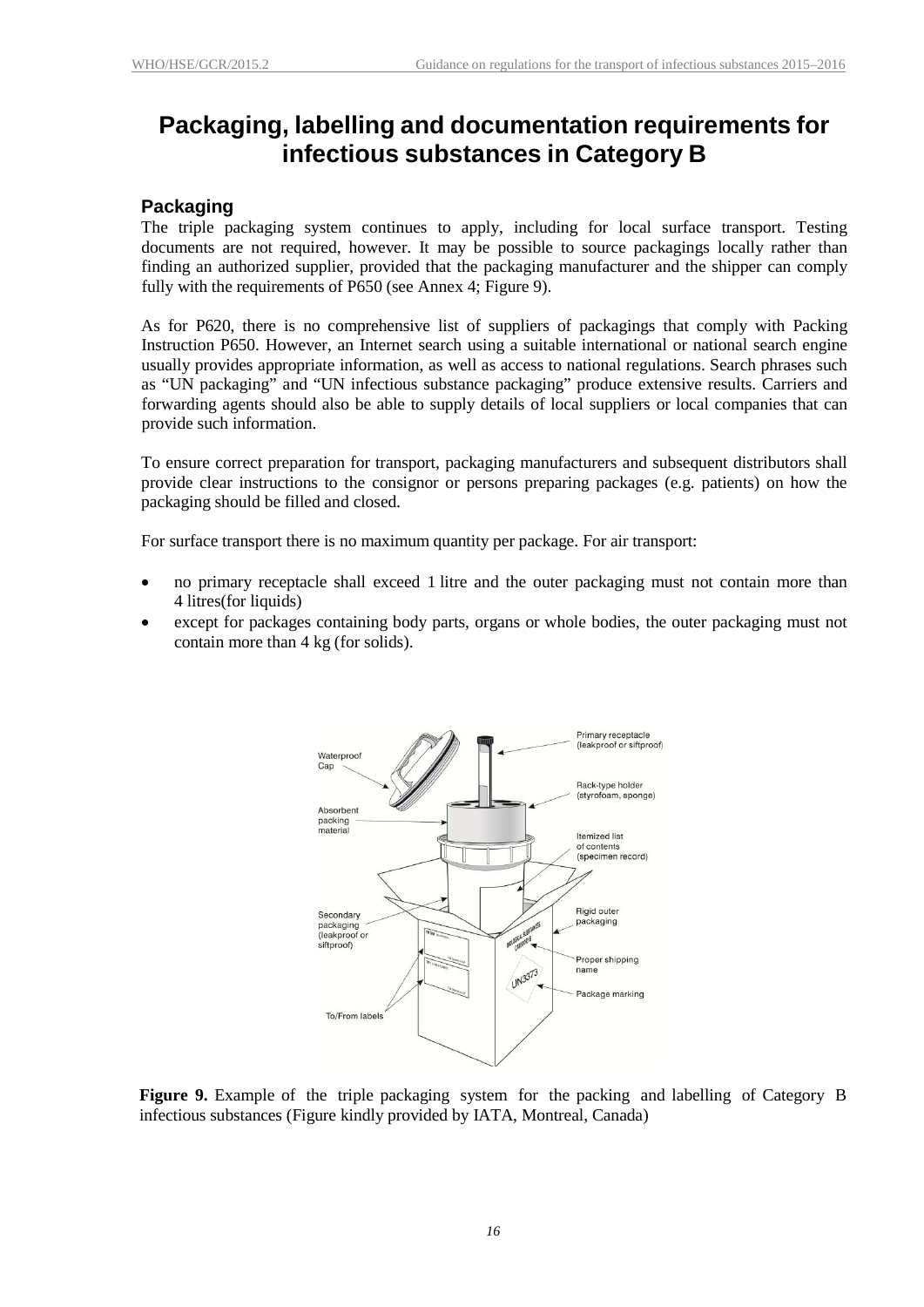Provided all the requirements of P650 are met, there are no other transport requirements. P650 incorporates all that is needed to make a shipment for Category B infectious substances.

#### <span id="page-20-0"></span>**Marking**

Each package shall display the following information:

- for air: the shipper's (sender's, consignor's) name, address and telephone number
- for air: the telephone number of a responsible person, knowledgeable about the shipment
- the receiver's (consignee's) name, address and telephone number
- the proper shipping name ("BIOLOGICAL SUBSTANCE, CATEGORY B") adjacent to the diamond-shaped mark shown in Figure 10
- temperature storage requirements (optional).

The marking shown in Figure 10 is used for shipments of Category B infectious substances.



**Figure 10.** Marking for infectious substances of Category B

**Note:** For air transport:

- when dry ice (solid carbon dioxide) is used (see section on Refrigerants), the label shown in Figure 4 shall be applied
- for cryogenic liquids (see section on Refrigerants) the labels shown in Figures 5 and 6 shall also be affixed.

#### <span id="page-20-1"></span>**Documentation**

Dangerous goods documentation (including a shipper's declaration) is not required for Category B infectious substances. The following shipping documents are required.

To be prepared and signed by the shipper (sender, consignor):

- for international shipments: a packing list/proforma invoice that includes the shipper's and the receiver's address, the number of packages, detail of contents, weight, value (Note: the statement "no commercial value" shall appear if the items are supplied free of charge)
- an import and/or export permit and/or declaration if required.

To be prepared by the shipper or the shipper's agent:

• an air waybill for air transport or equivalent documents for road, rail and sea journeys.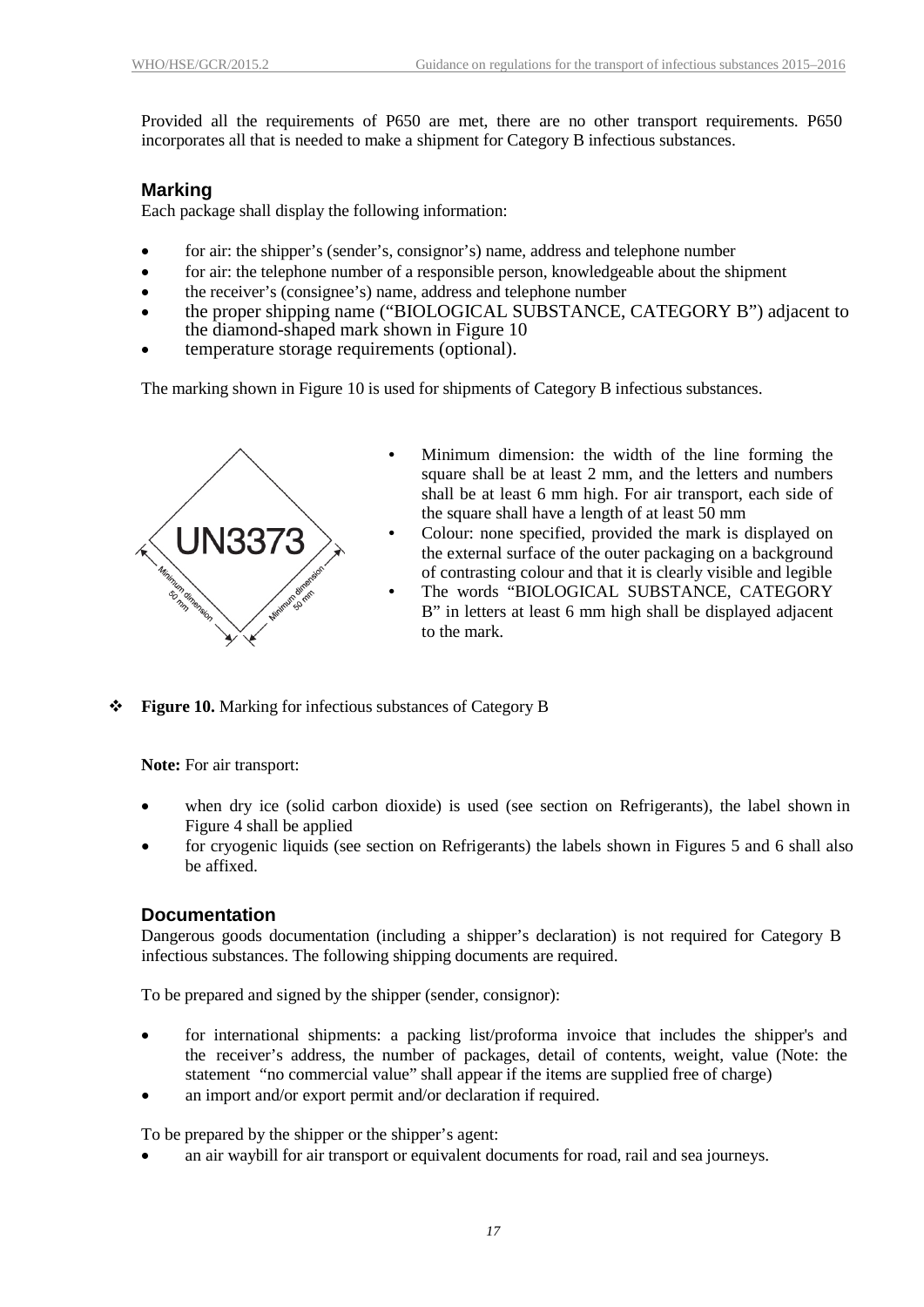A flowchart to help with the classification of infectious substances and patient specimens is shown in Annex 7.

### **Overpacks**

<span id="page-21-0"></span>"Overpack" is the term used when several packages are combined to form one unit and sent to the same destination by a single shipper. When refrigerants are used to protect contents, the overpacks may comprise insulated vessels or flasks. Whenever an overpack is used, the required marks and labels shown on the outer packaging must be repeated on the outermost layer of the overpack. This requirement applies to infectious substances in Categories A and B. Overpacks are also required to be marked with the word "overpack".

**NOTE:** Do not reproduce the UN specification marking on the overpack.

### **Reusing packaging materials**

<span id="page-21-1"></span>Shipping packages can be reused. If shippers plan on reusing a package, it must be appropriately disinfected. Before reusing a package, the shipper must make sure all markings and labels reflect the substances actually being shipped. If the shipper plans on shipping an empty package, all nonapplicable markings and labels must be removed or covered.

### **Shipping empty packagings**

<span id="page-21-2"></span>Before an empty package is returned to the shipper, or sent elsewhere, it must be appropriately disinfected or sterilized to nullify any hazard. Any label or marking indicating that it had contained an infectious substance shall be removed or covered.

### **Refrigerants**

<span id="page-21-3"></span>Refrigerants may be used to stabilize infectious substances in Categories A and B during transit.

Packed infectious substances requiring cooling assigned to packing instructions P620 or P650 shall meet the appropriate requirements of that packing instruction.

Ice, ice pads or dry ice shall be placed outside the secondary receptacle or in an outer packaging or in an overpack. Wet ice shall be placed in a leak-proof container; the outer packaging or overpack shall also be leak-proof. Dry ice must not be placed inside the primary or secondary receptacle because of the risk of explosions. A specially designed insulated packaging may be used to contain dry ice. The packaging must permit the release of carbon dioxide gas if dry ice is used. Packing instruction P003 (ICAO/IATA PI954) shall be observed.

The secondary receptacle shall be secured within the outer package to maintain the original orientation of the inner packages after the refrigerant has melted or dissipated.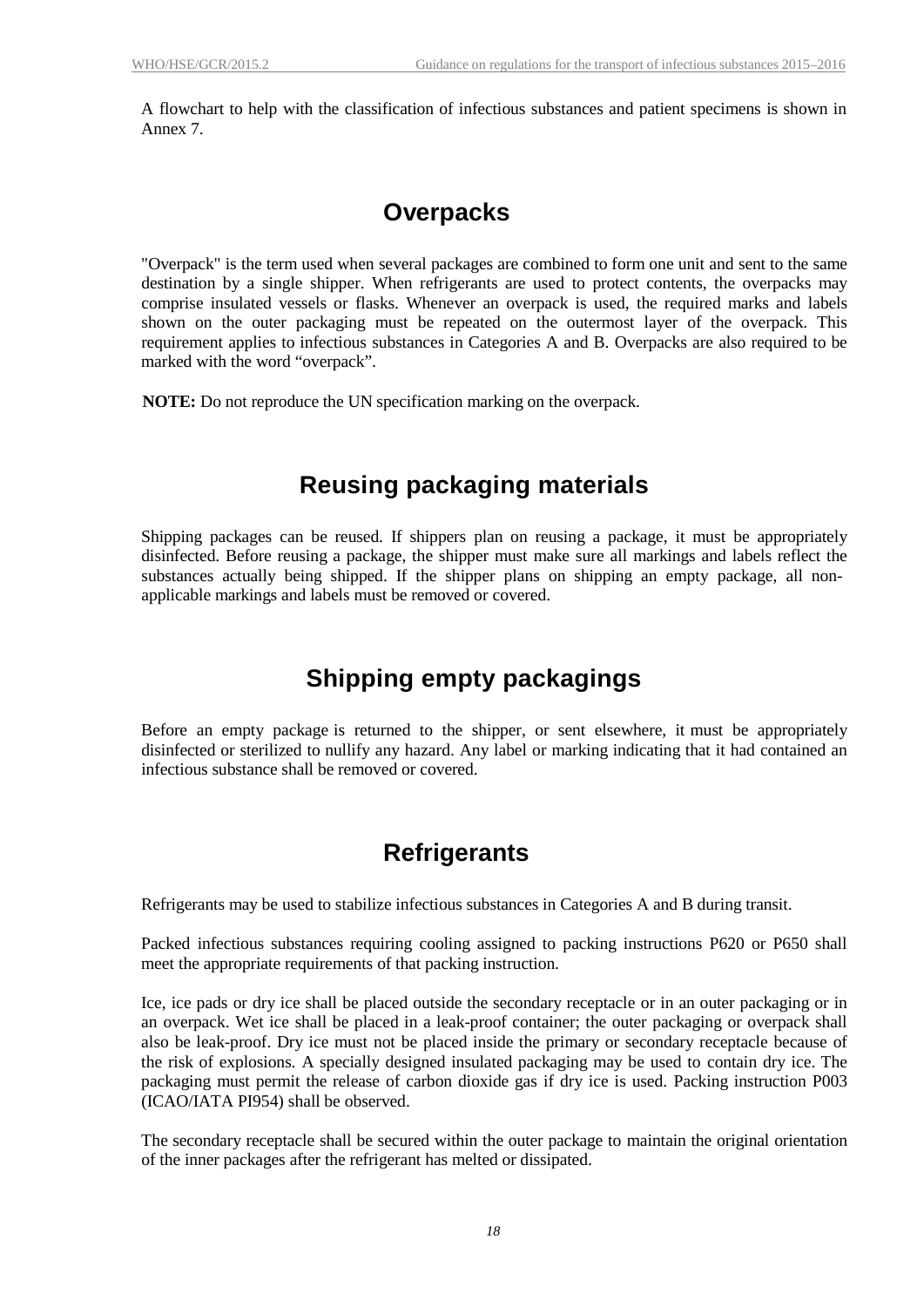$\cdot \cdot$  If dry ice is used to ship infectious substances in Category A, the details shall appear on the shipper's Declaration for Dangerous Goods. If dry ice is used to ship infectious substances in Category B or Exempt samples, the shipper's Declaration of Dangerous Goods is not required. In any case, the outermost packaging shall carry the hazard label for dry ice (see Figure 4), the appropriate markings, including the UN number and the proper shipping name followed by the words "AS COOLANT", *for example: UN 1845, CARBON DIOXIDE,SOLID, AS COOLANT*. and an indication of the net quantity of dry ice in kilograms.

If liquid nitrogen is used as a refrigerant, special arrangements shall be made in advance with the carrier. Primary receptacles shall be capable of withstanding extremely low temperatures, and packaging and documentation requirements for liquid nitrogen shall be observed. In particular, the outermost packaging shall carry the hazard label for liquid nitrogen (see Figure 5). For air transport, the handling label for cryogenic liquids shall also be affixed (see Figure 6) – this is not considered further in these guidelines.

When shipping with liquid nitrogen, "dry shippers" can be used. Correctly prepared "dry shippers" do not contain free liquid nitrogen. While liquid nitrogen is a regulated dangerous good, a properly prepared "dry shipper" is not. When shipping with "dry shippers", the dangerous goods label for class 2 (non-flammable, non-toxic gases) is NOT required. Shippers must properly mark and label the outside of dry shipper packages containing infectious substances. Appropriate documentation should discuss the presence of infectious substances. For Category A this information will be included in the Dangerous Goods Declaration. For Category B and Exempt packages this information should be provided on the Air Waybill.

# **Training**

<span id="page-22-0"></span>The dangerous goods regulations require all personnel involved in transport to undergo appropriate training.

For the transport of Category A infectious substances, personnel must undergo training in accordance with the modal requirements. This can involve attendance at approved courses and passing examinations.

For the transport of Category B infectious substances there is a requirement that clear instructions on the use of the packaging are supplied to the user; this is regarded as sufficient "training" for the shipping of these substances. However, if such specimens are consigned with other dangerous goods (e.g. flammable liquids, radioactive materials, liquefied gases, etc.), then personnel must be trained in the proper procedures for their transport.

Training and awareness are important for all personnel involved in the transport of Category B infectious substances. Training of personnel, for example via consultation of guidance documents like this one, while not formally required by the modal regulations, is recommended and encouraged. Only through appropriate guidance and training can shippers ensure that the classification of the substance to be shipped is correct, and that proper packaging is selected and prepared. Carriers and other employers of transport workers should train their personnel in the appropriate procedures for recognizing and handling packages containing infectious substances and in how to address spills and protect themselves from exposure.

 *Records of training received shall be kept by the employer and made available to the employee or competent authority, upon request. Records shall be kept by the employer for a period of time established by the competent authority. The training mentioned above shall be provided or verified upon employment in a position involving the transport of infectious substances and shall be periodically supplemented with retraining as deemed appropriate by the competent authority.*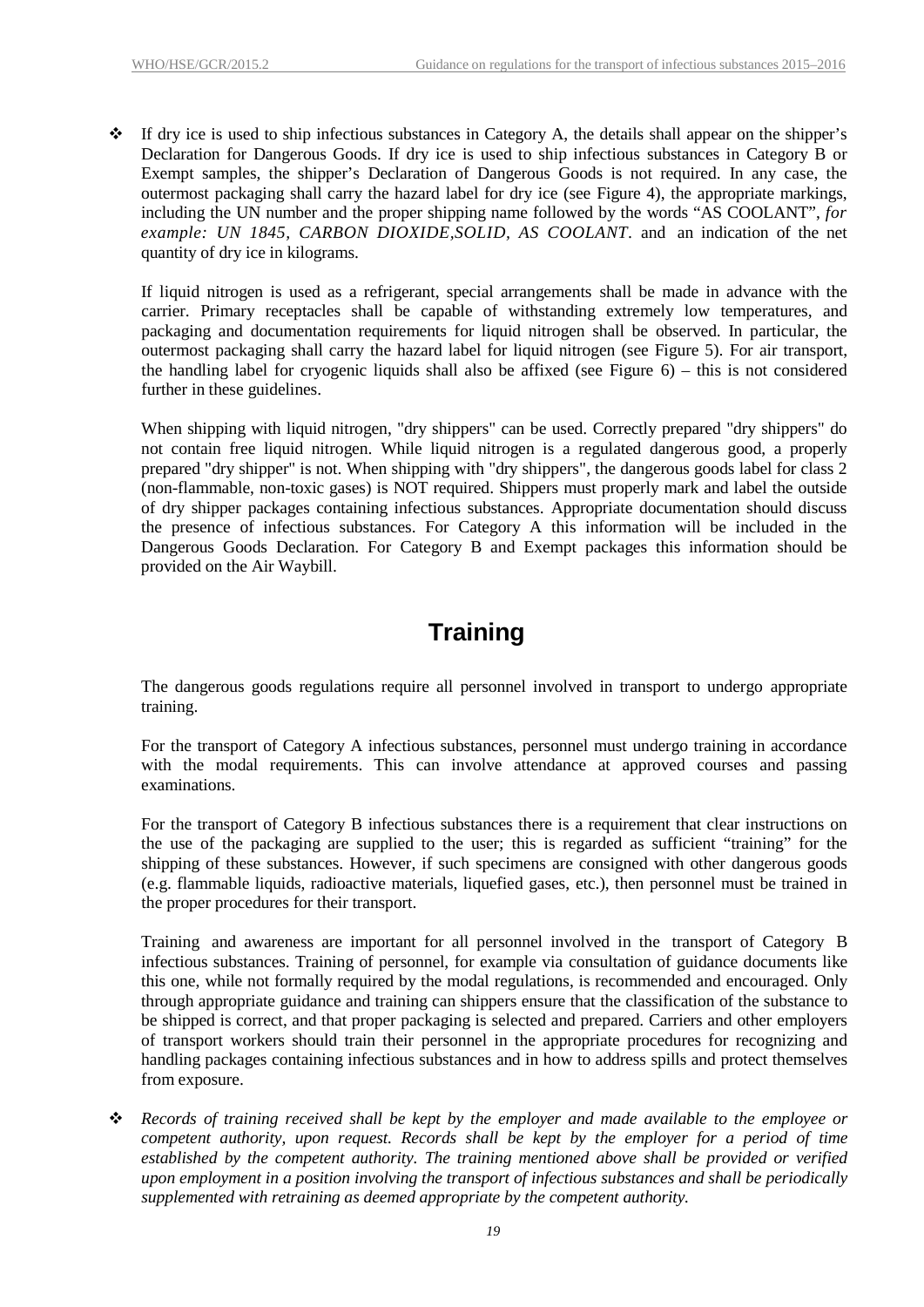### <span id="page-23-0"></span>**Recommendations for countries that have not adopted the United Nations system**

The recommendations set out above apply wherever the United Nations system for the transport of infectious substances has been adopted. WHO encourages all countries to adopt this system, and recommends those that have not yet done so to follow its provisions. However, the principles described above are not intended to supersede national or local requirements.

# **Transport planning**

<span id="page-23-1"></span>It is the responsibility of the shipper to ensure the correct classification, packaging, labelling, and documentation of all infectious substances destined for transport.

The efficient transport and transfer of infectious substances requires good coordination between the sender, the carrier and the receiver to ensure that the material is transported safely and arrives on time and in good condition. Such coordination depends upon well-established communications and a good working relationship between the three parties.

The carriage of any goods whether dangerous or not, is a commercial matter for a carrier. The dangerous goods rules described in these guidelines reflect governmental legal requirements. Indeed, different countries may have adopted State variations to the United Nations Model Regulations. In addition, a carrier that does not wish to carry particular goods is under no legal obligation to do so. Many carriers (airlines, haulers and shipping lines) are "private carriers" and have the right to refuse to carry goods or add additional requirements. In recent years it has become clear that some carriers are indeed refusing to carry certain goods or are adding extra conditions. Provided such conditions do not conflict with the legal requirements, this type of action is not illegal.

ICAO and IATA list the main carrier restrictions in force among airlines. Some airlines will not carry dangerous goods at all, while others will carry only a very limited range of goods. As carrier restrictions for the different modes of transport are not published centrally, harmonization between stakeholders is essential. The shipper (sender, consignor), carrier and the receiver (consignee) have specific responsibilities in ensuring successful transportation.

### <span id="page-23-2"></span>**The shipper (sender, consignor)**

- Makes advance arrangements with the receiver including investigating the need for import/export permits
- Makes advance arrangements with the carrier to ensure:
	- o that the shipment will be accepted for appropriate transport
	- o that the shipment (direct transport if possible) is undertaken by the most direct routing
- Prepares necessary documentation, including permits, dispatch and shipping documents
- Notifies the receiver of transportation arrangements once these have been made, well in advance of the expected arrival time.

### <span id="page-23-3"></span>**The carrier**

- Provides advice to the sender regarding the necessary shipping documents and instructions for their completion
- Provides advice to the sender about correct packaging
- Assists the sender in arranging the most direct routing and then confirms the routing
- Maintains and archives the documentation for shipment and transport.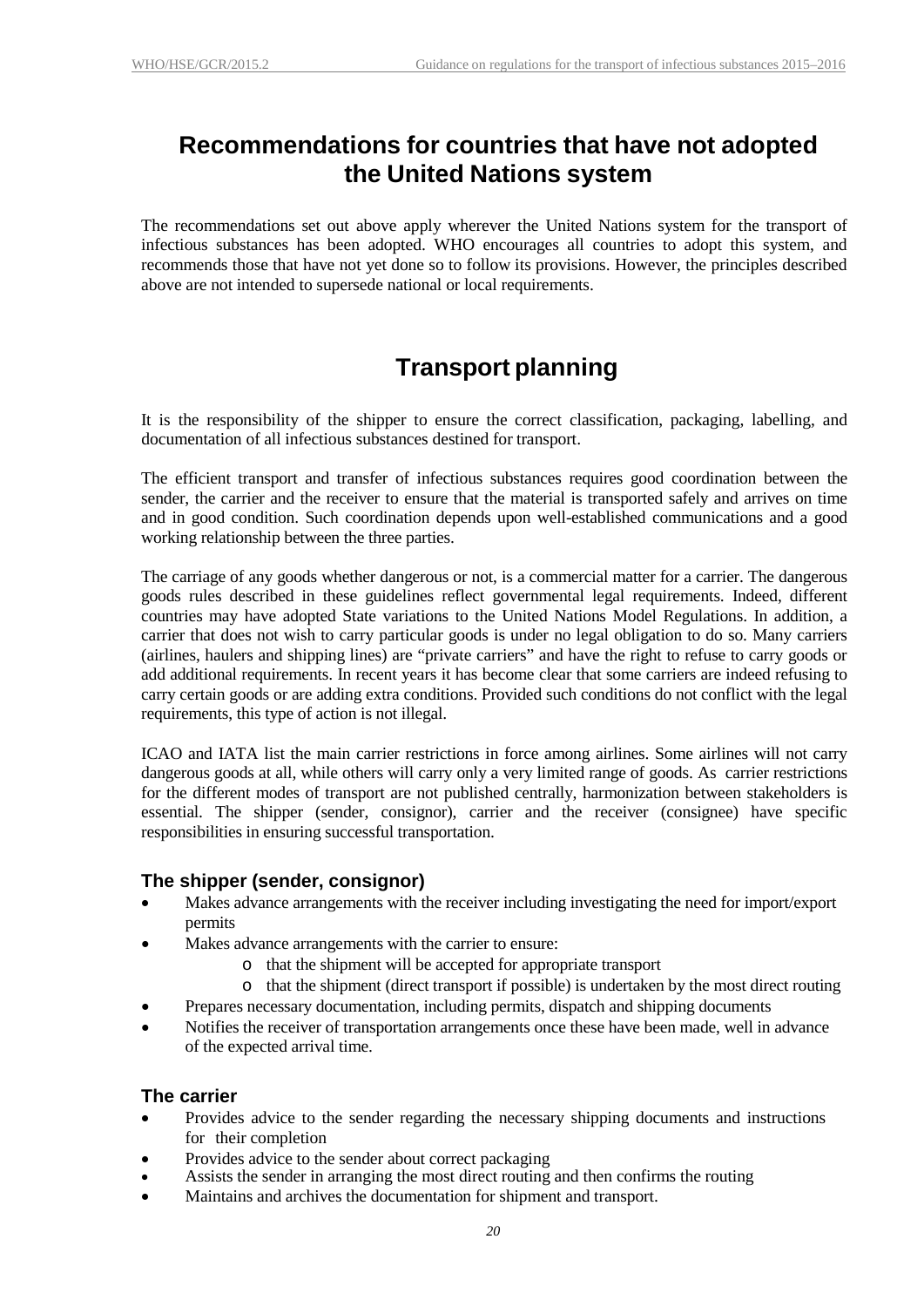### <span id="page-24-0"></span>**The receiver (consignee)**

- Obtains the necessary authorization(s) from national authorities for the importation of the material
- Provides the sender with the required import permit(s), letter(s) of authorization, or other document(s) required by the national authorities
- Arranges for the most timely and efficient collection on arrival
- Should acknowledge receipt to the sender.

Shipments should not be dispatched until:

- Advance arrangements have been made between the sender, carrier and receiver
- The shipper has confirmed with the national authorities that the material may be legally exported
- The receiver has confirmed with the national authorities that the material may be legally imported
- The receiver has confirmed that there will be no delay incurred in the delivery of the package to its destination.

### **Requirements for air mail**

<span id="page-24-1"></span>Infectious substances in Category A will not be accepted for shipment through postal services.

Infectious substances in Category B may be shipped by registered air mail, and the Universal Postal Union recommends the following procedure.

The basic triple packaging system is used with the same requirements as for other means of transport. The address label shall display the word *"Lettre"* or "Letter" and the green Customs Declaration Label for Postal Mail is required for international mailing. "BIOLOGICAL SUBSTANCE, CATEGORY B" shall be identified with the white diamond label with black letters "UN 3373" (see Figure 10).

Local/international restrictions may be in force. Prior contact should therefore be made with the national public operator to ascertain whether the packaged material will be accepted by the postal service in question.

### **Spill clean-up procedure**

<span id="page-24-2"></span>The appropriate response in the event of exposure to any infectious substance is to wash or disinfect the affected area as soon as possible, regardless of the agent. Even if an infectious substance comes into contact with non-intact skin, washing of the affected area with soap and water or with an antiseptic solution can reduce the risk of infection. Medical advice should be obtained any time there is a suspected exposure to infectious substances resulting from a damaged package. The following procedure for clean-up can be used for spills of all infectious substances including blood. The person must be trained on such procedure before performing these steps:

- 1. Wear gloves and protecting clothing, including face and eye protection if indicated.
- 2. Cover the spill with a cloth or paper towels to contain it.
- 3. Pour an appropriate disinfectant over the cloth or paper towels and the immediately surrounding area (5% bleach solutions are generally appropriate, but for spills on aircraft, quaternary ammonium disinfectants should be used).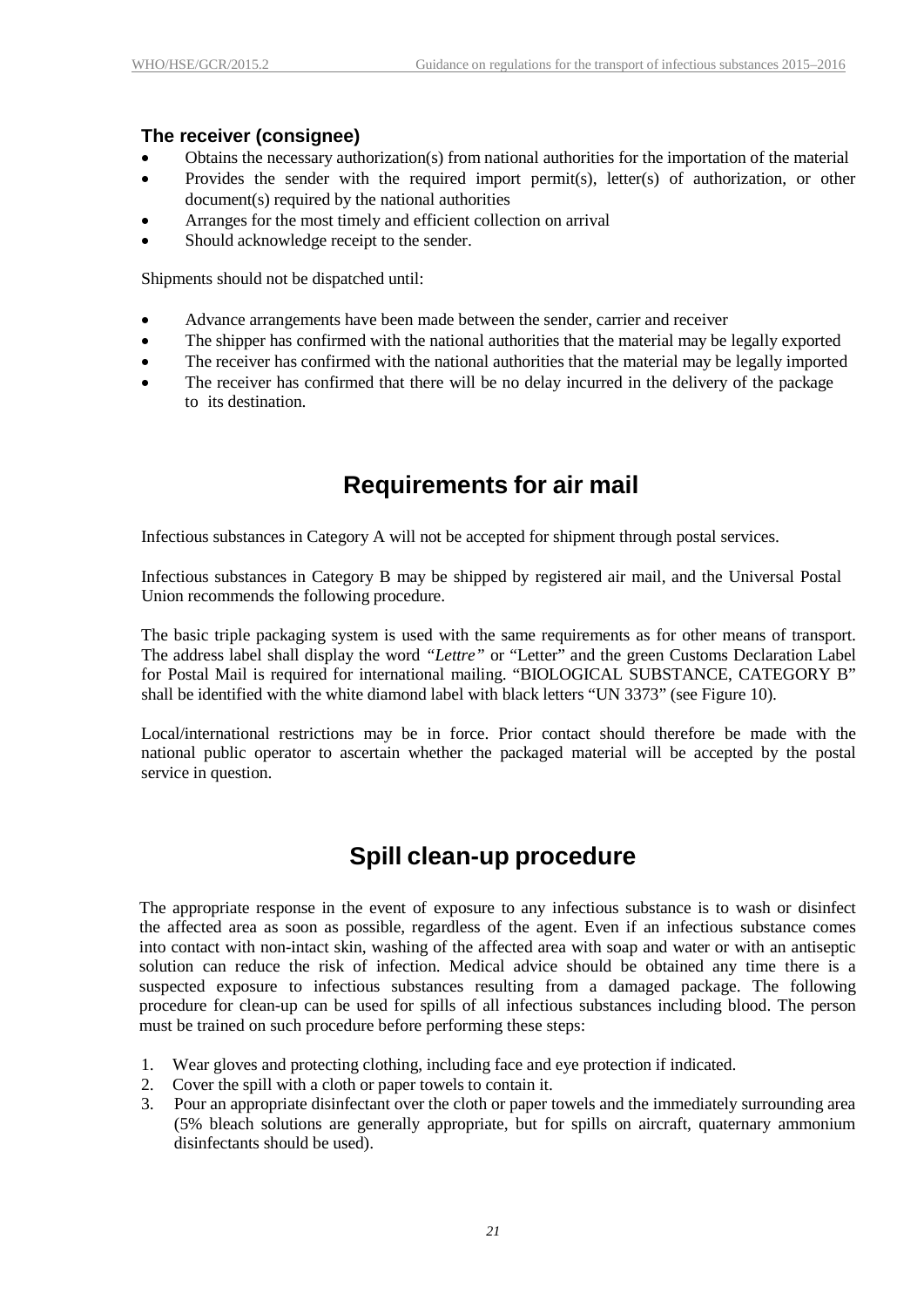- 4. Apply the disinfectant concentrically beginning at the outer margin of the spill area, working towards the centre.
- 5. After about 30 min, clear away the materials. If there is broken glass or other sharps are involved, use a dustpan or a piece of stiff cardboard to collect the materials and deposit them into a punctureresistant container for disposal.
- 6. Clean and disinfect the area of the spillage (if necessary, repeat steps 2–5).
- 7. Dispose of contaminated materials into a leak-proof, puncture-resistant waste disposal container.
- 8. After successful disinfection, report the incident to the competent authority and inform them that the site has been decontaminated (see Incident reporting below).

Detailed information on disinfectants and their recommended use can be found in *Laboratory biosafety manual*, 3rd ed., Geneva, World Health Organization, 2004.

### **Incident reporting**

<span id="page-25-0"></span>No reports of infections resulting from transport-related exposures have been documented other than the anthrax letters of 2001 in the USA. There have been reports of the transmission of acute respiratory infections and tuberculosis associated with air travel, but these were attributed to direct person-toperson contact and not to packaging problems or shipping incidents.

Statistical data collected by a group of central laboratories showed the efficacy of packaging compliant with P650 and P620 in assuring that infectious substances are transported without leakage and loss of materials. For the 4.92 million primary containers shipped in 2003 to any of the worldwide regional offices of these central laboratories, just 106 breakages, 0.002% of the total number, were recorded. Moreover, the leakages that did occur were all contained by the absorbent material, and no damage to secondary containers or outer packagings was reported.

The various international modal regulations require the reporting of incidents to the relevant competent transport authorities in addition to the necessary health authorities. This applies to both categories of infectious substances, but particularly to those in Category A.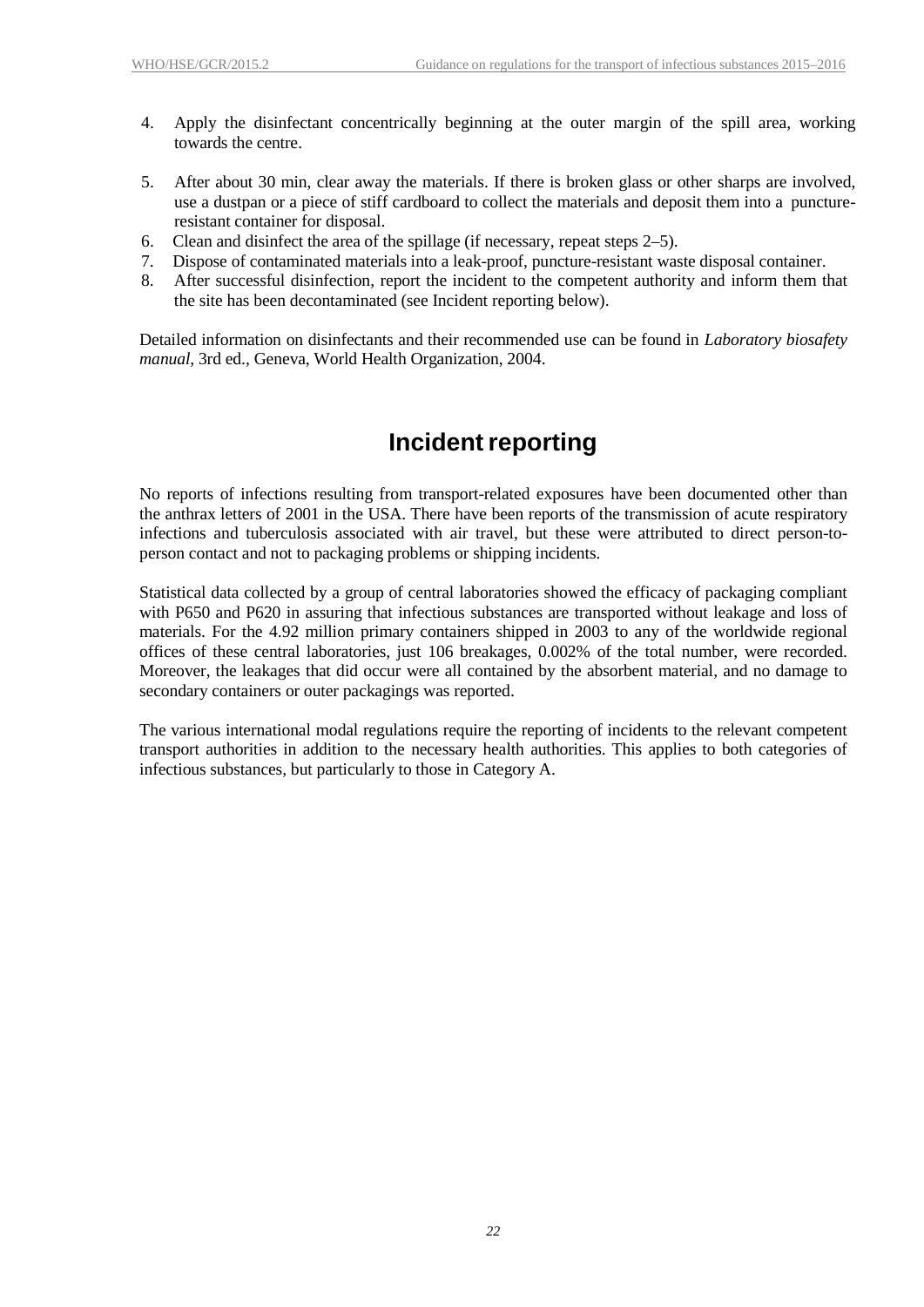# **Annex 1**

### <span id="page-26-0"></span>**Additional information on the United Nations System for the Transport of Dangerous Goods**

The United Nations dangerous goods web site provides comprehensive detail concerning the United Nations Recommendations on the Transport of Dangerous Goods. It also provides links to the modal agencies:

<http://www.unece.org/trans/danger/danger.htm>

The site below provides the full text of the United Nations Recommendations, which can be downloaded in PDF format. Readers wishing to see the text relating to the transport of infectious substances should download Part 2, Part 4 and Part 5 and Chapter 6.3 as downloadable text (It covers construction and performance requirements for packagings intended to contain infectious substances) of the Recommendations:

- [http://www.unece.org/trans/danger/publi/unrec/rev18/18files\\_e.html](http://www.unece.org/trans/danger/publi/unrec/rev18/18files_e.html)
- The site below provides the full text of the European Agreement concerning the International Carriage of Dangerous Goods by Road (ADR) of 2015. <http://www.unece.org/trans/danger/publi/adr/adr2015/15contentse.html>

The amendments to ADR which come into force on 1 January 2015 may be found on the same site at: [http://www.unece.org/trans/danger/publi/adr/adr2013\\_amend.html](http://www.unece.org/trans/danger/publi/adr/adr2013_amend.html)

All these texts may be downloaded in PDF format. Readers wishing to study the text relating to the transport of infectious substances should download Part 1 (Chapters 1.3, 1.4 and 1.10), Part 2 (section 2.2.62), Part 4 (Chapter 4.1, including section 4.1.4.1 packing instructions P620 and P650 (or, for medical waste P621, IBC620 and LP620), and section 4.1.8), Part 5 and Part 6 (Chapter 6.3). Some provisions in Parts 7 and 8 have also to be complied with for the transport operation.

Contracting parties to the various conventions for the transport of dangerous goods can be found on a number of web sites:

- **Air** ICAO: [http://www.icao.int/safety/DangerousGoods/Pages/technical](http://www.icao.int/safety/DangerousGoods/Pages/technical-instructions.aspx)[instructions.aspx](http://www.icao.int/safety/DangerousGoods/Pages/technical-instructions.aspx) (accessed 24 November 2014) and <http://www.icao.int/safety/DangerousGoods/Pages/StateVariationPage.aspx>
- **Rail** RID: [http://www.otif.org/.](http://www.otif.org/) RID is primarily for the countries of Europe, North Africa and the Middle East. There are a number of countries (mainly Eastern Europe and Asia that apply RID through the Organization for Cooperation of Railways (OSJD); details of RID membership can be found at [http://www.otif.org/en/about-otif/addresses-and-useful-links/member-states.html.](http://www.otif.org/en/about-otif/addresses-and-useful-links/member-states.html) Regulations concerning the International Carriage of Dangerous Goods by Rail (RID) can be found in this link:<http://www.otif.org/en/publications/rid-2015.html>
	- **Road** ADR[:http://www.unece.org/trans/danger/publi/adr/country-info\\_e.htm](http://www.unece.org/trans/danger/publi/adr/country-info_e.htm) (lists competent authorities)

**Sea** IMO: [http://www.imo.org](http://www.imo.org/)

**Post** UPU: <http://www.upu.int/>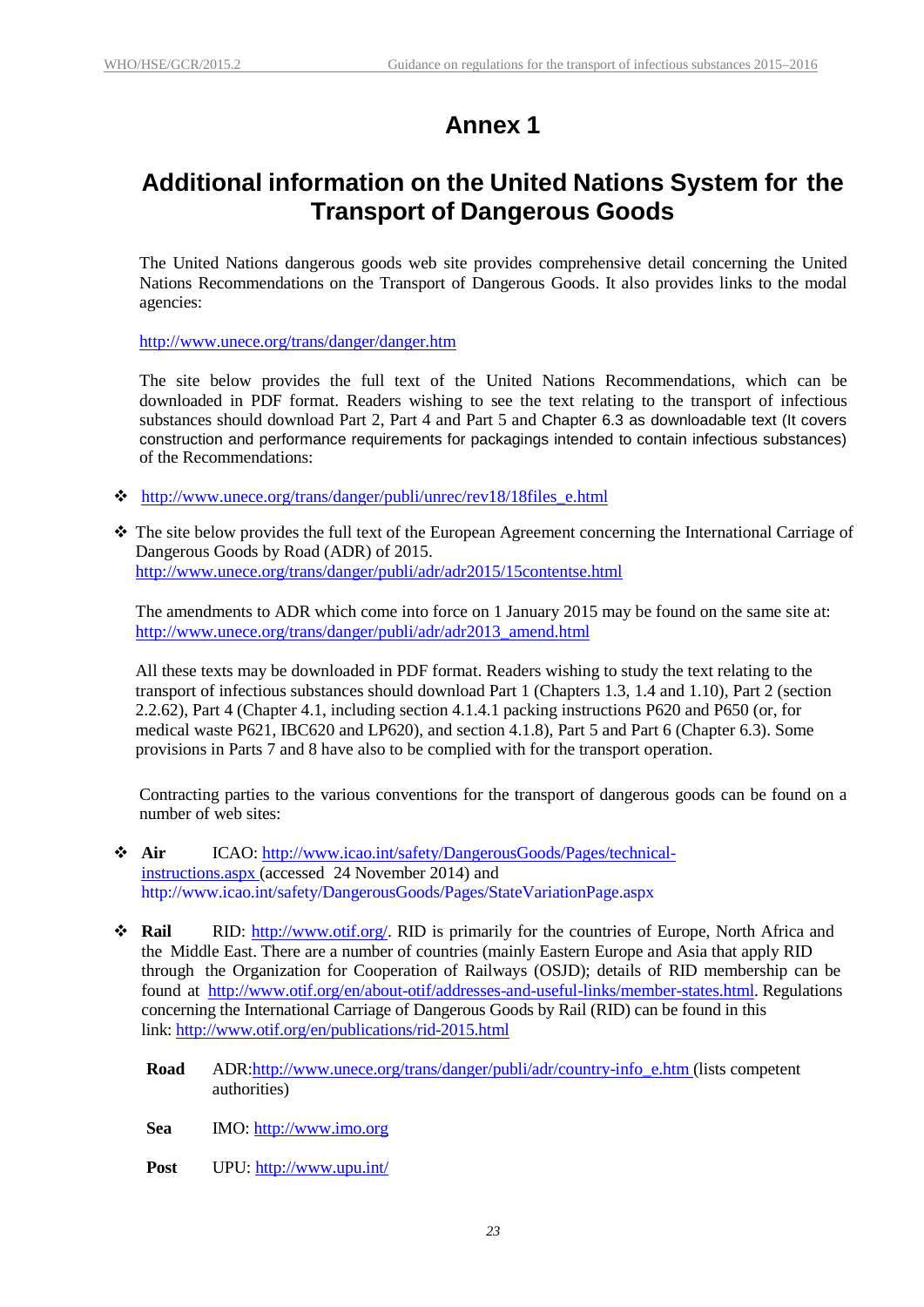# **Annex 2**

# <span id="page-27-0"></span>**Examples of infectious substances included in Category A**

 The table provided below is an indicative list taken from the 18th edition of the United Nations Model Regulations. In this table, the microorganisms written in italics are bacteria, mycoplasmas, rickettsiae or fungi.

| <b>INDICATIVE EXAMPLES OF INFECTIOUS SUBSTANCES INCLUDED IN CATEGORY A IN</b><br>ANY FORM UNLESS OTHERWISE INDICATED |                                                                      |  |  |  |  |  |  |  |  |
|----------------------------------------------------------------------------------------------------------------------|----------------------------------------------------------------------|--|--|--|--|--|--|--|--|
| <b>UN Number and</b>                                                                                                 |                                                                      |  |  |  |  |  |  |  |  |
| <b>Proper Shipping</b>                                                                                               | Microorganism                                                        |  |  |  |  |  |  |  |  |
| <b>Name</b>                                                                                                          |                                                                      |  |  |  |  |  |  |  |  |
| <b>UN 2814</b>                                                                                                       | Bacillus anthracis (cultures only)                                   |  |  |  |  |  |  |  |  |
| <b>Infectious</b>                                                                                                    | Brucella abortus (cultures only)                                     |  |  |  |  |  |  |  |  |
| substance,                                                                                                           | Brucella melitensis (cultures only)                                  |  |  |  |  |  |  |  |  |
| affecting humans                                                                                                     | Brucella suis (cultures only)                                        |  |  |  |  |  |  |  |  |
|                                                                                                                      | Burkholderia mallei - Pseudomonas mallei - glanders (cultures only)  |  |  |  |  |  |  |  |  |
|                                                                                                                      | Burkholderia pseudomallei - Pseudomonas pseudomallei (cultures only) |  |  |  |  |  |  |  |  |
|                                                                                                                      | Chlamydia psittaci - avian strains (cultures only)                   |  |  |  |  |  |  |  |  |
|                                                                                                                      | Clostridium botulinum (cultures only)                                |  |  |  |  |  |  |  |  |
|                                                                                                                      | Coccidioides immitis (cultures only)                                 |  |  |  |  |  |  |  |  |
|                                                                                                                      | Coxiella burnetii (cultures only)                                    |  |  |  |  |  |  |  |  |
|                                                                                                                      | Crimean-Congo haemorrhagic fever virus                               |  |  |  |  |  |  |  |  |
|                                                                                                                      | Dengue virus (cultures only)                                         |  |  |  |  |  |  |  |  |
|                                                                                                                      | Eastern equine encephalitis virus (cultures only)                    |  |  |  |  |  |  |  |  |
|                                                                                                                      | <i>Escherichia coli</i> , verotoxigenic (cultures only) <sup>1</sup> |  |  |  |  |  |  |  |  |
|                                                                                                                      | Ebola virus                                                          |  |  |  |  |  |  |  |  |
|                                                                                                                      | Flexal virus                                                         |  |  |  |  |  |  |  |  |
|                                                                                                                      | Francisella tularensis (cultures only)                               |  |  |  |  |  |  |  |  |
|                                                                                                                      | Guanarito virus                                                      |  |  |  |  |  |  |  |  |
|                                                                                                                      | Hantaan virus                                                        |  |  |  |  |  |  |  |  |
|                                                                                                                      | Hantaviruses causing haemorrhagic fever with renal syndrome          |  |  |  |  |  |  |  |  |
|                                                                                                                      | Hendra virus                                                         |  |  |  |  |  |  |  |  |
|                                                                                                                      | Hepatitis B virus (cultures only)                                    |  |  |  |  |  |  |  |  |
|                                                                                                                      | Herpes B virus (cultures only)                                       |  |  |  |  |  |  |  |  |
|                                                                                                                      | Human immunodeficiency virus (cultures only)                         |  |  |  |  |  |  |  |  |
|                                                                                                                      | Highly pathogenic avian influenza virus (cultures only)              |  |  |  |  |  |  |  |  |
|                                                                                                                      | Japanese Encephalitis virus (cultures only)                          |  |  |  |  |  |  |  |  |
|                                                                                                                      | Junin virus                                                          |  |  |  |  |  |  |  |  |
|                                                                                                                      | Kyasanur Forest disease virus                                        |  |  |  |  |  |  |  |  |
|                                                                                                                      | Lassa virus                                                          |  |  |  |  |  |  |  |  |
|                                                                                                                      | Machupo virus                                                        |  |  |  |  |  |  |  |  |
|                                                                                                                      | Marburg virus                                                        |  |  |  |  |  |  |  |  |
|                                                                                                                      | Monkeypox virus                                                      |  |  |  |  |  |  |  |  |
|                                                                                                                      | $Mycobacterium tuberculosis$ (cultures only) <sup>1</sup>            |  |  |  |  |  |  |  |  |
|                                                                                                                      | Nipah virus                                                          |  |  |  |  |  |  |  |  |

*Continued on next page*

*<sup>1</sup>* For surface transport (ADR) *nevertheless, when the cultures are intended for diagnostic or clinical purposes, they may be classified as infectious substances of Category B.*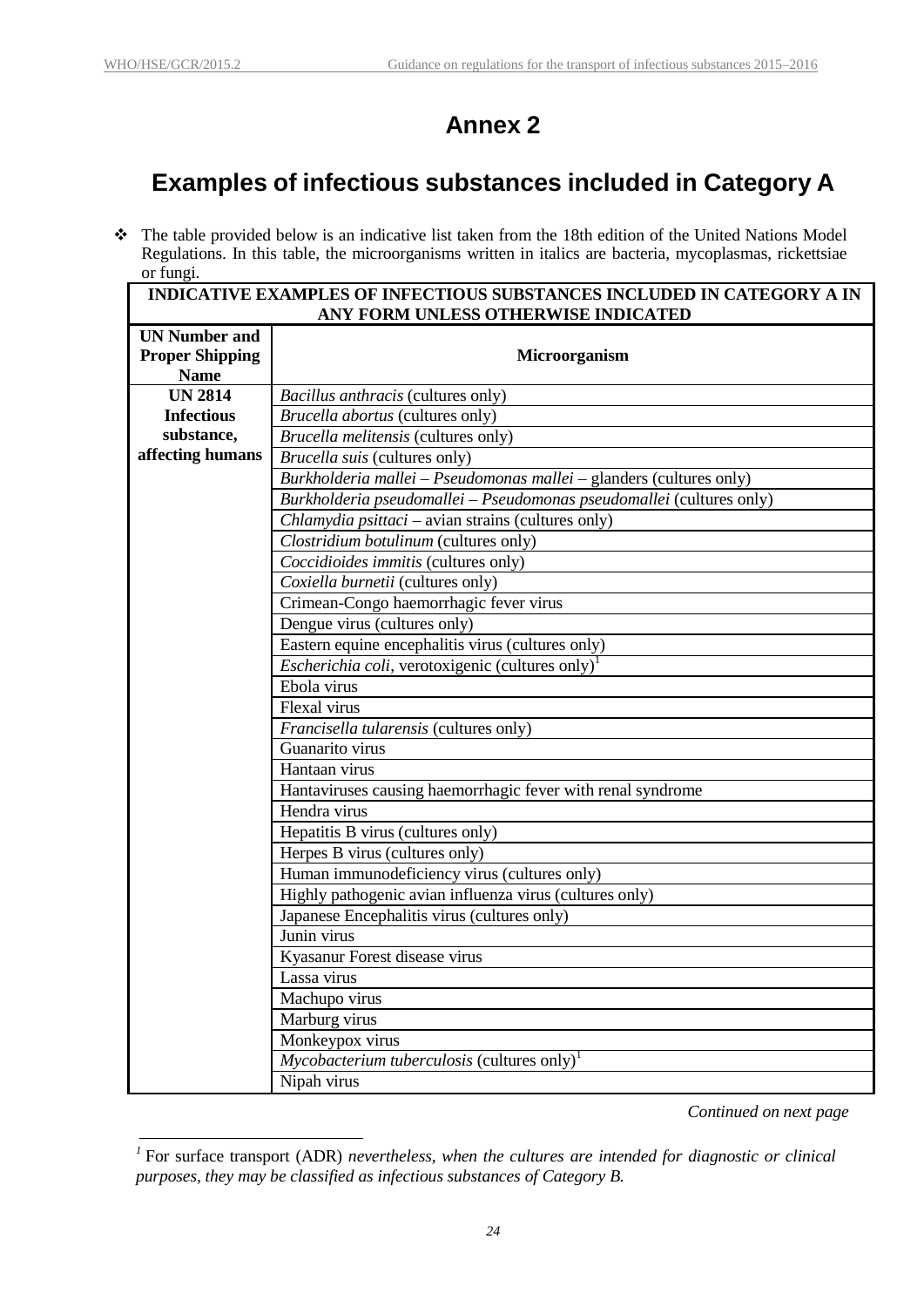| <b>INDICATIVE EXAMPLES OF INFECTIOUS SUBSTANCES INCLUDED IN CATEGORY A IN</b><br>ANY FORM UNLESS OTHERWISE INDICATED |                                                                                |  |  |  |  |  |  |  |  |  |
|----------------------------------------------------------------------------------------------------------------------|--------------------------------------------------------------------------------|--|--|--|--|--|--|--|--|--|
|                                                                                                                      | Omsk haemorrhagic fever virus                                                  |  |  |  |  |  |  |  |  |  |
|                                                                                                                      | Poliovirus (cultures only)                                                     |  |  |  |  |  |  |  |  |  |
|                                                                                                                      | Rabies virus (cultures only)                                                   |  |  |  |  |  |  |  |  |  |
|                                                                                                                      | Rickettsia prowazekii (cultures only)                                          |  |  |  |  |  |  |  |  |  |
|                                                                                                                      | Rickettsia rickettsii (cultures only)                                          |  |  |  |  |  |  |  |  |  |
|                                                                                                                      | Rift Valley fever virus (cultures only)                                        |  |  |  |  |  |  |  |  |  |
|                                                                                                                      | Russian spring-summer encephalitis virus (cultures only)                       |  |  |  |  |  |  |  |  |  |
|                                                                                                                      | Sabia virus                                                                    |  |  |  |  |  |  |  |  |  |
|                                                                                                                      | <i>Shigella dysenteriae type 1</i> (cultures only) <sup><math>1</math></sup>   |  |  |  |  |  |  |  |  |  |
|                                                                                                                      | Tick-borne encephalitis virus (cultures only)                                  |  |  |  |  |  |  |  |  |  |
|                                                                                                                      | Variola virus                                                                  |  |  |  |  |  |  |  |  |  |
|                                                                                                                      | Venezuelan equine encephalitis virus (cultures only)                           |  |  |  |  |  |  |  |  |  |
|                                                                                                                      | West Nile virus (cultures only)                                                |  |  |  |  |  |  |  |  |  |
|                                                                                                                      | Yellow fever virus (cultures only)                                             |  |  |  |  |  |  |  |  |  |
|                                                                                                                      | Yersinia pestis (cultures only)                                                |  |  |  |  |  |  |  |  |  |
| <b>UN 2900</b>                                                                                                       | African swine fever virus (cultures only)                                      |  |  |  |  |  |  |  |  |  |
| <b>Infectious</b>                                                                                                    | Avian paramyxovirus Type 1 - Velogenic Newcastle disease virus (cultures only) |  |  |  |  |  |  |  |  |  |
| substance,                                                                                                           | Classical swine fever virus (cultures only)                                    |  |  |  |  |  |  |  |  |  |
| affecting animals                                                                                                    | Foot and mouth disease virus (cultures only)                                   |  |  |  |  |  |  |  |  |  |
| only                                                                                                                 | Lumpy skin disease virus (cultures only)                                       |  |  |  |  |  |  |  |  |  |
|                                                                                                                      | Mycoplasma mycoides - contagious bovine pleuropneumonia (cultures only)        |  |  |  |  |  |  |  |  |  |
|                                                                                                                      | Peste des petits ruminants virus (cultures only)                               |  |  |  |  |  |  |  |  |  |
|                                                                                                                      | Rinderpest virus (cultures only)                                               |  |  |  |  |  |  |  |  |  |
|                                                                                                                      | Sheep-pox virus (cultures only)                                                |  |  |  |  |  |  |  |  |  |
|                                                                                                                      | Goatpox virus (cultures only)                                                  |  |  |  |  |  |  |  |  |  |
|                                                                                                                      | Swine vesicular disease virus (cultures only)                                  |  |  |  |  |  |  |  |  |  |
|                                                                                                                      | Vesicular stomatitis virus (cultures only)                                     |  |  |  |  |  |  |  |  |  |

*<sup>1</sup>* For surface transport (ADR) *nevertheless, when the cultures are intended for diagnostic or clinical purposes, they may be classified as infectious substances of Category B.*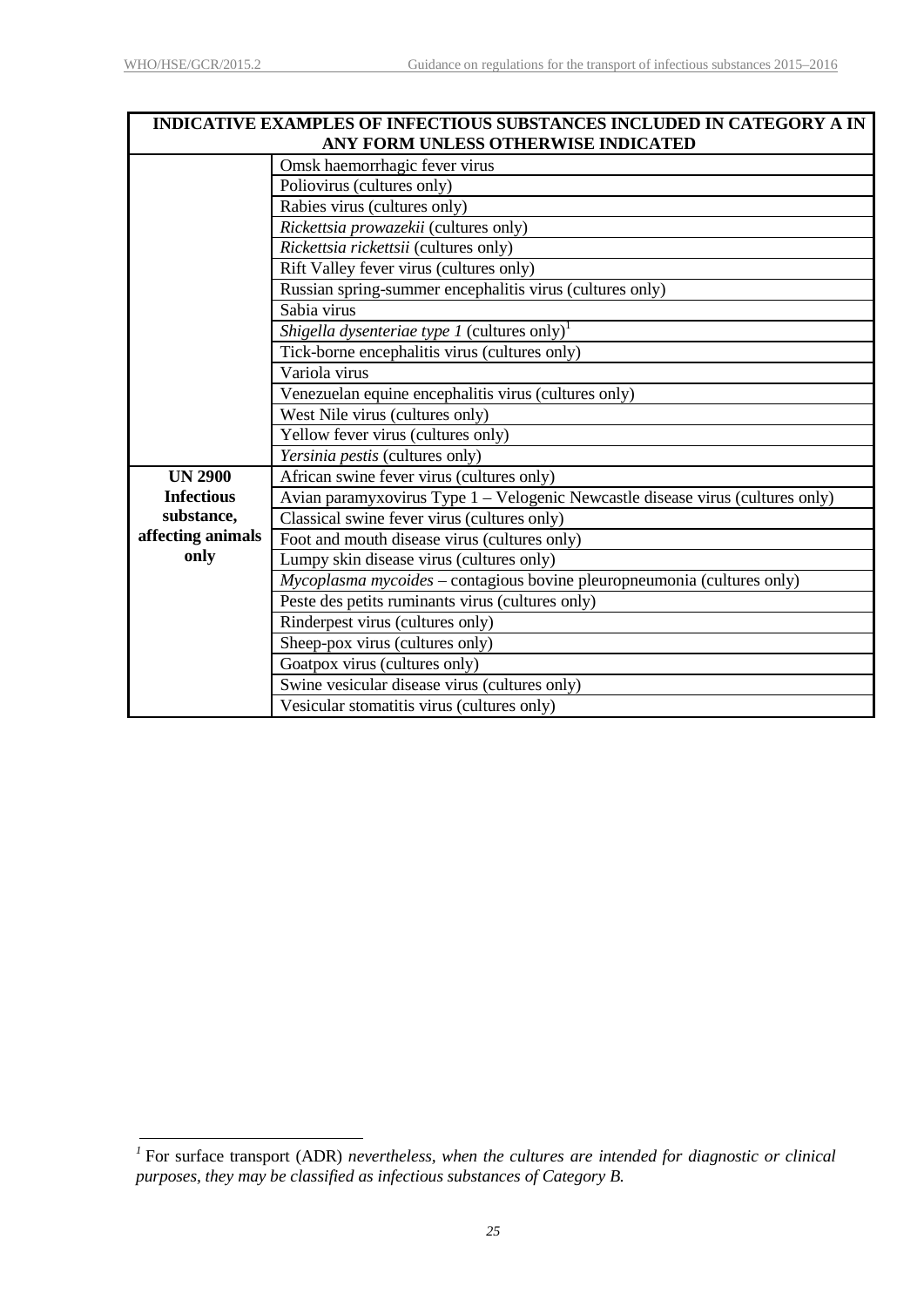$\frac{1}{2}$ 

# **Annex 3**

# **Packing Instruction P620**

<span id="page-29-0"></span>Infectious substances in Category A and designated as UN 2814 or UN 2900 may only be transported in packaging that meets the United Nations class 6.2 specifications and complies with Packing Instruction P620, which is reproduced below. The various provisions mentioned are set out in the United Nations Model Regulations.

NOTE: Variations applying to air transport are highlighted in grey.

| <b>P620</b> | PACKING INSTRUCTION                                                                                                                                                                                                                                                                                                                                                                                                                                                                                                                                                                                                                                                                                       | P620 |
|-------------|-----------------------------------------------------------------------------------------------------------------------------------------------------------------------------------------------------------------------------------------------------------------------------------------------------------------------------------------------------------------------------------------------------------------------------------------------------------------------------------------------------------------------------------------------------------------------------------------------------------------------------------------------------------------------------------------------------------|------|
|             | This instruction applies to UN 2814 and UN 2900.                                                                                                                                                                                                                                                                                                                                                                                                                                                                                                                                                                                                                                                          |      |
|             | The following packagings are authorized provided the special packing provisions described below are met:                                                                                                                                                                                                                                                                                                                                                                                                                                                                                                                                                                                                  |      |
|             | Packagings meeting the requirements of Chapter 6.3 and approved accordingly consisting of:                                                                                                                                                                                                                                                                                                                                                                                                                                                                                                                                                                                                                |      |
| (a)         | Inner packagings comprising:                                                                                                                                                                                                                                                                                                                                                                                                                                                                                                                                                                                                                                                                              |      |
|             | leakproof primary receptacle(s);<br>(i)                                                                                                                                                                                                                                                                                                                                                                                                                                                                                                                                                                                                                                                                   |      |
|             | (ii)<br>a leakproof secondary packaging;                                                                                                                                                                                                                                                                                                                                                                                                                                                                                                                                                                                                                                                                  |      |
|             | other than for solid infectious substances, an absorbent material in sufficient quantity to absorb the<br>(iii)<br>entire contents placed between the primary receptacle(s) and the secondary packaging; if multiple<br>fragile primary receptacles are placed in a single secondary packaging, they shall be either<br>individually wrapped or separated so as to prevent contact between them;                                                                                                                                                                                                                                                                                                          |      |
| (b)         | A rigid outer packaging.                                                                                                                                                                                                                                                                                                                                                                                                                                                                                                                                                                                                                                                                                  |      |
|             | Drums (1A1, 1A2, 1B1, 1B2, 1N1, 1N2, 1H1, 1H2, 1D, 1G);                                                                                                                                                                                                                                                                                                                                                                                                                                                                                                                                                                                                                                                   |      |
|             | Boxes (4A, 4B, 4N, 4C1, 4C2, 4D, 4F, 4G, 4H1, 4H2); Jerricans                                                                                                                                                                                                                                                                                                                                                                                                                                                                                                                                                                                                                                             |      |
|             | (3A1, 3A2, 3B1, 3B2, 3H1, 3H2).                                                                                                                                                                                                                                                                                                                                                                                                                                                                                                                                                                                                                                                                           |      |
|             | The smallest external dimension shall be not less than 100 mm (4 in).                                                                                                                                                                                                                                                                                                                                                                                                                                                                                                                                                                                                                                     |      |
|             | <b>Additional requirements:</b>                                                                                                                                                                                                                                                                                                                                                                                                                                                                                                                                                                                                                                                                           |      |
| 1.          | Inner packagings containing infectious substances shall not be consolidated with inner packagings<br>containing unrelated types of goods. Complete packages may be overpacked in accordance with the<br>provisions of 1.2.1 and 5.1.2; such an overpack may contain dry ice.                                                                                                                                                                                                                                                                                                                                                                                                                              |      |
| 2.          | Other than for exceptional consignments, e.g. whole organs which require special packaging, the<br>following additional requirements shall apply:                                                                                                                                                                                                                                                                                                                                                                                                                                                                                                                                                         |      |
|             | Substances consigned at ambient temperatures or at a higher temperature. Primary receptacles<br>(a)<br>shall be of glass, metal or plastics. Positive means of ensuring a leakproof seal shall be provided,<br>e.g. a heat seal, a skirted stopper or a metal crimp seal. If screw caps are used, they shall be<br>secured by positive means, e.g., tape, paraffin sealing tape or manufactured locking closure;                                                                                                                                                                                                                                                                                          |      |
|             | Substances consigned refrigerated or frozen. Ice, dry ice or other refrigerant shall be placed around<br>(b)<br>the secondary packaging(s) or alternatively in an overpack with one or more complete packages<br>marked in accordance with 6.3.3. Interior supports shall be provided to secure secondary<br>packaging(s) or packages in position after the ice or dry ice has dissipated. If ice is used, the outer<br>packaging or overpack shall be leakproof. If dry ice is used, the outer packaging or overpack shall<br>permit the release of carbon dioxide gas. The primary receptacle and the secondary packaging<br>shall maintain their integrity at the temperature of the refrigerant used; |      |
|             | Substances consigned in liquid nitrogen. Plastics primary receptacles capable of withstanding very<br>(c)<br>low temperature shall be used. The secondary packaging shall also be capable of withstanding<br>very low temperatures, and in most cases will need to be fitted over the primary receptacle<br>individually. Provisions for the consignment of liquid nitrogen shall also be fulfilled. The primary<br>receptacle and the secondary packaging shall maintain their integrity at the temperature of the<br>liquid nitrogen;                                                                                                                                                                   |      |
|             | (d)<br>Lyophilized substances may also be transported in primary receptacles that are flame-sealed glass<br>ampoules or rubber-stoppered glass vials fitted with metal seals.                                                                                                                                                                                                                                                                                                                                                                                                                                                                                                                             |      |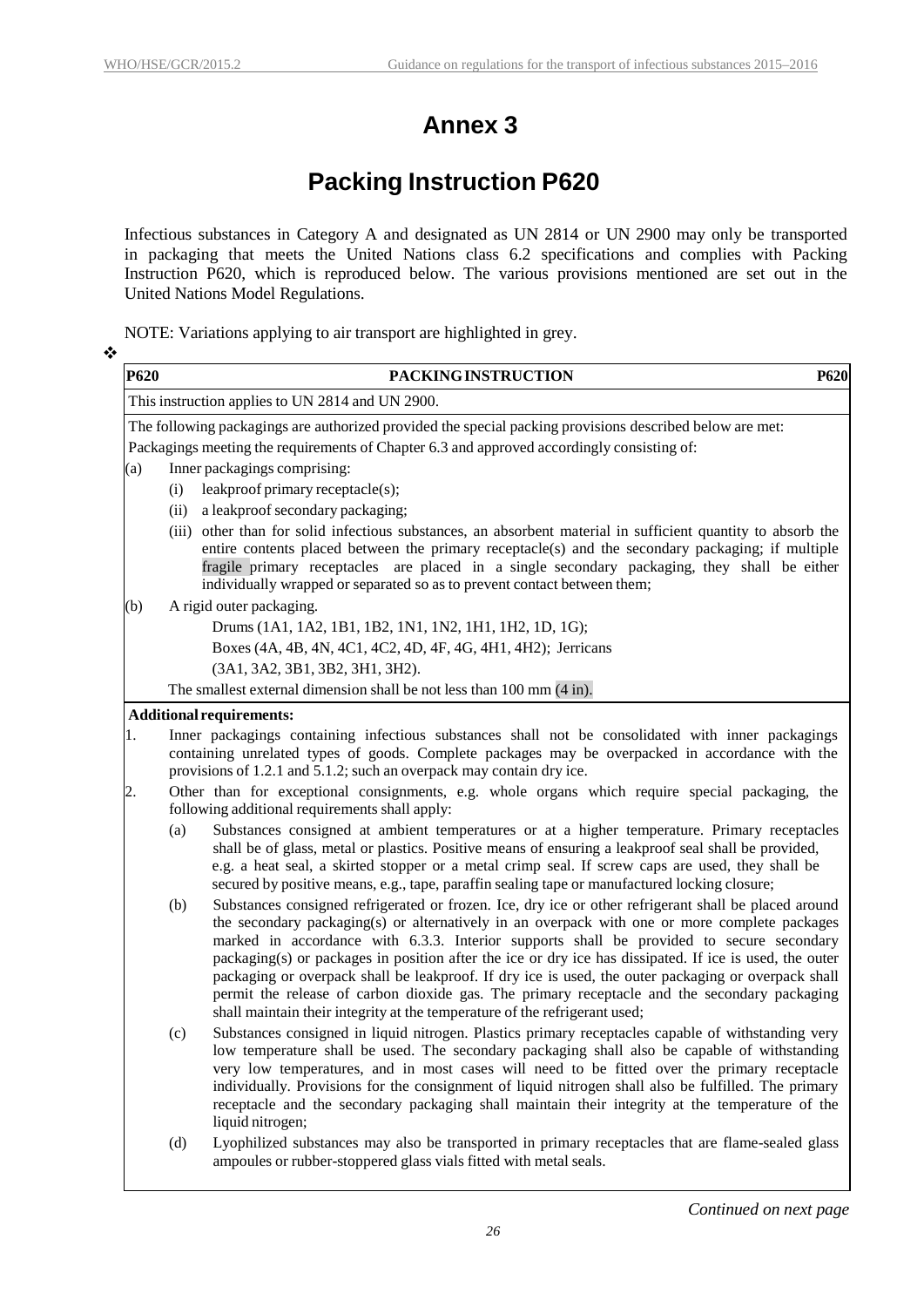3. Whatever the intended temperature of the consignment, the primary receptacle or the secondary packaging shall be capable of withstanding without leakage an internal pressure producing a pressure differential of not less than 95 kPa and temperatures in the range -40 °C to +55 °C (-40 °F to +130 °F).

- 4. Other dangerous goods shall not be packed in the same packaging as Division 6.2 infectious substances unless they are necessary for maintaining the viability, stabilizing or preventing degradation or neutralizing the hazards of the infectious substances. A quantity of 30 ml or less of dangerous goods included in Classes 3 (flammable liquids), 8 (corrosive substances) or 9 (miscellaneous dangerous substances and articles, including environmentally hazardous substances) may be packed in each primary receptacle containing infectious substances. These small quantities of dangerous goods of Classes 3, 8 or 9 are not subject to any additional requirements of these Regulations when packed in accordance with this packing instruction.
- 5. Alternative packagings for the transport of animal material may be authorized by the competent authority in accordance with the provisions of 4.1.3.7.

#### **Special packing provisions**

- 1. Shippers of infectious substances shall ensure that packages are prepared in such a manner that they arrive at their destination in good condition and present no hazard to persons or animals during transport.
- 2. An itemized list of contents shall be enclosed between the secondary packaging and the outer packaging, When the infectious substances to be transported are unknown, but suspected of meeting the criteria for inclusion in category A, the words "suspected category A infectious substance" shall be shown, in parenthesis, following the proper shipping name on the document inside the outer packaging.
- 3. Before an empty packaging is returned to the shipper, or sent elsewhere, it must be disinfected or sterilized to nullify any hazard and any label or marking indicating that it had contained an infectious substance must be removed or obliterated.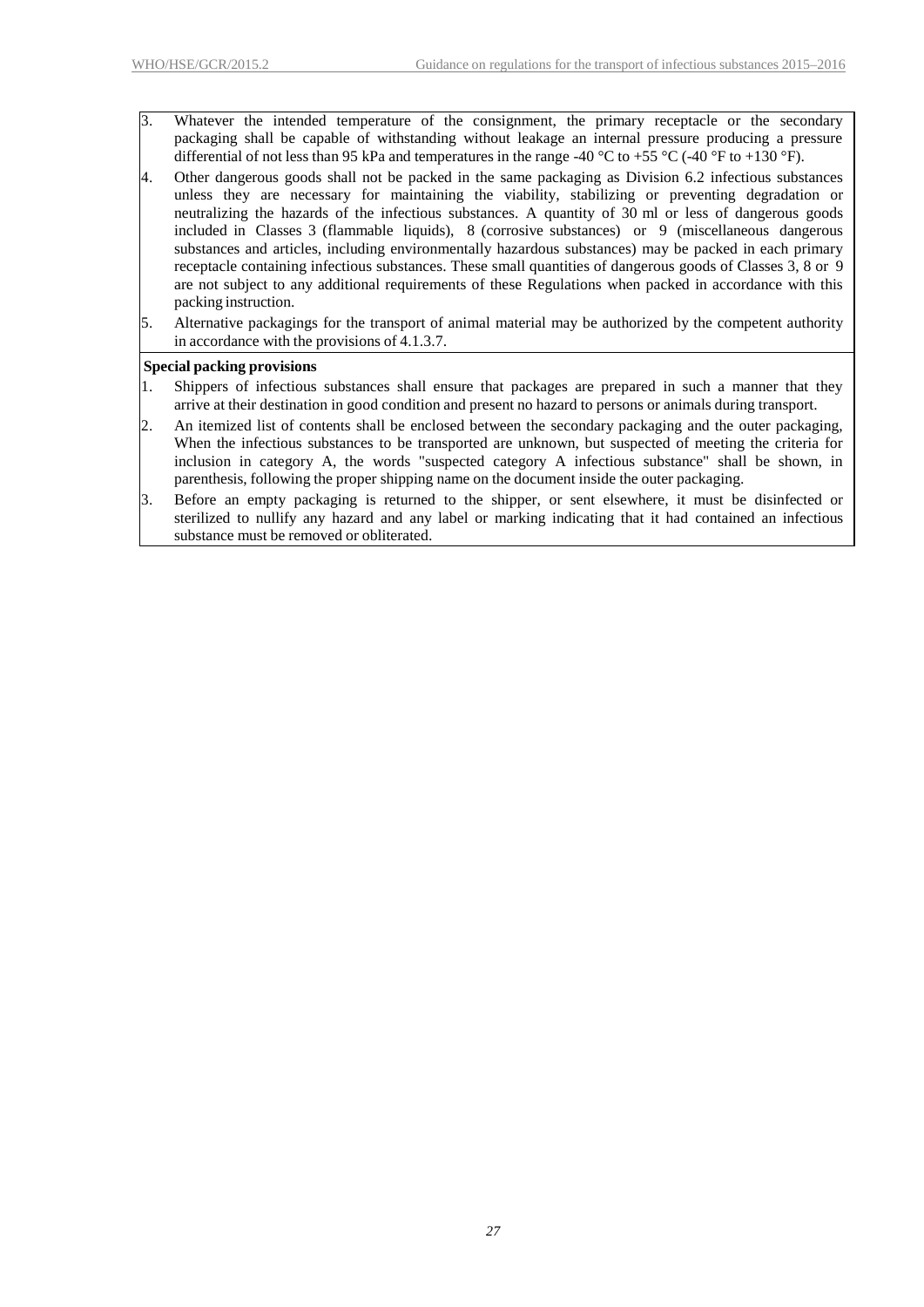# **Annex 4**

# **Packing Instruction P650**

<span id="page-31-0"></span>The text of United Nations Packing Instruction P650, in use for the transport of infectious substances in category B assigned to UN 3373 by all surface modes of transport is reproduced below. The shaded text on the right hand side indicates the ICAO variations to these instructions that apply to the transport by air. The various provisions mentioned are set out in the United Nations Model Regulations.

NOTE: Variations applying to air transport are displayed on a grey background.

| P650 |                                                                                                                                                                                                                                                                                                                                                                                                                                                                                                                                                                                                                              | PACKING INSTRUCTION<br>P650                                                                             |  |  |  |  |  |  |  |  |
|------|------------------------------------------------------------------------------------------------------------------------------------------------------------------------------------------------------------------------------------------------------------------------------------------------------------------------------------------------------------------------------------------------------------------------------------------------------------------------------------------------------------------------------------------------------------------------------------------------------------------------------|---------------------------------------------------------------------------------------------------------|--|--|--|--|--|--|--|--|
|      | This packing instruction applies to UN 3373                                                                                                                                                                                                                                                                                                                                                                                                                                                                                                                                                                                  | on passenger and cargo aircraft, and cargo aircraft only<br>$(CAO)$ .                                   |  |  |  |  |  |  |  |  |
| (1)  | The packaging shall be of good quality, strong enough to withstand the shocks and loadings normally<br>encountered during transport, including trans-shipment between cargo transport units and between transport<br>units and warehouses as well as any removal from a pallet or overpack for subsequent manual or<br>mechanical handling. Packagings shall be constructed and closed to prevent any loss of contents that might<br>be caused under normal conditions of transport by vibration or by changes in temperature, humidity or<br>pressure.                                                                      |                                                                                                         |  |  |  |  |  |  |  |  |
| (2)  | The packaging shall consist of at least three components:                                                                                                                                                                                                                                                                                                                                                                                                                                                                                                                                                                    |                                                                                                         |  |  |  |  |  |  |  |  |
|      | a primary receptacle,<br>(a)                                                                                                                                                                                                                                                                                                                                                                                                                                                                                                                                                                                                 |                                                                                                         |  |  |  |  |  |  |  |  |
|      | (b)<br>a secondary packaging, and                                                                                                                                                                                                                                                                                                                                                                                                                                                                                                                                                                                            |                                                                                                         |  |  |  |  |  |  |  |  |
|      | (c)<br>an outer packaging                                                                                                                                                                                                                                                                                                                                                                                                                                                                                                                                                                                                    | The outer packaging must be rigid.                                                                      |  |  |  |  |  |  |  |  |
|      | of which either the secondary or the outer<br>packaging shall be rigid                                                                                                                                                                                                                                                                                                                                                                                                                                                                                                                                                       |                                                                                                         |  |  |  |  |  |  |  |  |
| (3)  | Primary receptacles shall be packed in secondary packagings in such a way that, under normal conditions of<br>transport, they cannot break, be punctured or leak their contents into the secondary packaging. Secondary<br>packagings shall be secured in outer packagings with suitable cushioning material. Any leakage of the<br>contents shall not compromise the integrity of the cushioning material or of the outer packaging.                                                                                                                                                                                        |                                                                                                         |  |  |  |  |  |  |  |  |
| (4)  | For transport, the mark illustrated below shall be displayed on the external surface of the outer packaging on a<br>background of a contrasting colour and shall be clearly visible and legible. The mark shall be in the form of<br>a square set at an angle of 45° (diamond-shaped) with each side having a length of at least 50 mm; the<br>width of the line shall be at least 2 mm and the letters and numbers shall be at least 6 mm high. The proper<br>shipping name "BIOLOGICAL SUBSTANCE, CATEGORY B" in letters at least 6 mm high shall be<br>marked on the outer packaging adjacent to the diamond-shaped mark. |                                                                                                         |  |  |  |  |  |  |  |  |
|      |                                                                                                                                                                                                                                                                                                                                                                                                                                                                                                                                                                                                                              |                                                                                                         |  |  |  |  |  |  |  |  |
|      | UN3373                                                                                                                                                                                                                                                                                                                                                                                                                                                                                                                                                                                                                       |                                                                                                         |  |  |  |  |  |  |  |  |
|      | Imum dimension                                                                                                                                                                                                                                                                                                                                                                                                                                                                                                                                                                                                               |                                                                                                         |  |  |  |  |  |  |  |  |
| (5)  | At least one surface of the outer packaging must have a minimum dimension of 100 mm $\times$ 100 mm.                                                                                                                                                                                                                                                                                                                                                                                                                                                                                                                         |                                                                                                         |  |  |  |  |  |  |  |  |
| (6)  | $\zeta \wedge \zeta \wedge \zeta$ of those Descriptions at a belief of $\zeta \wedge \zeta$ in Estherma the componies due a company them shall be a                                                                                                                                                                                                                                                                                                                                                                                                                                                                          | The completed package shall be capable of successfully passing the drop test in 6.3.5.3 as specified in |  |  |  |  |  |  |  |  |

6.3.5.2 of these Regulations at a height of 1.2 m. Following the appropriate drop sequence, there shall be no leakage from the primary receptacle(s) which shall remain protected by absorbent material, when required, in the secondary packaging.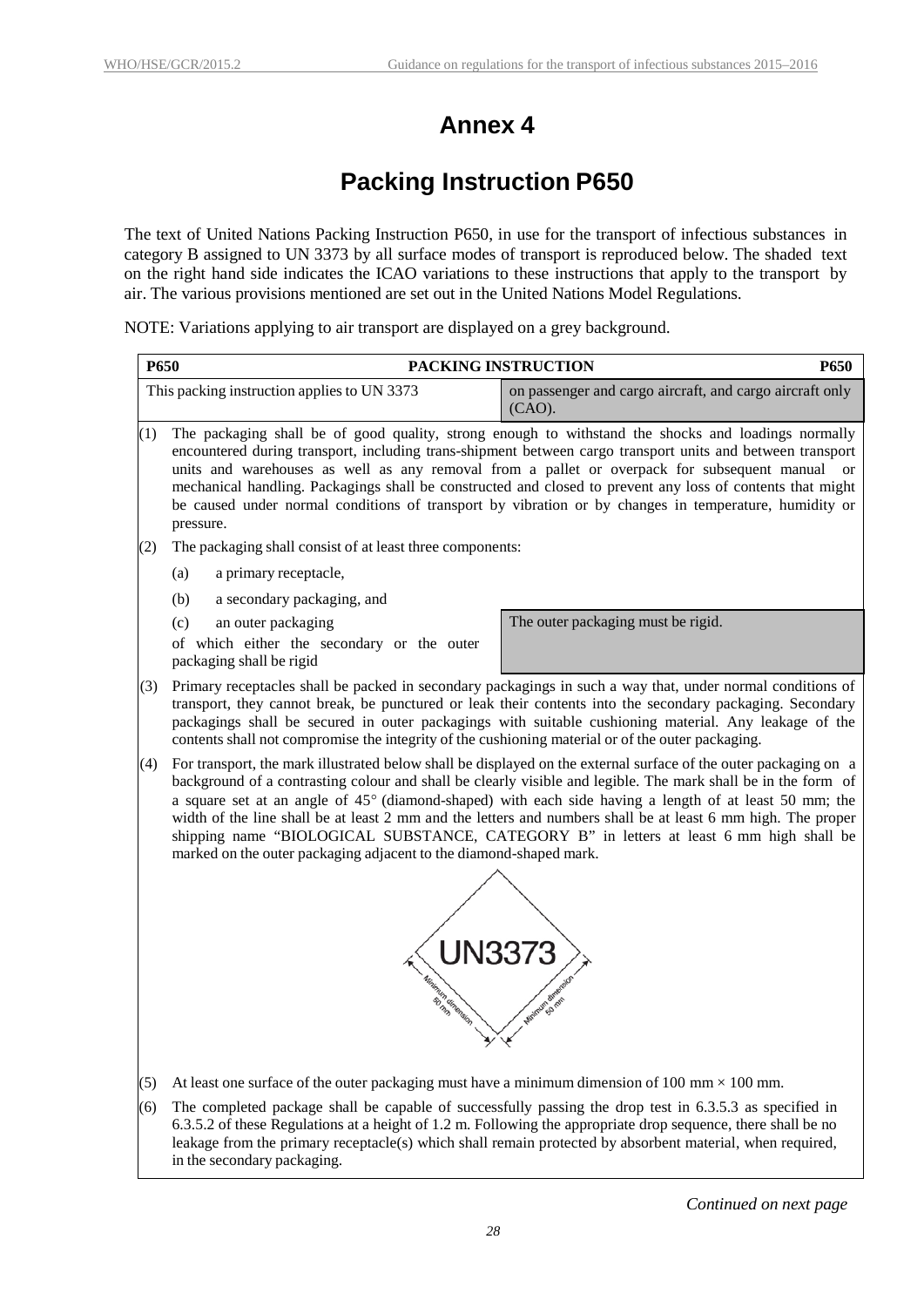$\overline{\phantom{a}}$ 

| (7) | For liquid substances                                                                                                                                                                                                                                                                                                                                                                         |                                                                                                                                                                                |                                                                                                                                                                                                                  |  |  |  |  |  |  |  |  |  |
|-----|-----------------------------------------------------------------------------------------------------------------------------------------------------------------------------------------------------------------------------------------------------------------------------------------------------------------------------------------------------------------------------------------------|--------------------------------------------------------------------------------------------------------------------------------------------------------------------------------|------------------------------------------------------------------------------------------------------------------------------------------------------------------------------------------------------------------|--|--|--|--|--|--|--|--|--|
|     | (a)                                                                                                                                                                                                                                                                                                                                                                                           | The primary receptacle(s) shall be leakproof;                                                                                                                                  | and must not contain more than 1 litre;                                                                                                                                                                          |  |  |  |  |  |  |  |  |  |
|     | (b)                                                                                                                                                                                                                                                                                                                                                                                           | The secondary packaging shall be leakproof;                                                                                                                                    |                                                                                                                                                                                                                  |  |  |  |  |  |  |  |  |  |
|     | (c)                                                                                                                                                                                                                                                                                                                                                                                           | If multiple fragile primary receptacles are placed in a single secondary packaging, they shall be<br>either individually wrapped or separated to prevent contact between them; |                                                                                                                                                                                                                  |  |  |  |  |  |  |  |  |  |
|     | Absorbent material shall be placed between the primary receptacle(s) and the secondary packaging.<br>(d)<br>The absorbent material shall be in quantity sufficient to absorb the entire contents of the primary<br>receptacle(s) so that any release of the liquid substance will not compromise the integrity of the<br>cushioning material or of the outer packaging;                       |                                                                                                                                                                                |                                                                                                                                                                                                                  |  |  |  |  |  |  |  |  |  |
|     | (e)                                                                                                                                                                                                                                                                                                                                                                                           | The primary receptacle or the secondary<br>packaging shall be capable of withstanding,<br>without leakage, an internal pressure of 95<br>kPa (0.95 bar).                       | in the range of -40 °C to +55 °C (-40 °F to +130 °F).                                                                                                                                                            |  |  |  |  |  |  |  |  |  |
|     |                                                                                                                                                                                                                                                                                                                                                                                               |                                                                                                                                                                                | (f)<br>The outer package must not contain more than 4<br>litres. This quantity excludes ice, dry ice or<br>liquid nitrogen when used to keep specimens<br>cold.                                                  |  |  |  |  |  |  |  |  |  |
| (8) |                                                                                                                                                                                                                                                                                                                                                                                               | For solid substances                                                                                                                                                           |                                                                                                                                                                                                                  |  |  |  |  |  |  |  |  |  |
|     | (a)                                                                                                                                                                                                                                                                                                                                                                                           | The primary receptacle(s) shall be siftproof;                                                                                                                                  | and must not exceed the outer packaging mass limit;                                                                                                                                                              |  |  |  |  |  |  |  |  |  |
|     | (b)                                                                                                                                                                                                                                                                                                                                                                                           | The secondary packaging shall be siftproof;                                                                                                                                    |                                                                                                                                                                                                                  |  |  |  |  |  |  |  |  |  |
|     | If multiple fragile primary receptacles are placed in a single secondary packaging, they shall be<br>(c)<br>either individually wrapped or separated to prevent contact between them.                                                                                                                                                                                                         |                                                                                                                                                                                |                                                                                                                                                                                                                  |  |  |  |  |  |  |  |  |  |
|     | Except for packages containing body parts,<br>(d)<br>organs or whole bodies, the outer package must<br>not contain more than 4 kg. This quantity<br>excludes ice, dry ice or liquid nitrogen when used<br>to keep specimens cold;                                                                                                                                                             |                                                                                                                                                                                |                                                                                                                                                                                                                  |  |  |  |  |  |  |  |  |  |
|     |                                                                                                                                                                                                                                                                                                                                                                                               |                                                                                                                                                                                | (e) If there is any doubt as to whether or not residual liquid may be present in the primary receptacle<br>during transport then a packaging suitable for liquids, including absorbent materials, shall be used. |  |  |  |  |  |  |  |  |  |
| (9) |                                                                                                                                                                                                                                                                                                                                                                                               | Refrigerated or frozen specimens: Ice, dry ice and liquid nitrogen                                                                                                             |                                                                                                                                                                                                                  |  |  |  |  |  |  |  |  |  |
|     | When dry ice or liquid nitrogen is used as a coolant, the requirements of 5.5.3 shall apply. When<br>(a)<br>used, ice shall be placed outside the secondary packagings or in the outer packaging or an overpack.<br>Interior supports shall be provided to secure the secondary packagings in the original position. If ice is<br>used, the outside packaging or overpack shall be leakproof. |                                                                                                                                                                                |                                                                                                                                                                                                                  |  |  |  |  |  |  |  |  |  |
|     | The primary receptacle and the secondary packaging shall maintain their integrity at the temperature of<br>(b)<br>the refrigerant used as well as the temperatures and the pressures which could result if refrigeration<br>were lost.                                                                                                                                                        |                                                                                                                                                                                |                                                                                                                                                                                                                  |  |  |  |  |  |  |  |  |  |
|     |                                                                                                                                                                                                                                                                                                                                                                                               | either be clearly visible or be reproduced on the outside of the overpack.                                                                                                     | $(10)$ When packages are placed in an overpack, the package markings required by this packing instruction shall                                                                                                  |  |  |  |  |  |  |  |  |  |
|     | $(11)$ Infectious substances assigned to UN 3373 which are packed and marked in accordance with this packing<br>instruction are not subject to any other requirement in these Regulations.                                                                                                                                                                                                    |                                                                                                                                                                                |                                                                                                                                                                                                                  |  |  |  |  |  |  |  |  |  |
|     | Infectious substances assigned to UN 3373 that are<br>packed and marked in accordance with this packing<br>instruction are not subject to any other requirement in<br>these Instructions except for the following:<br>the name and address of the shipper and the<br>(a)<br>receiver (consignee) must be provided on each<br>package;                                                         |                                                                                                                                                                                |                                                                                                                                                                                                                  |  |  |  |  |  |  |  |  |  |

*Continued on next page*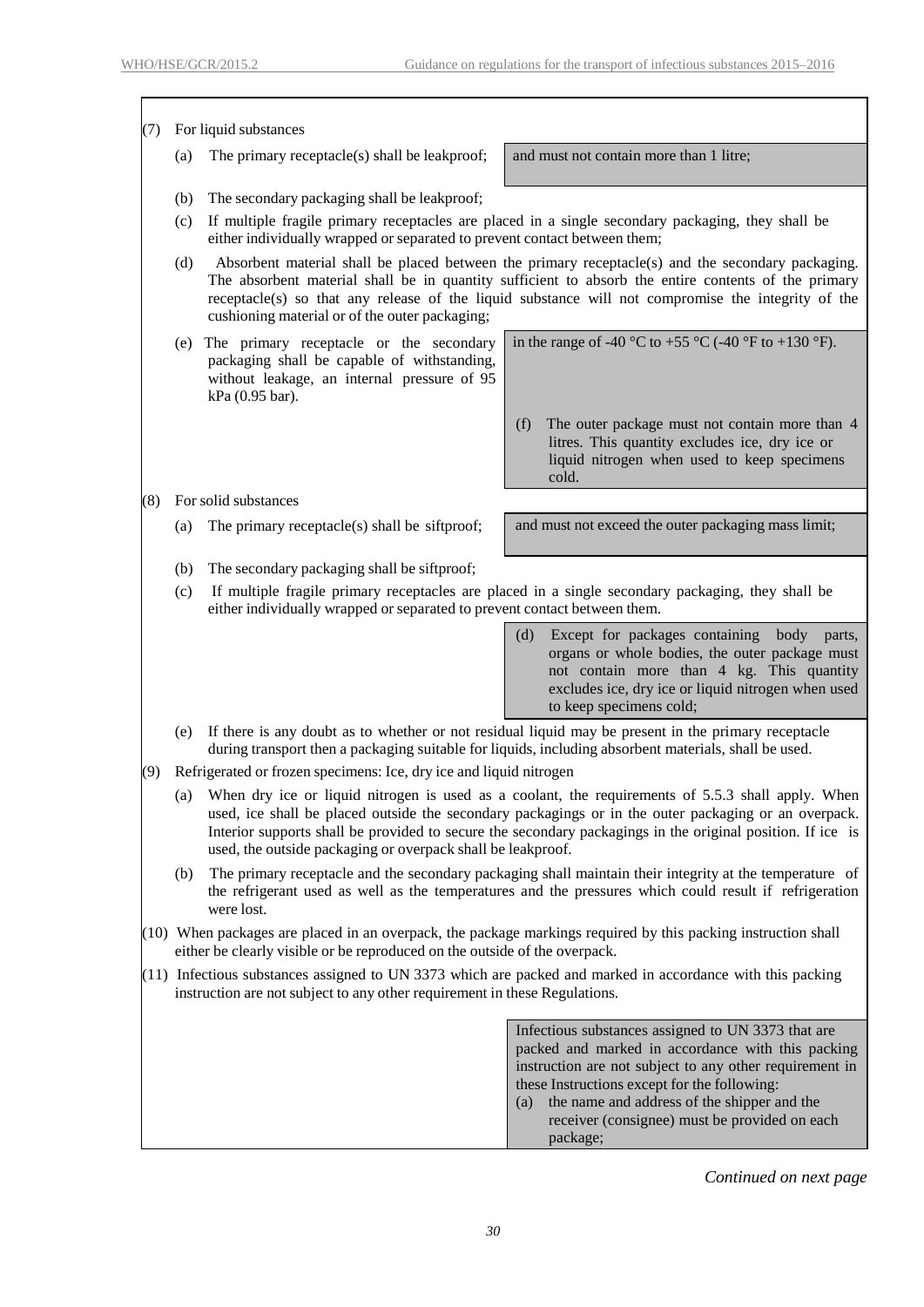- (b) the name and telephone number of a person responsible must be provided on a written document (such as an air waybill) or on the package;
- (c) classification must be in accordance with provision 2;6.3.2 of the ICAO Technical Instructions;
- (d) the incident reporting requirements in provision 7;4.4 of the ICAO Technical Instructions must be met (these refer to operators);
- (e) the inspection for damage or leakage requirements in provisions 7;3.1.3 and 7;3.1.4 of the ICAO Technical Instructions (these refer to operators);
- (f) passengers and crew members are<br>prohibited from transporting infectious from transporting infectious substances either as, or in, carry-on baggage or checked baggage or on their person.
- (12) Clear instructions on filling and closing such packages shall be provided by packaging manufacturers and subsequent distributors to the consignor or to the person who prepares the package (e.g. patient) to enable the package to be correctly prepared for transport.
- (13) Other dangerous goods shall not be packed in the same packaging as Division 6.2 infectious substances unless they are necessary for maintaining the viability, stabilizing or preventing degradation or neutralizing the hazards of the infectious substances. A quantity of 30 ml or less of dangerous goods included in Classes 3 (flammable liquids), 8 (corrosives) or 9 (miscellaneous dangerous substances and articles, including environmentally hazardous substances) may be packed in each primary receptacle containing infectious substances. When these small quantities of dangerous goods are packed with infectious substances in accordance with this packing instruction no other requirements in these Instructions need be met.

#### **Additional requirement:**

Alternative packagings for the transport of animal material may be authorized by the competent authority in accordance with the provisions of 4.1.3.7.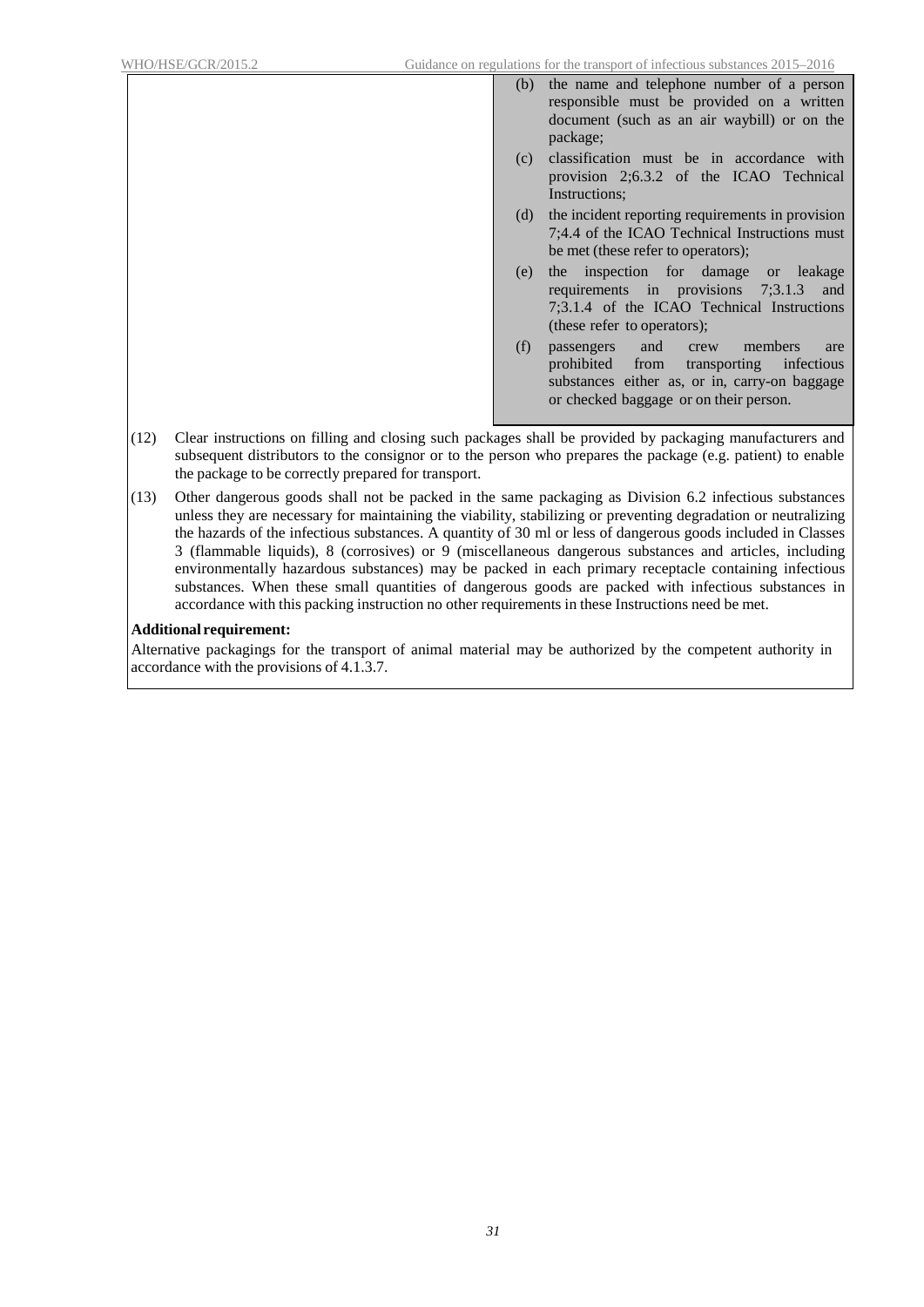# **Annex 5**

# <span id="page-34-0"></span>**List of dangerous goods related to the transport of infectious substances**

|                                                                            |                  |                 |                |                      |                                   |                |                  | Passenger and cargo aircraft |                     |             | Cargo aircraft only           |             |                               |
|----------------------------------------------------------------------------|------------------|-----------------|----------------|----------------------|-----------------------------------|----------------|------------------|------------------------------|---------------------|-------------|-------------------------------|-------------|-------------------------------|
|                                                                            |                  |                 |                |                      |                                   |                |                  |                              | Limited quantity    |             |                               |             |                               |
| Proper Shipping Name                                                       | <b>UN</b><br>No. | Class<br>or Div | Sub<br>Risk    | Hazard<br>Labels     | State<br>Var                      | <b>SP</b>      | UN<br>Pkg<br>Grp | Pkg<br>Inst                  | Max net<br>Qty/ Pkg | Pkg<br>Inst | Max net<br>Qty/Pkg            | Pkg<br>Inst | Max net<br>Qty/Pkg            |
| $\mathbf{1}$                                                               | $\overline{c}$   | 3               | $\overline{4}$ | 5                    | 6                                 | $\overline{7}$ | 8                | 9                            | 10                  | 11          | 12                            | 13          | 14                            |
| Aviation regulated liquid, n.o.s.                                          | 3334             | 9               |                | Misc.                |                                   | A27            |                  | Y964                         | 30 kg G             | 964         | 450L                          | 964         | 450 L                         |
| Biological substance, Category B                                           | 3373             | 6.2             |                | None                 | GB <sub>5</sub>                   |                |                  |                              |                     |             | see 650                       |             | see 650                       |
| (Bio) medical waste                                                        | 3291             | 6.2             |                | Inf.                 |                                   | A117           | $\rm II$         |                              |                     | 622         | No limit                      | 622         | No limit                      |
| Carbon dioxide, solid<br>Dry ice                                           | 1845             | 9               |                | Misc.                |                                   | A48<br>A151    |                  |                              |                     | 954         | 200 kg                        | 954         | 200 kg                        |
| Clinical waste, unspecified, n.o.s.                                        | 3291             | 6.2             |                | Inf.                 |                                   | A117           | $\mathbf{I}$     |                              |                     | 622         | No limit                      | 622         | No limit                      |
| Ethanol                                                                    |                  |                 |                |                      |                                   | A3<br>A58      | $\rm II$         | Y341                         | 1 litre             | 353         | 5 litres                      | 364         | 60 litres                     |
| Ethanol solution<br>Ethyl alcohol                                          | 1170             | 3               |                | Flamm<br>Liq         |                                   | A180           | III              |                              |                     | 355         | 60 litres                     |             | 220 litres                    |
| Ethyl alcohol solution                                                     |                  |                 |                |                      |                                   |                |                  | Y344                         | 10 litres           |             |                               | 366         |                               |
| Formaldehyde solution, with not<br>less than 25% formaldehyde              | 2209             | 8               |                | Corrsv               | US <sub>4</sub>                   |                | III              | Y841                         | 1 litre             | 852         | 5 litres                      | 856         | 60 litres                     |
| Formaldehyde solution,<br>flammable                                        | 1198             | 3               | 8              | Flam<br>m Liq<br>&   |                                   | A180           | Ш                | Y342                         | 1 litre             | 354         | 5 litres                      | 365         | 60 litres                     |
| Genetically modified micro-<br>organisms<br>Genetically modified organisms | 3245             | 9               |                | Misc.                |                                   | A47            |                  |                              |                     | 959         | No limit                      | 959         | No limit                      |
| Infectious substance, affecting<br>animals only                            | 2900             | 6.2             |                | Inf.                 | AU 3:<br>CA 8:<br>VU <sub>2</sub> | A81<br>A140    |                  |                              |                     | 620         | $50$ ml or<br>50 <sub>g</sub> | 620         | 4 litres ro<br>$4 \text{ kg}$ |
| Infectious substance, affecting<br>humans                                  | 2814             | 6.2             |                | Inf.                 | AU 3;<br>CA 8:<br>VU <sub>2</sub> | A81<br>A140    |                  |                              |                     | 620         | 50 ml or<br>50 g              | 620         | 4 litres or<br>4 kg           |
| Medical waste, n.o.s.                                                      | 3291             | 6.2             |                | Inf.                 |                                   | A117           | $\mathbf{I}$     |                              |                     | 622         | No limit                      | 622         | No limit                      |
| Methanol                                                                   | 1230             | 3               | 6.1            | Flamm<br>liquid      |                                   | A104<br>A113   | $\mathbf{I}$     | Y341                         | 1 litre             | 352         | 1 litre                       | 364         | 60 litres                     |
| Nitrogen, refrigerated liquid                                              | 1977             | 2.2             |                | Non-<br>flamm<br>gas |                                   | A152           |                  |                              |                     | 202         | 50 kg                         | 202         | 500 kg                        |
| Regulated medical waste, n.o.s.                                            | 3291             | 6.2             |                | Inf.                 |                                   | A117           | $\mathbf{I}$     |                              |                     | 622         | No limit                      | 622         | No limit                      |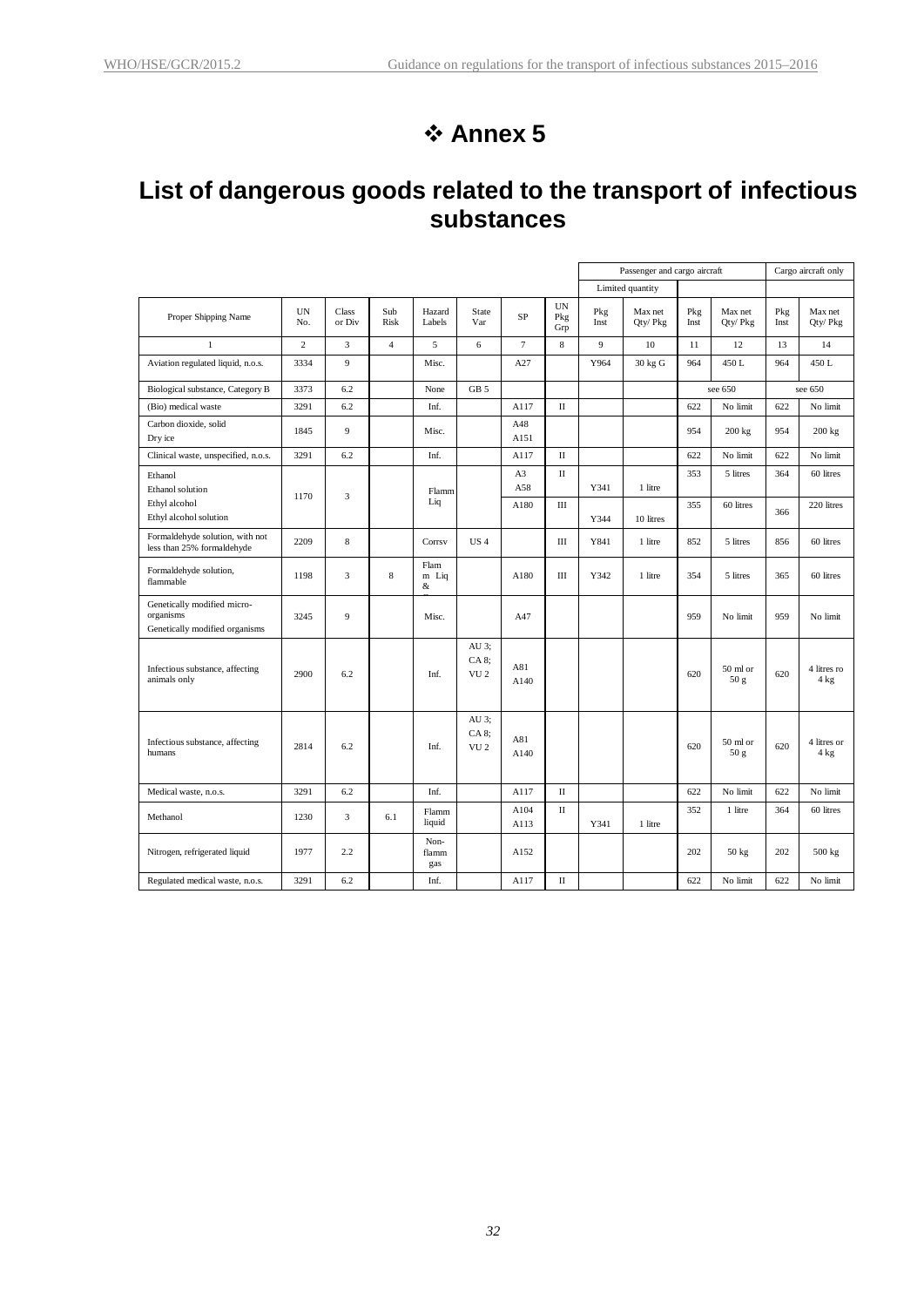### **Annex 6**

### <span id="page-35-0"></span>**Special Provisions applicable to certain substances**

The following Special Provisions are listed according to ICAO *(UN)*:

- A3 *(223)* If the chemical or physical properties of a substance covered by this description are such that, when tested, it does not meet the established defining criteria for the class or division listed in column 3, or any other class or division, it is not subject to Dangerous Goods Regulations.
- A27 *(276)* This includes any substance which is not covered by any of the other classes but which has narcotic, noxious or other properties such that, in the event of spillage or leakage on an aircraft, extreme annoyance or discomfort could be caused to crew members so as to prevent the correct performance of assigned duties.
- A47 *(219)* Genetically modified micro-organisms (GMMOs) and genetically modified organisms (GMOs) packed and marked in accordance with Packing Instruction 959 are not subject to any other requirements in the Dangerous Goods Regulations.

If GMMOs and GMOs meet the definition in 2.6 of a toxic substance or an infections substance and meet the criteria for inclusion in Division 6.1 or 6.2, the requirements in the Dangerous Goods Regulations for transporting toxic substances or infectious substances apply.

- A48 Packaging tests are not considered necessary.
- A58 *(144)* An aqueous solution containing not more than 24% alcohol by volume is not subject to Dangerous Goods Regulations.
- A81 The quantity limits shown in columns 12 and 14 do not apply to body parts, organs or whole bodies.
- A104 A toxic subsidiary risk label, although not required by Dangerous Goods Regulations, may be applied.
- A113 *(279)* The substance is assigned to this classification or packing group based on human experience rather than the strict application of classification criteria set out in the Dangerous Goods Regulations.
- A117: Wastes transported under UN 3291 are wastes derived from the medical treatment of humans or animals or from bio-research, where there is a relatively low probability that infectious substances are present. Waste infectious substances which can be specified must be assigned to UN 2814 or UN 2900. Decontaminated wastes which previously contained infectious substances may be considered as not subject to Dangerous Goods Regulations unless the criteria of another class or division are met.
- A140 *(318)* For the purposes of documentation, the proper shipping name must be supplemented with the technical name. Technical names need not be shown on the package. When the infectious substances to be transported are unknown, but suspected of meeting the criteria for inclusion in category A and assignment to UN 2814 or UN 2900, the words "suspected category A infectious substance" must be shown, in parenthesis, following the proper shipping name on the transport document, but not on the outer packagings.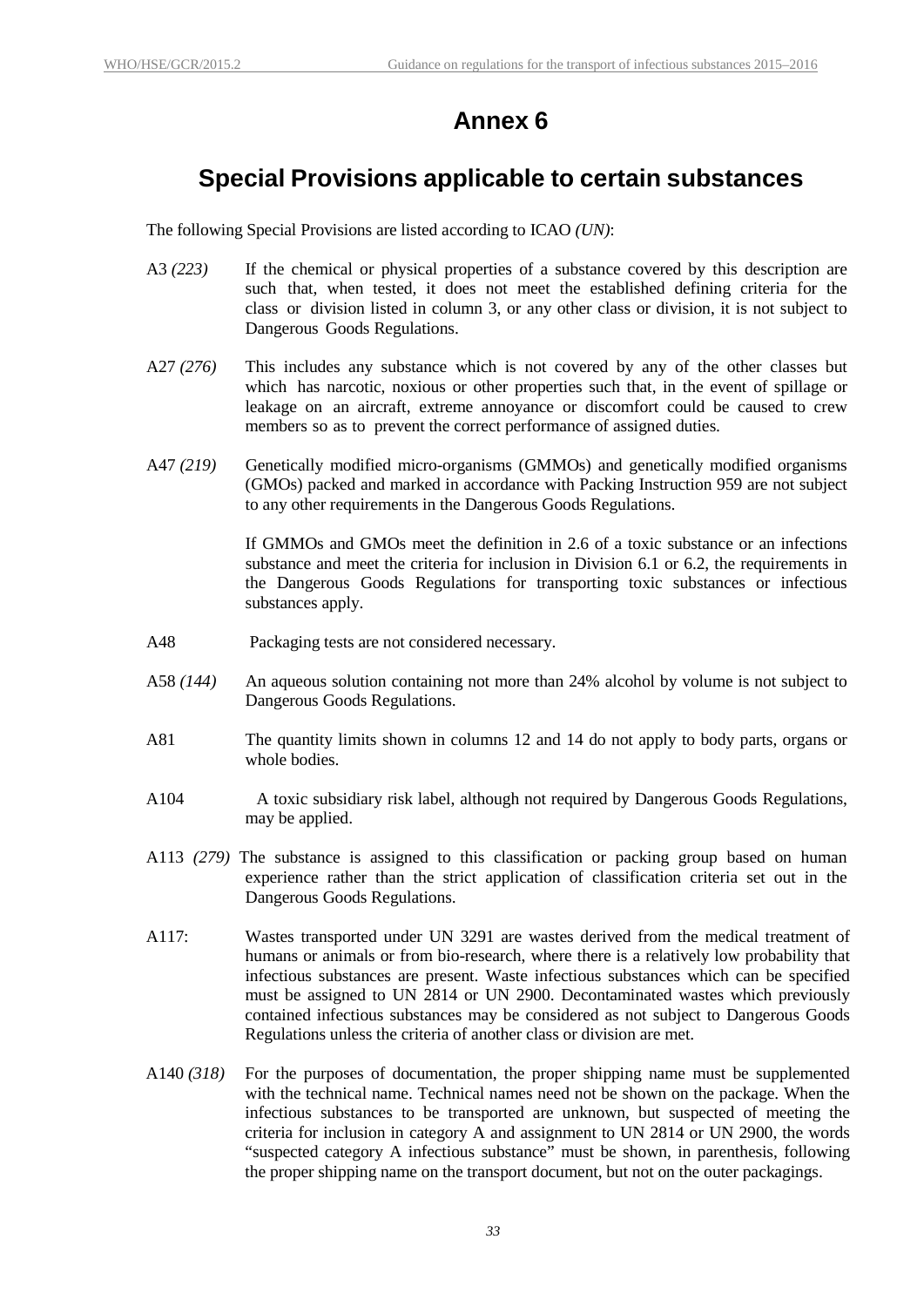- A151 When dry ice is used as a refrigerant for other than dangerous goods loaded in a unit load device or other type of pallet, the quantity limits per package shown in columns 12 and 14 of the table in Annex 5 for dry ice do not apply. In such case, the unit load device or other type of pallet must be identified to the operator and must allow the venting of the carbon dioxide gas to prevent a dangerous build-up of pressure.
- A152 Insulated packagings conforming to the requirements of Packing Instruction 202 containing refrigerated liquid nitrogen fully absorbed in a porous material are not subject to Dangerous Goods Regulations provided the design of the insulated packaging would not allow the build-up of pressure within the container and would not permit the release of any refrigerated liquid nitrogen irrespective of the orientation of the insulated packaging and any outer packaging or overpack used is closed in a way that will not allow the build-up of pressure within that packaging or overpack. When used to contain substances not subject to Dangerous Goods Regulations, the words "Not Restricted" and the special provision number A152 must be provided on the air waybill when an air waybill is issued.
- A180 Non-infectious specimens, such as specimens of mammals, birds, amphibians, reptiles, fish, insects and other invertebrates containing small quantities of UN 1170 (Ethanol), UN 1198 (Formaldehyde solution, flammable), UN 1987 (Alcohols, n.o.s.) or UN 1219 (Isopropanol) are not subject to Dangerous Goods Regulations provided the following packing and marking requirements are met:
	- a) specimens are:
		- 1. wrapped in paper towel and/or cheesecloth moistened with alcohol or an alcohol solution and then placed in a plastic bag that is heat-sealed. Any free liquid in the bag must not exceed 30 ml; or
		- 2. placed in vials or other rigid containers with no more than 30 ml of alcohol or an alcohol solution;
	- b) the prepared specimens are then placed in a plastic bag that is then heat-sealed;
	- c) the bagged specimens are then placed inside another plastic bag with absorbent material then heat-sealed;
	- d) the finished bag is then placed in a strong outer packaging with suitable cushioning material;
	- e) the total quantity of flammable liquid per outer packaging must not exceed 1 litre; and
	- f) the completed package is marked "scientific research specimens, not restricted. Special Provision A180 applies".

The words "not restricted" and the special provision number A180 must be provided on the air waybill when an air waybill is issued.